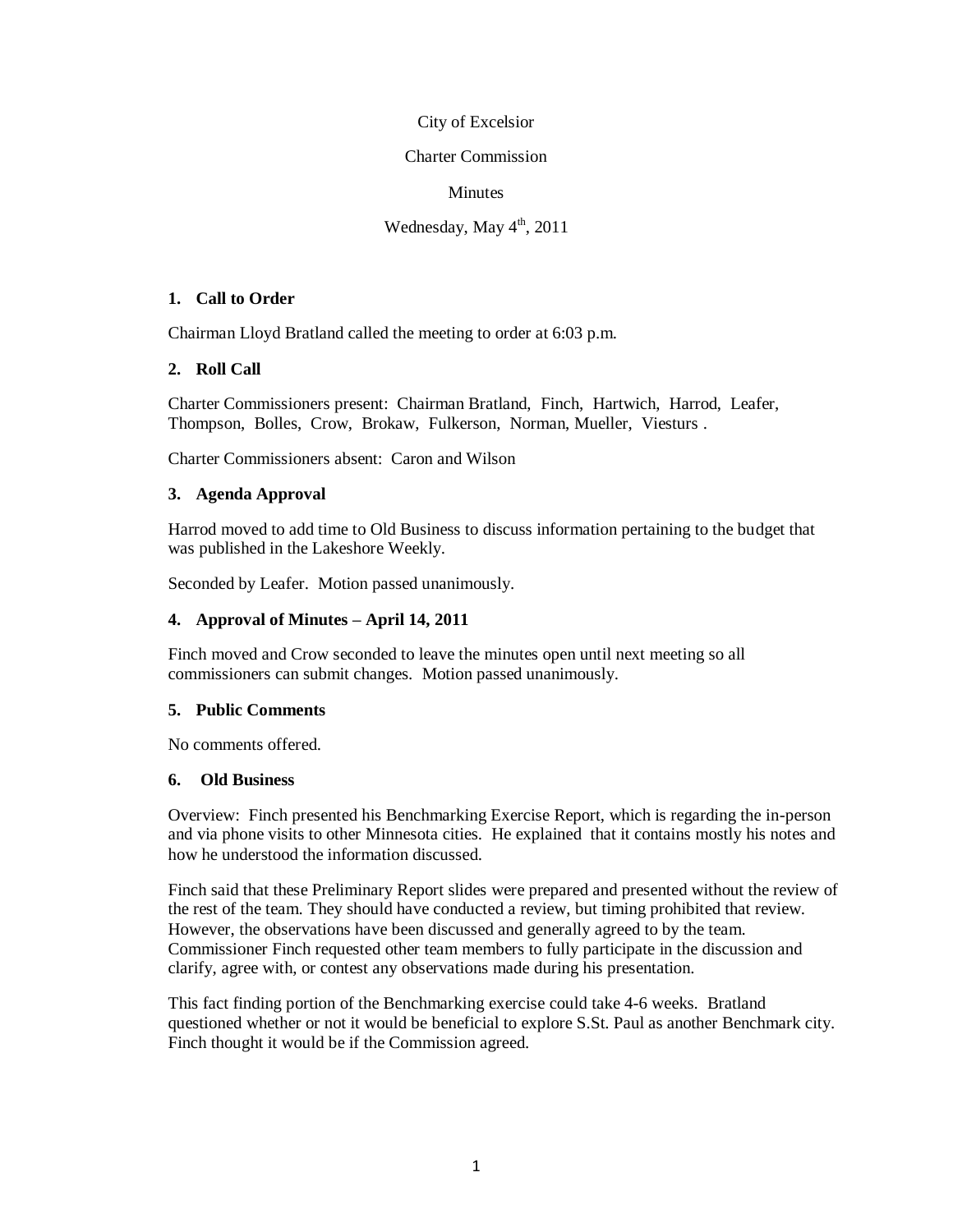After round table discussion, Finch recommended that the benchmarking should be split into two parts.

Part 1. Reporting and Planning

Part 2. Financial Aspects.

After round table discussion it was decided that there would be a subcommittee established to do the Reporting and Planning part of the benchmarking. The role of the subcommittee is to gather and bring back information to the Commission. It was decided that the subcommittee should be made up of six members. Four Commissioners and one person each from the City staff or Council and the Petition committee.

Mueller moved to accept Finch, Hartwich, Harrod and Chair Bratland as the four members of the Charter Commission to sit on the Reporting and Planning subcommittee plus one Petition Committee member and a City Council or Staff member as exofficials. Motion was seconded by Viesturs. Motion carried unanimously.

City Council Work Session

Chair Bratland reported from the discussions on April18, 2011 that the Mounsdview Charter would be the driving force for the language used for the ordinance.

Legal Process

Viesturs will translate this legal document into lay terms and bring back to Commission.

#### **7. New Business**

The Reporting and Planning subcommittee will offer a task force update.

Next meeting: Chairman Bratland suggested that we select the same day each month to meet to have the same consistency as the other Commissions and the City Council.

Finch moved to designate the first Wednesday of each month as the Charter Commission meeting date. Mueller seconded. Motion passed unanimously.

#### 8. **Adjournment**

Fulkerson moved to adjourn, seconded by Viesturs. The meeting was adjourned at 7:55 p.m. Motion passed unanimously.

Respectfully submitted,

Jeannie Thompson Recording Secretary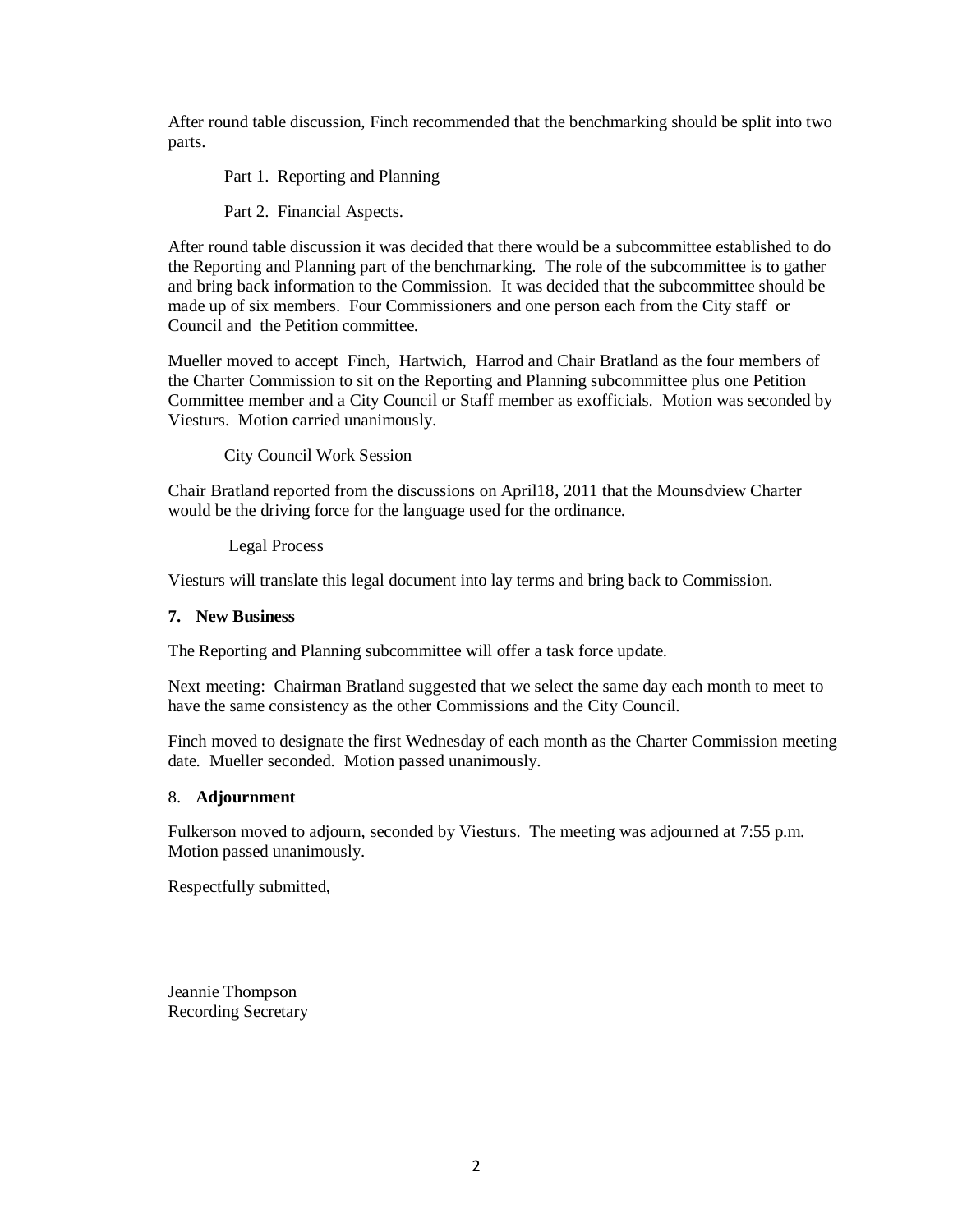#### **City of Excelsior Financial Information Communication Plan**

| <b>Document</b>                                                     | <b>Methods of Communication</b>                | <b>Status</b>                                                                        |  |  |
|---------------------------------------------------------------------|------------------------------------------------|--------------------------------------------------------------------------------------|--|--|
| <b>Budget Calendar</b>                                              | City's Website                                 | Completed, currently on the website                                                  |  |  |
| <b>Budget Highlights</b>                                            | City's Website and Newsletter                  | Completed, currently on the website and was<br>published in the last newsletter      |  |  |
| Summary Budget (Required by State Statutes)                         | Newspaper or Newsletter (depending<br>on cost) | Will be published in May                                                             |  |  |
| <b>Quarterly Financial Statements</b>                               | City's Website                                 | Will be on the website in May                                                        |  |  |
| Audited Financial Statement Summary<br>(Required by State Statutes) | Newspaper                                      | Will be published in May                                                             |  |  |
| <b>Audited Financial Statements</b>                                 | City's Website and Library                     | Will be on the website and available for<br>viewing in the Library in May            |  |  |
| Management Letter                                                   | City's Website and Library                     | Will be on the website and available for<br>viewing in the Library in May            |  |  |
| Annual Budget Document (with narrative)                             | City's Website and Library                     |                                                                                      |  |  |
| General Fund Budget and Tax Levy                                    |                                                | Will be on the website and available for<br>viewing in the Library in May            |  |  |
| <b>Enterprise Fund Budgets</b>                                      |                                                | Will be on the website and available for<br>viewing in the Library in May            |  |  |
| Capital Improvement Plan                                            |                                                | Completed, currently on the website                                                  |  |  |
| Long-Term Financial Plan                                            |                                                | General Fund is currently on the website, all<br>funds will be available by year end |  |  |
| Annual Public Budget Presentation                                   | City's Website                                 | Will be on the website in May                                                        |  |  |
| <b>Bond Rating Documents</b>                                        | City's Website                                 | Will be on the website in May                                                        |  |  |
| <b>Finance Department Policies</b>                                  | City's Website                                 |                                                                                      |  |  |
| <b>Investment Policy</b>                                            |                                                | Completed, currently on the website                                                  |  |  |
| <b>Assessment Policy</b>                                            |                                                | Will be on the website in May                                                        |  |  |
| <b>Public Purpose Policy</b>                                        |                                                | Will be on the website in May                                                        |  |  |
| Capital Asset Policy                                                |                                                | Will be on the website by year end                                                   |  |  |
| Debt Management Policy                                              |                                                | Will be on the website by year end                                                   |  |  |
| Reserve Policy                                                      |                                                | Will be on the website by year end                                                   |  |  |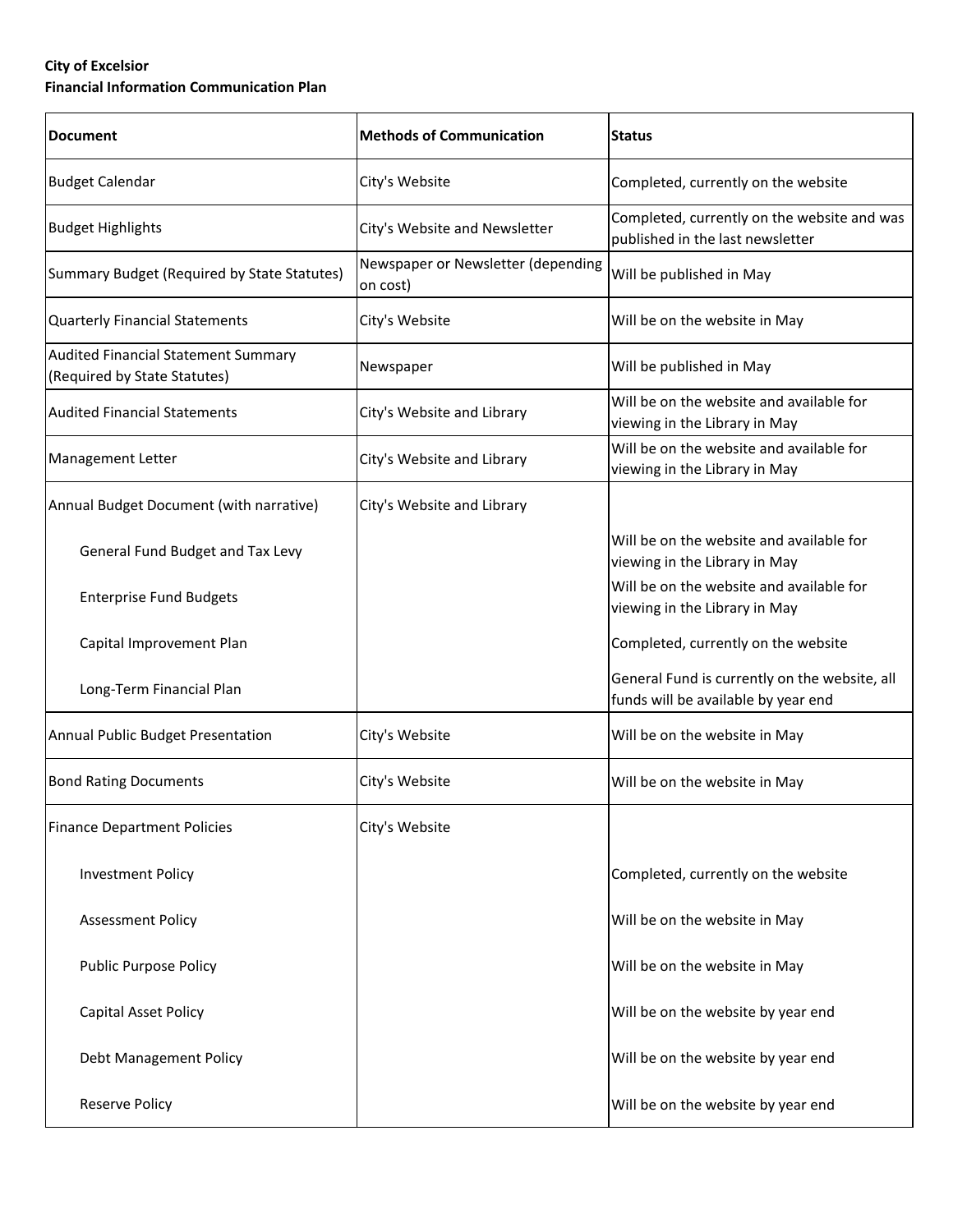## **Excelsior Charter Commission**

### **Benchmarking Exercise Report**

### **Part 1 of 2**

Presented by Charter Commissioner Steve Finch

May 4, 2011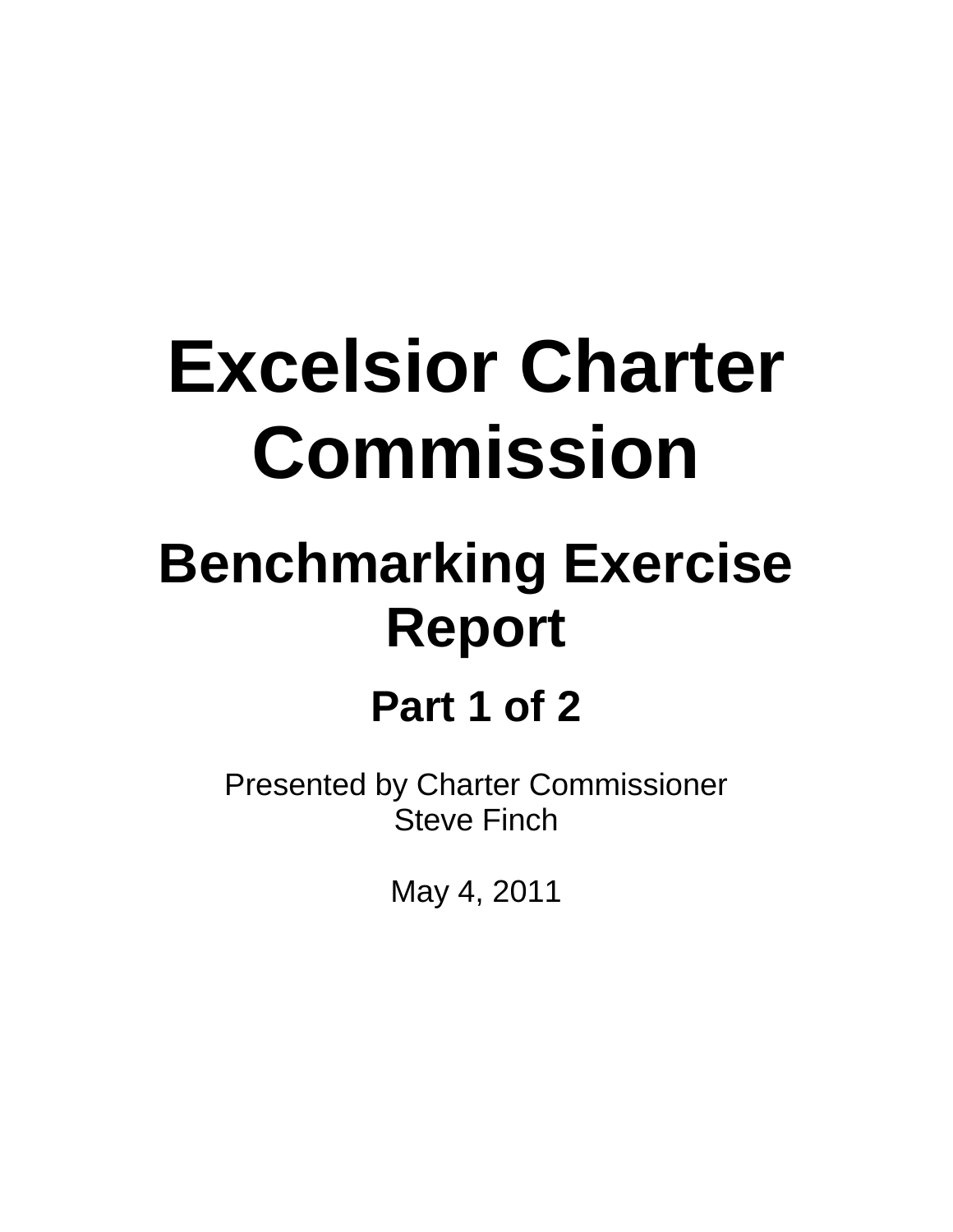### **Excelsior Charter Commission Benchmarking Exercise Report**

May 4, 2011

#### **INTRODUCTION**

The City of Excelsior Charter Commission set up a process of benchmarking with other Minnesota Cities which have some form of financial processes and limits in their Charter.

The objectives, candidate cities, focus of questions, general areas of inquiry and actions are spelled out in the attached Benchmarking Exercise Plan of March 22, 2011.

The visits were mostly in person, with Charter Commissioners Steve Finch and Heidi Viesturs in each of the meetings. Additionally, Commissioner Bob Bolles attended several and Charter Commissioner Vice Chair Crow attended one. There were three telephonic meetings conducted by Commissioner Finch, in addition to the in person visits. The notes of these meetings have been transcribed and are attached to this report.

The initial focus of questions related the areas of their City and Charter that Excelsior Charter Commission is now calling *Planning/Reporting*. The other areas had to do with specifics about taxing, assessing, indebtedness, emergency financial actions and the like. For purposes of this report, those areas are called *Shared Financial Decisions*, in the context that there are specific boundaries for the City Council to observe during their conduct of the financial business of the respective City, and when they need to go outside these boundaries; they need to achieve approval from the city citizens.

#### **REPORT LAYOUT**

This report is broken into two sections for a number of reasons. The first section deals with the Planning/Reporting issues. The second section, not yet completed on May 4, 2011 covers the Shared Financial Decisions issues. The primary reasons for this distinction is that the Charter Commission has begun dialogue with the City Council about the Planning/Reporting Issues, and those issues are relatively easy to understand, come to agreement on, and be reduced to writing for possible inclusion in the City Charter.

The second section deals with Shared Financial Decisions, which are more complex, broader in nature (ranging from such things as levy limits, through spending limits to assessment limits), require considerable more dialogue to understand the requirements and impacts, and difficult to reduce to writing for possible inclusion in the City Charter. Additionally, during our visits, other Cities, such as West Saint Paul, were found which have some financial limits in their Charter, and it would be worth while to find out their experiences.

#### **CITY COMPARISON**

There were some similarities and differences between Excelsior and the Cities visited. A city information plan was put together for each of the cities, and those are included with this report. All have been under the State of Minnesota mandated Levy Limits due to their size. Those limits have had a greater impact on City levies than their respective Charter requirements.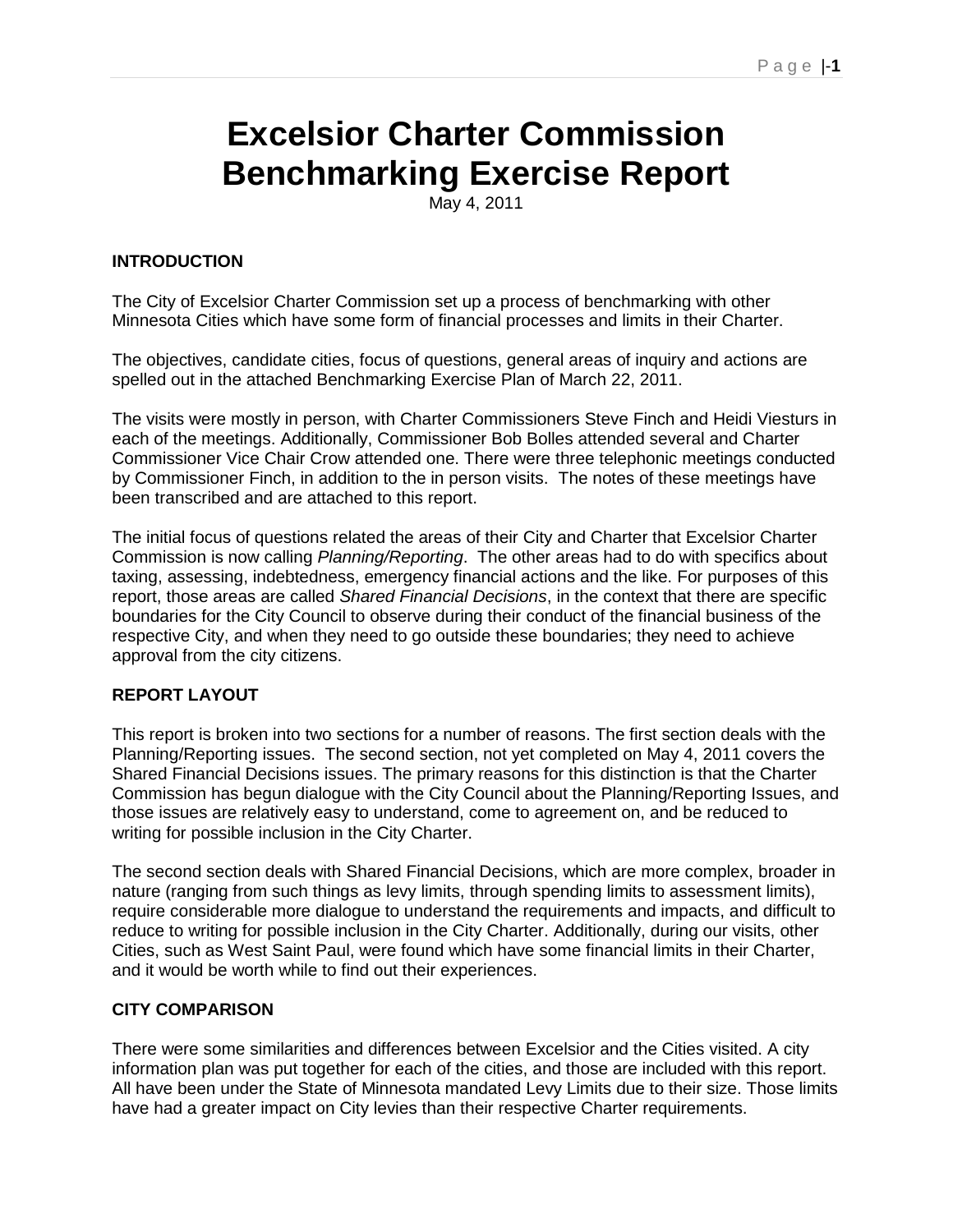For quick comparison purposes, Mounds View and Fridley are similar to Excelsior in that they are fully developed cities. Lino Lakes is about 1/3 developed with the rest being farm and lakes. Mounds View is 4.1 miles<sup>2</sup>; Fridley is 10.9 miles<sup>2</sup>; and Lino Lakes is 33 miles<sup>2</sup>. Mounds View population is 13,000 people with 5,100 households; Fridley"s is 27,000 people with 11,300 households; Lino Lakes is 20,000 people, up from 8,800 in 1990.

Fridley has no 5 year plan requirement in their Charter, while both Lino Lakes and Mounds View does. Lino Lakes has not updated their 5 year plan, despite the charter requirements, since 2008. They are in the process of doing it now.

#### **GENERAL OBSERVATIONS**

All in all, the City of Mounds View is most similar to Excelsior. It is fully developed, it has had a stable population and tax base, and it has a significant mix of residential and commercial tax base. It also has the most user friendly web site and the most complete charter provisions relative to Reporting/Planning.

Among the cities, it was good to get information from each level of government: Staff, Council, and Charter Commission. Each level of government had common views about City Government although each City had individual issues that needed to be addressed.

The City Staff generally wanted more freedom to continue to provide the city services that their respective cities have been providing with fewer constraints from needing to convince citizens of the needs for financing the city.

The Councils generally wanted to have more freedom to operate the city, and balance the city services and available financing issues without being limited by Charter issues.

The Charter Commissions generally believed that they were the keepers of the longer term view of the Cities and were responsible to the citizens to properly outline the requirements and limits between the Council and the Citizens. They generally thought they were keeping the terms of the governing contract between Citizens and their elected representatives updated and pertinent.

The City of Mounds View had the best working relationship between Staff, Council, and Charter Commission. We met with all three governing levels in the same room at the same time. There was an expressed respect for the viewpoints of each of them, a high opinion of their citizenry, and a common view of striving for the best management of the city possible within the constraints of their financial ability.

The working relationships of the other cities were less cordial and less respectful.

All the cities appeared to have a more mature process of financial understanding, reporting and planning than Excelsior. For example, Mounds View has their approximately 25 page 5 year plan and their approximately 150 page 2011 budget easily found on their web site. Both documents were well annotated with verbiage and numbers. Mounds View has a City Council goals and priorities document on the Council"s portion of their web site. Their Finance Director was extremely well versed in the details of the city's finances and the issues they are facing.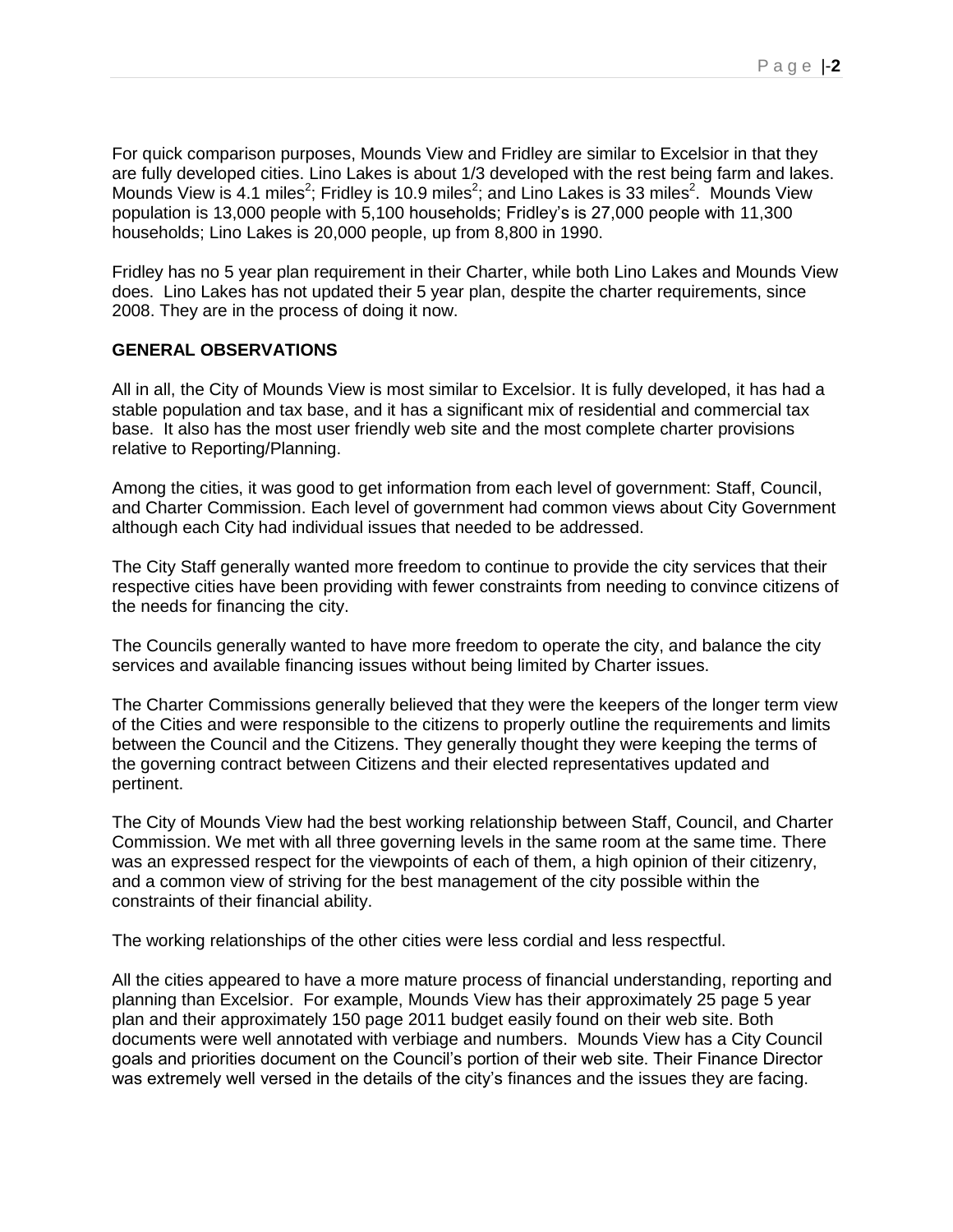A common reason for these provisions being in the Charter is lack of trust in the governing policies of the particular cities. Each had a different precipitating event, but they shared this lack of trust from the Citizens of their city. They all have dealt with petitions leading to referenda, in some cases they passed, in others they failed.

In all cases the petition language was difficult to understand and implement, and caused a good bit of further clarification work to be done between the Council, Staff, and Charter Commission.

It seems imperative that the Charter Commission attempt to do all it can to achieve a trusting relationship between the petition committee and itself in order to have the most productive outcome of potentially amending the Excelsior Charter, regardless of the process taken for any amendment.

#### **SPECIFIC RECOMMENDATIONS**

In the areas of Planning/Reporting, it would be recommended that:

- The Charter Commission set up a working group (perhaps with some of the leadership of the current petition committee)
	- o to research,
	- o recommend and
	- o report to the Charter Commission its findings.
	- $\circ$  The group should begin its work based on the respective Charter provisions of the cities visited, with a particular emphasis on Mounds View.
	- o Those Charter provisions can be consolidated into a single document which could serve as a roadmap for pulling together any proposed elements for Excelsior.
- This working group be instructed to be expeditious in its work for the Charter Commission.
- While the Charter Commission cannot direct the City Staff, it would be very good if the City Finance Director be a full working member of the working group.
- In the cities where an understanding existed that there was an issue that was arousing the citizens, and the city came together to address that issue, the best outcome was achieved.

In the areas of Shared Financial Decisions, it would be recommended that:

- The second section of this report, addressing those issues, should be completed.
- The Charter Commission understand the interaction and complexity of those issues and attempt to determine the potential downsides to including them in the charter.
- The Charter Commission discuss its ability to perform both tasks concurrently but move with as much dispatch as is possible to also deal with these issues.

Respectfully Submitted:

Charter Commissioner Steve Finch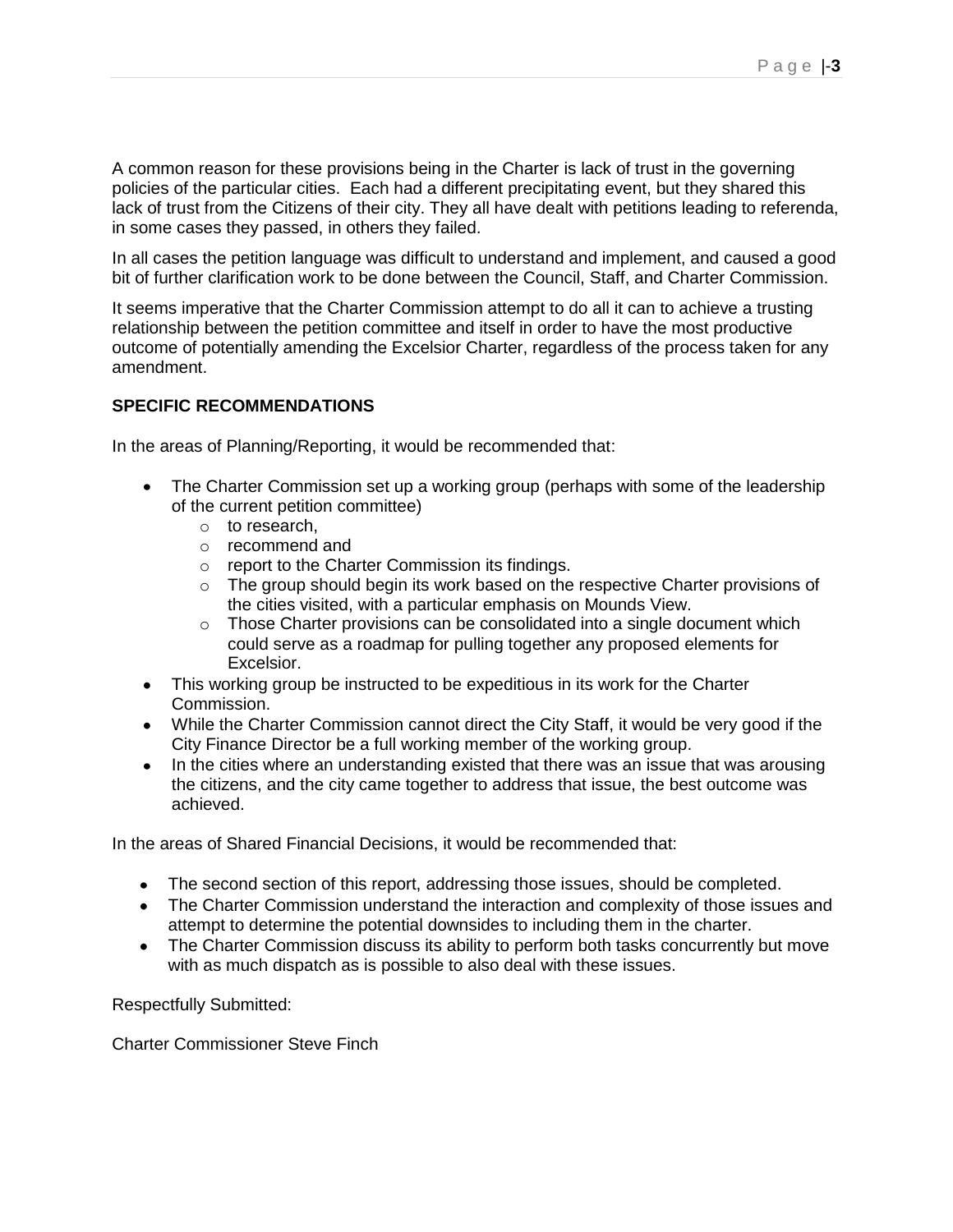## **Excelsior Charter Commission**

### **Benchmarking Exercise Plan**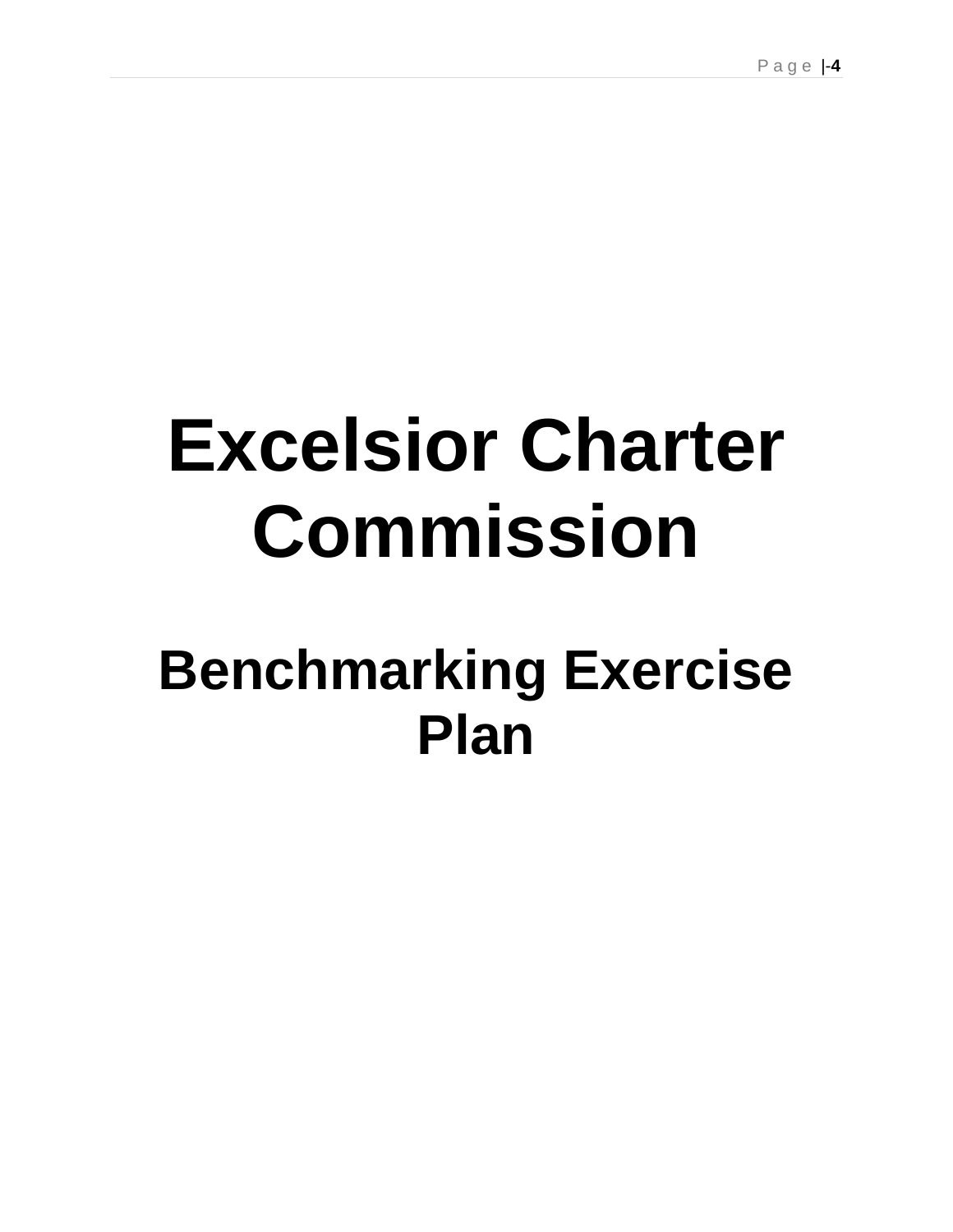### **Excelsior Charter Commission Benchmarking Exercise Plan**

March 22, 2011

**Objective**: Determine the experience of Cities that have financial boundaries in their Charters by visiting with at least three levels of City leadership: Staff (City and/or Financial Managers), Council (Mayor and/or experienced Council Member(s)), and Charter Commission (Chair and/or experienced Commission Members. Prepare results and report them to Excelsior Charter Commission.

**Candidate Cities:** Mounds View, Lino Lakes, Fridley.

**Focus of questions:** First, their Long Term Plan, followed by, Spending Limits, Levy Limits, Emergency Financial actions, City Indebtedness, Special Assessments.

#### **General Areas of Inquiry:**

- What was the impetus/issue that drove modifying the charter?
	- o Why are these provisions in their charter?
	- o What was the intent in putting them there?
	- $\circ$  Why the level of detail in spelling out the financial portions of the Charter?
- Did the charter additions address those concerns?
- What would they do differently if they were to be considering it now?
- What are the costs associated with complying with the provisions?
- What are the upsides from them being in the Charter?
- What are the downsides from them being in the Charter?
- What is the size and scope of the City and its provided services?
- What particular issues is the City currently facing?

#### **Actions:**

Review City on line resources for further information relative to their City with emphasis on financial information available on their web site.

Set up personal meetings with City leaders in the order of the amount of financial detail in their charter.

Visit Cities.

Determine form of reporting back to Excelsior

- Verbal
- Written
- **•** Formal Presentation
- Other

Prepare report and present it to Excelsior Charter Commission.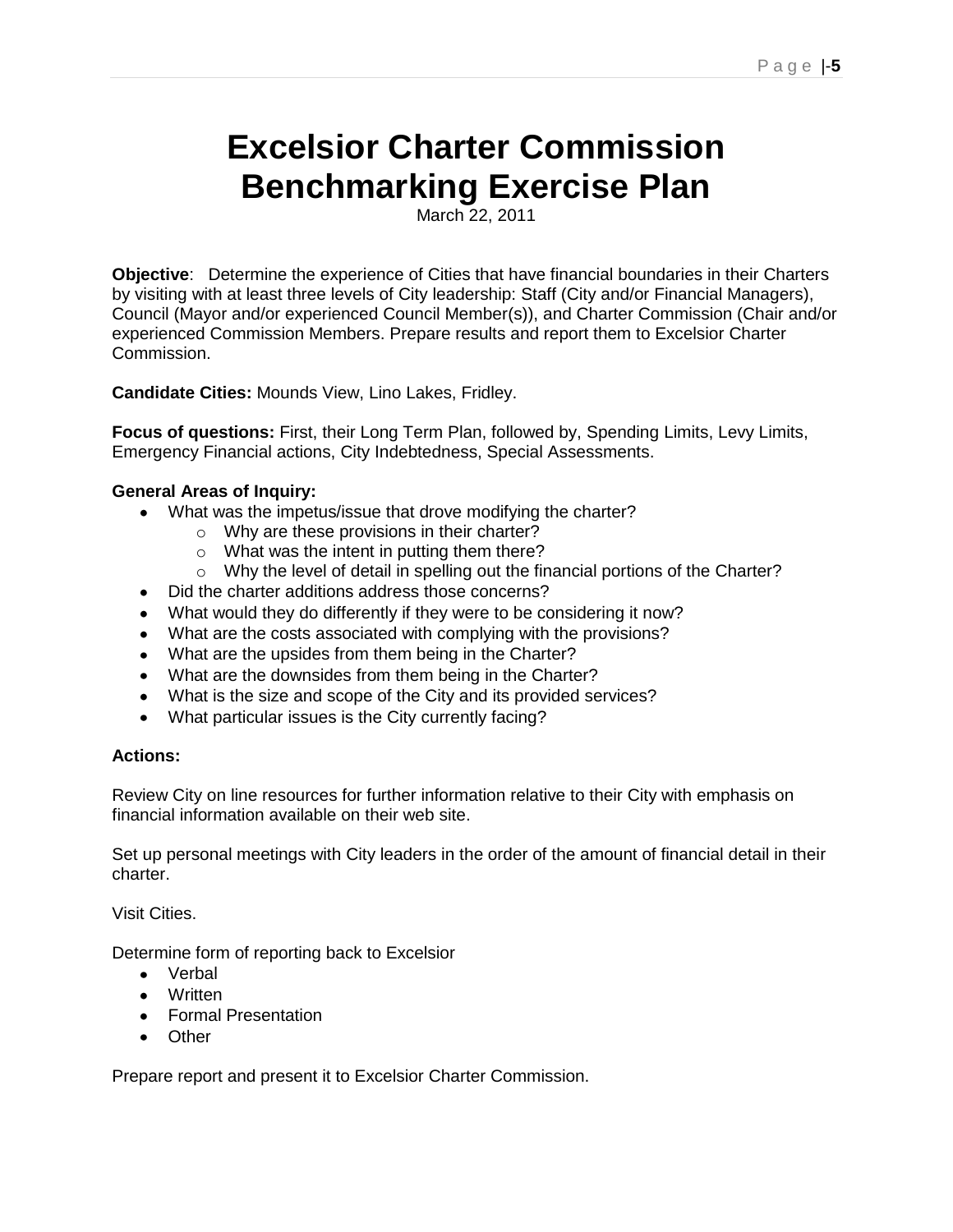# **Excelsior Charter Commission**

# **MOUNDS VIEW**

## **Benchmarking Exercise Information**

Page No.

| Notes about City Mayor, Charter Chair, |  |
|----------------------------------------|--|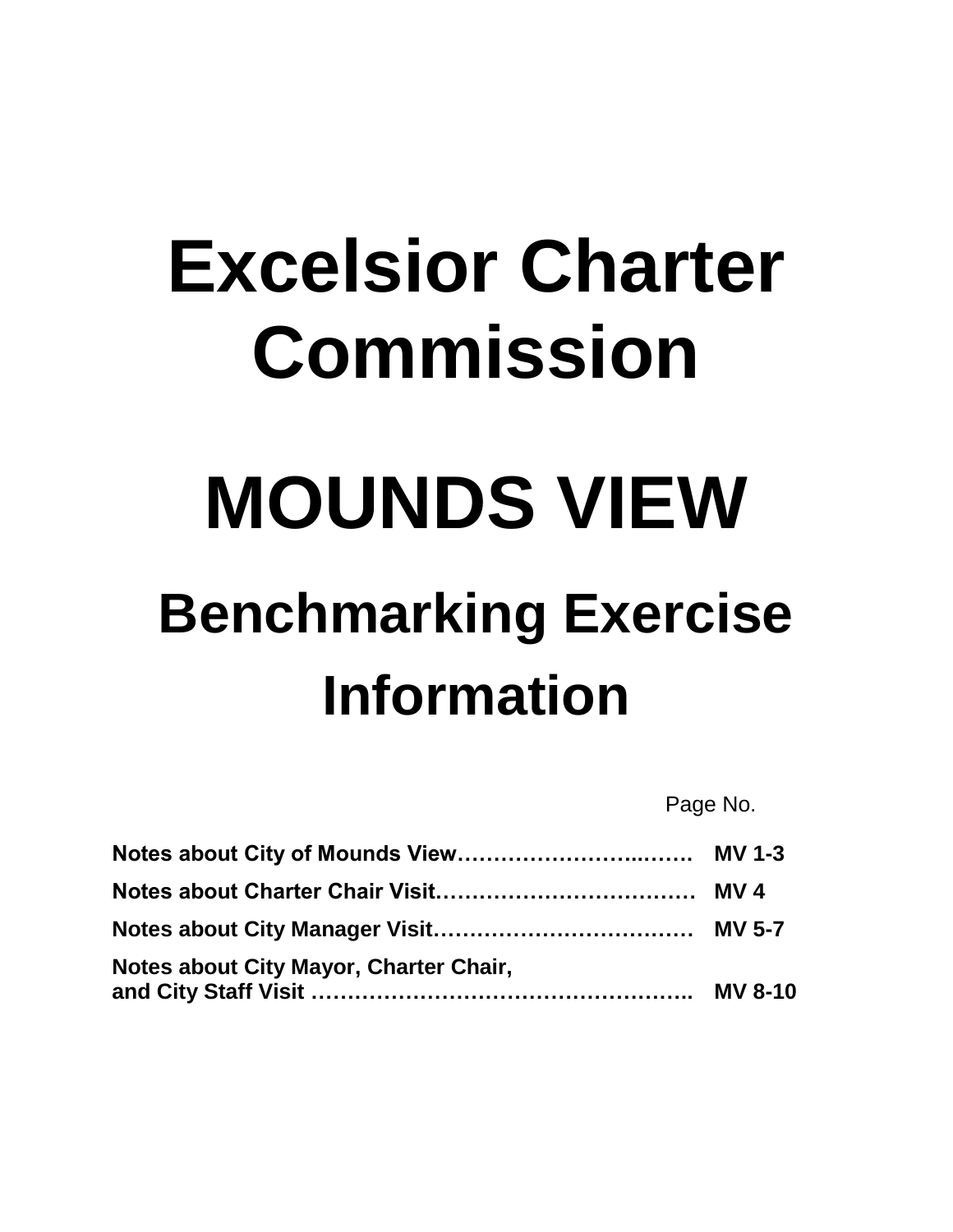#### **ABOUT MOUNDS VIEW:**

Area: 4.1 sq miles/2,632 Acres, 4% (93 acres undeveloped) Parks, Recreation & Preserves (in 2005) - 215 Acres Population (2009 Est.) 12,733; Households (2009 Est.) 5,106; Employment (2009 Est.) 6,400 Average household income grew from \$37.1K in "90 to \$60.3K in "09 Median housing value grew from \$86.9K in "90 to \$210.2K in "09 The City of Mounds View, Minnesota has a population of 13,000 people and 130 successful businesses. Mounds View is known for its large, wooded residential lots and life-cycle housing.

2401 County Road 10, Mounds View, MN 55112 Tel. 763-717-4000. Drive Interstate 694 east to 35W North. Exit to MN 96 East, then Highway 10 North to Edgewood Drive, Turn right, is on left immediately.

**FINANCIAL REPORT** – excerpts from website. Very detailed annual budget (146 pages) and 5 year plan (23 pages) is on the web site.

5 year plan introduction letter, in part, says, "The City Charter, Chapter 7.05, requires that a five year financial plan be prepared annually. It must be presented at a public hearing and adopted by motion or resolution.

The City Council reviewed the plan at the May  $3<sup>rd</sup>$  work session. Notice of the public hearing was published in the Sun Focus. The components of the Five Year Financial Plan are attached for Council consideration. There are several components to the Five Year Financial Plan. These are the General

Fund Multi-year Operating Budget, the Vehicle & Equipment Replacement Plan, the Capital Improvement Program, the Impact on Capital Projects Funds" Cash Balance, and Utility Rate Studies. Staff also included the financing plan for the Street and Utility Improvement Program with acceleration of the last three projects.

This five year plan should be considered a work-in-progress and a guide for Council and Staff to make longer range decisions. As new information becomes available and conditions change we can update the components to determine the longer range affect.

General Fund Multi-year Operating Budget: The multi-year operating budget for the General Fund excludes any consideration of Local Government Aid for 2011 and beyond. The plan reflects a 0% increase in expenditures for 2011 and a 3% increase in expenditures for the remainder of years. A

4% levy increase is reflected for all years. The General Fund runs deficits for the five years under consideration. This indicates that there will be some difficult choices ahead. When possible staff used known amounts instead of a projection. The levy amount may be adjusted as we develop the 2011 budget and better information becomes available. This version of the budget assumes that there will be no additions to personnel or other major changes in operating expenditures.

| Councilmember       | Home Phone<br><i>Address</i> |              | City Hall Voice Mail | <b>Term Expires</b> |
|---------------------|------------------------------|--------------|----------------------|---------------------|
| Joe Flaherty, Mayor | 5140 Red Oak Dr.             | 763-784-1960 | 763-717-4003         | 12-31-2012          |
| <b>Sherry Gunn</b>  | 5459 Landmark Circle         | 612-619-4333 | 763-717-4005         | 12-31-2012          |
| Al Hull             | 5357 St. Stephen St.         | 763-717-4366 | 763-717-4004         | 12-31-2014          |

#### **COUNCIL:**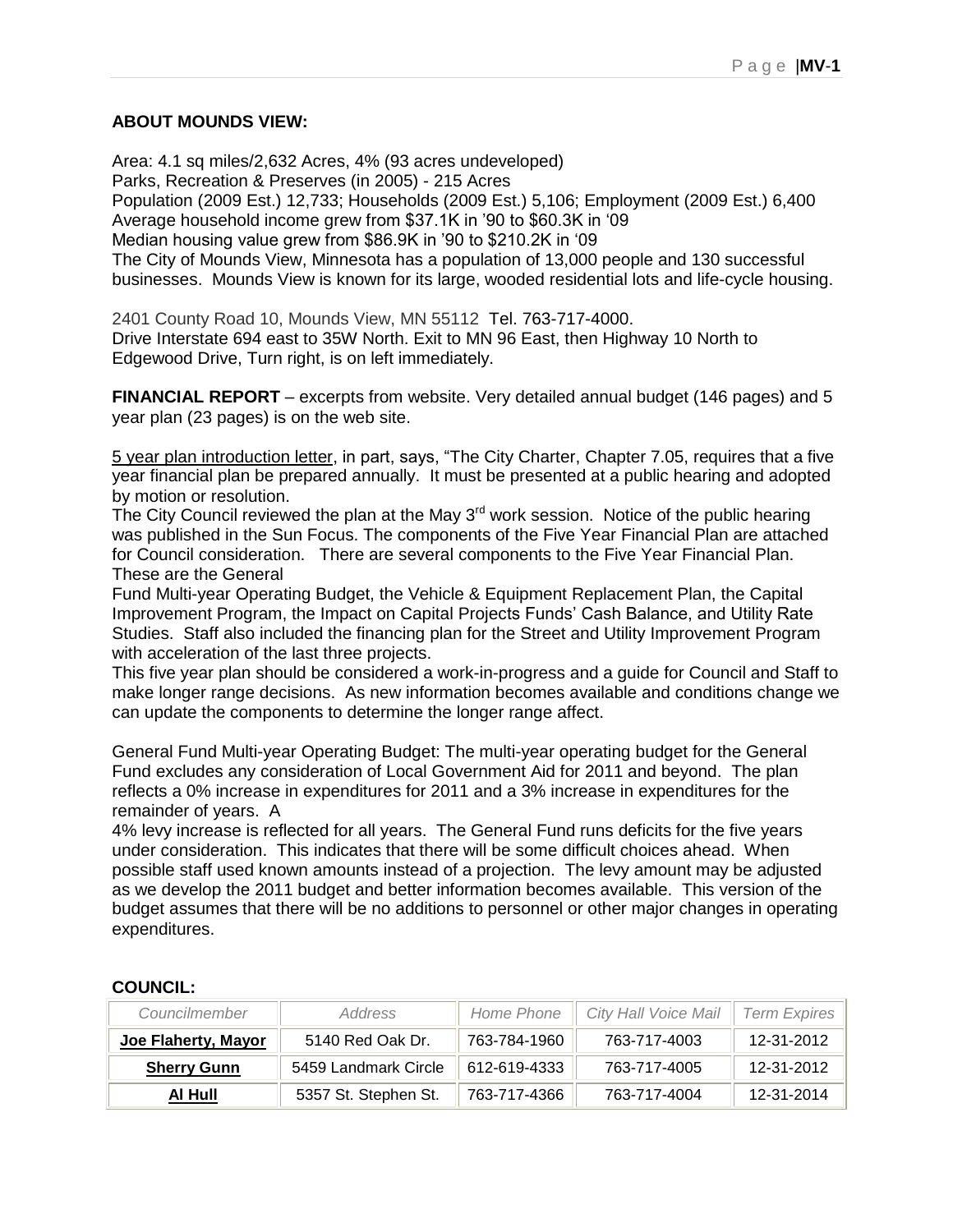| <b>Carol Mueller</b> | 8343 Groveland Rd. | 763-458-2719 | 763-717-4006 | 12-31-2014 |
|----------------------|--------------------|--------------|--------------|------------|
| <b>Roger Stigney</b> | 8400 Eastwood Rd.  | 763-786-3156 | 763-717-4007 | 12-31-2012 |

#### **2010 City Council Goals & Priorities Year in Review Report**

On February 12, 2010, the City Council and Department Heads held a strategic planning and goal setting retreat at Random Park. After reviewing the goals set by the City in 2008 and reapproved in 2009, the Council identified a *new* set of goals and priorities which were adopted on March 8, 2010. The following actions and activities were undertaken in 2010 in support of the identified goals and priorities. Click on the link below to download the 2010 Year in Review Report.

#### **<sup>2</sup>[2010 City Council Goals & Priorities Year in Review Report](http://www.ci.mounds-view.mn.us/vertical/Sites/%7B9DACB450-86B3-4304-946D-6016EF70E9E3%7D/uploads/%7BD0D80EC9-4FCC-4EC5-A213-EF2C9AC22BAC%7D.PDF)**

#### **[Mounds View Code of Conduct Policy](http://www.ci.mounds-view.mn.us/vertical/Sites/%7B9DACB450-86B3-4304-946D-6016EF70E9E3%7D/uploads/%7BCD76B1EF-DD38-4389-96C7-49BAB75DBCAB%7D.PDF)**

#### **[Mounds View Statement of Values](http://www.ci.mounds-view.mn.us/vertical/Sites/%7B9DACB450-86B3-4304-946D-6016EF70E9E3%7D/uploads/%7BD6CBEA7B-A693-4F3D-A60A-ED915641A1D3%7D.PDF)**

Goals & Priorities Year in Review Report indicates that financial management continues to be a big issue that the City Council is addressing.

#### **CHARTER COMMISSION:**

The [Mounds View Home Rule Charter](http://www.ci.mounds-view.mn.us/vertical/Sites/%7B9DACB450-86B3-4304-946D-6016EF70E9E3%7D/uploads/%7BC8C59626-E30E-467A-8974-BC7D09E2FE7F%7D.PDF) establishes the basic organization, functions, and operational procedures of our city government. The purpose of the Charter Commission is to serve as custodians of the Mounds View City Charter in accordance with state laws to ensure that the Charter is an effective and workable document that will benefit our residents in overseeing city operations and expenditures.

The members are appointed by the District Judge to four-year overlapping terms. Approximately half of the appointments expire every two years. The Commission originated in 1979 when the City of Mounds View adopted a Home-Rule Charter Plan.

The Charter Commission currently meets on the 2nd Wednesday of every month at 7pm. Members are listed below:

| Member                | Address              | Phone        | <b>Term Expires</b> |  |
|-----------------------|----------------------|--------------|---------------------|--|
| Jonathan J. Thomas    | 8040 Groveland Rd    | 763-784-5205 | 10-31-2012          |  |
| <b>Barbara Thomas</b> | 5444 Landmark Circle | 763-780-6226 | 10-31-2012          |  |
| <b>Bill Doty</b>      | 3049 Bronson         | 763-786-3421 | 10-31-2014          |  |
| <b>Brian Amundsen</b> | 3048 Woodale Dr      | 763-786-5699 | 10-31-2012          |  |
| James Battin          | 2332 Laport Dr       | 763-780-9298 | 10-31-2014          |  |
| Susan Hutchins        | 2716 Sherwood Rd     | 763-783-7111 | 10-31-2012          |  |
| Jason R. Reiling      | 2467 Clearview Ave   | 763-350-3013 | 10-31-2014          |  |
| Jean Miller           | 2291 Hillview Rd     | 763-786-3959 | 10-31-2012          |  |

#### MINUTES ARE NOT ON WEB

Charter is 34 pages, very detailed, especially in the financial area.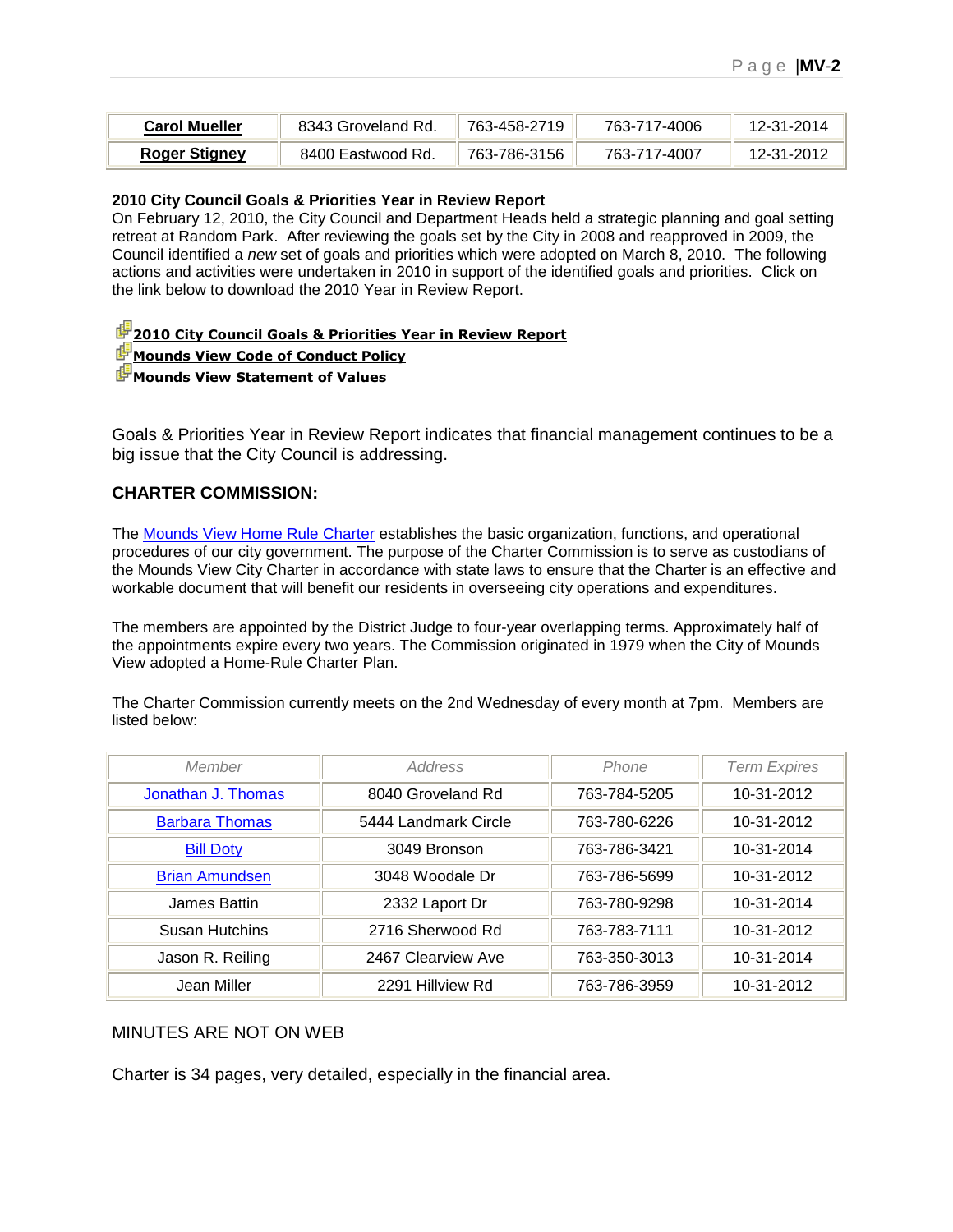#### **CITY STAFF:**

[Jim Ericson,](mailto:jim.ericson@ci.mounds-view.mn.us) City Administrator, 763-717-4001 [Desaree Crane,](mailto:desaree.crane@ci.mounds-view.mn.us) Asst. City Administrator, 763-717-4016 [Tom Kinney,](mailto:tom.kinney@ci.mounds-view.mn.us) Police Chief, 763-717-4073 [Nyle Zikmund,](mailto:nzikmund@sbmfire.com) Fire Chief, 763-786-4436 [Mark Beer,](mailto:mark.beer@ci.mounds-view.mn.us) Finance Director, 763-717-4011 [Nick DeBar,](mailto:nick.debar@ci.mounds-view.mn.us) Public Works Director, 763-717-4051 [Public Works,](mailto:tracy.juell@ci.mounds-view.mn.us) Forestry, 763-717-4050 [Rich Spiczka,](mailto:rich.spiczka@ci.mounds-view.mn.us) Community Center, 763-717-4036 [Community Development,](mailto:jime@ci.mounds-view.mn.us) 763-717-4001

#### **FINANCIAL ITEMS IN THE CHARTER & LEVEL OF DETAILED REQURIEMENTS**

Charter Chair, Jonathan Thomas was on the charter when the financial provisions were put into the charter. He has a wealth of information about the process. His daughter, Barbara, is the Charter Secretary and a former Council Member. He is willing to, not only visit with the group, but come to Excelsior and meet with our whole Charter Commission. He said he got valuable help from the Finance Director as well as the City Manger in putting together the Charter.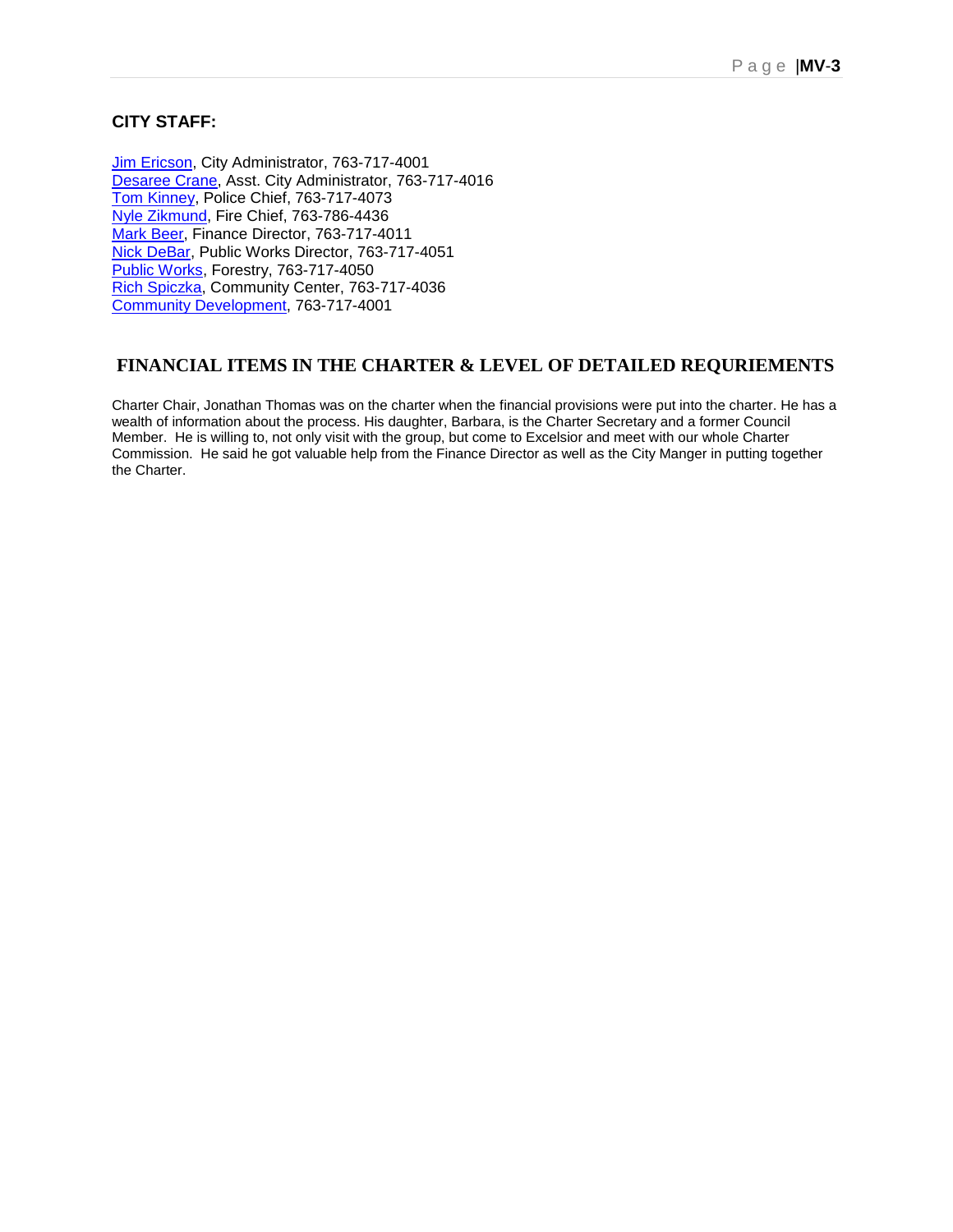#### Steve Finch notes on benchmarking visit with **Mounds View Charter Chair** and Steve Finch, by phone March 29, 2011

- Have had some conflicts with City Councils in the past
- Current Council and Charter Commission work well together
- Need to have charter provisions to clarify what citizens can expect and ensure future councils continue to involve citizens in the financial affairs of their city
- Finance Director gave lots of input into the current Charter provisions, was very valuable in helping to understand ramifications of issues.
- Utility funds, such as water & sewer, are not capped as are tax revenue funds.  $\bullet$
- Did a lot of research himself when they put the financial language in the Charter.
- $\bullet$ Is willing to come meet with Excelsior Charter Commission to share his insights when/if we want him to do so.
- Need to work hard to get the language right so that the intended outcome is most likely.
- CHARTER IS VERY IMPORTANT DOCUMENT TO SPELL OUT RIGHTS OF CITIZENS WHEN THEIR MONEY OR PROPERTY IS CONCERNED.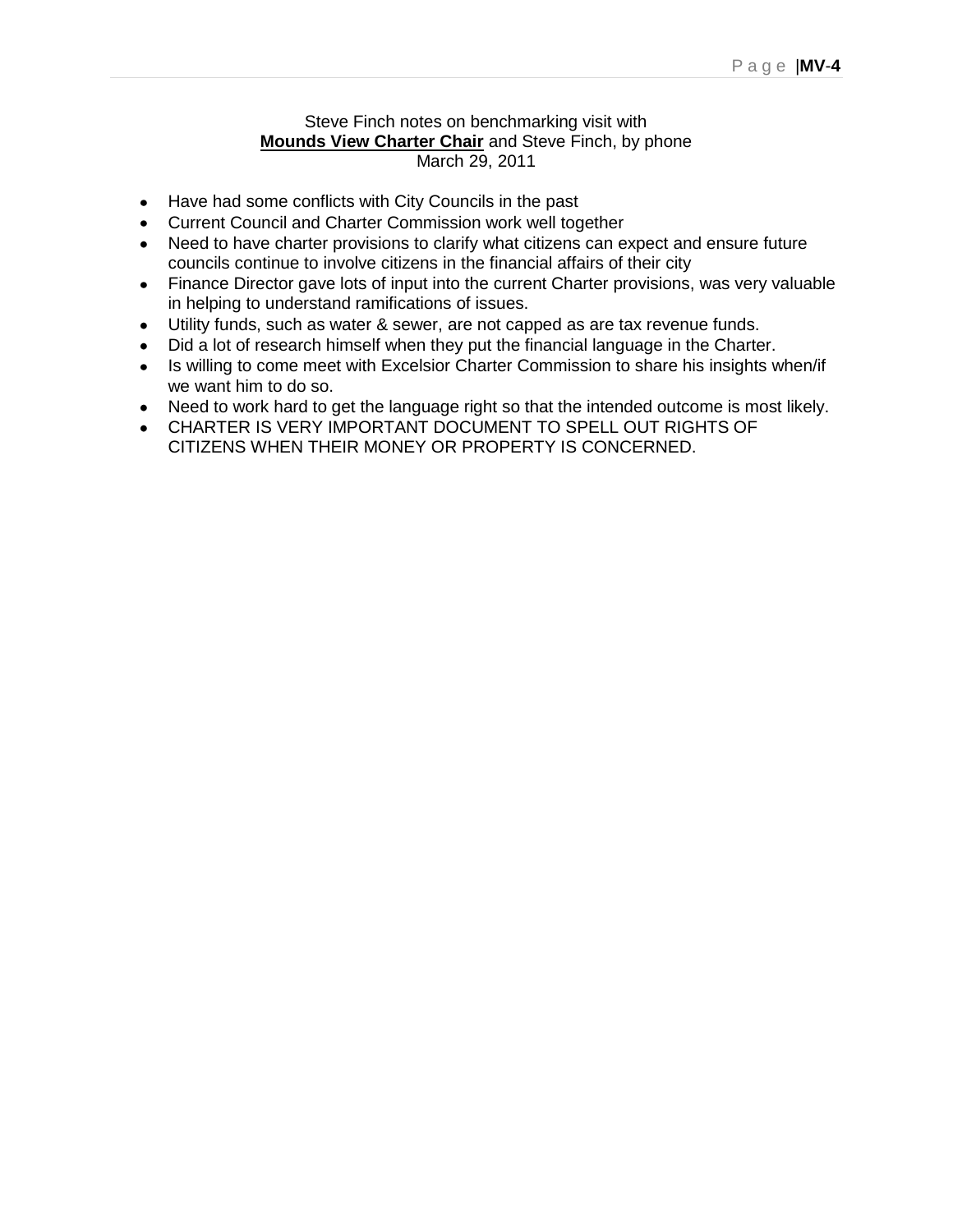Steve Finch notes on benchmarking visit with **Mounds View City Administrator and Finance Director**

and Steve Finch, Bob Bolles and Heidi Viesturs March 30, 2011

- Biggest potential issue with levy cap limit is when there is a big drop in inter governmental revenue, such as LGA stopping. *(May force an election on raising the levy limit i.a.w. Charter Chapter 7, Section 7.03, Subdivision 2.) (Section 7.03 Amended by Referendum Election, November 2006)*
- The financial portion (five year plan portion?) of the Charter largely codifies what the City was doing prior to memorializing it in the Charter. Started five year plan in early 2000"s. Don"t think there was an ordinance or other City Council action memorializing the financial actions prior to being put in the Charter.
- One new item was providing the calendar of the City financial events. (*Section 7.04, Subdivision 4).* It also changed the name from Long Term Financial Plan to Five Year Financial Plan.
- The Five Year Plan was adopted by Council actions
- The Levy Cap was approved by City wide referendum
- Purpose was an element of trust, to codify and ensure continuation of the financial discipline of the Council.
- Have gone six years without an increase in the General Fund levy.
- LGA has decreased from \$600K in 2003 to \$100K in 2010. At one time LGA was ~19% of the General Fund budget income; was ~ 16% in 2004.
- Based some actions on experience of Fridley. e.g. Fridley was having issues with the Enterprise Funds being capped, so Mounds View Charter exempted Enterprise Funds from the levy cap. However, fees are included in the cap. (*Section 7.03, Subdivision 3)( Amended by*
- *Ordinance 819, Adopted May 11, 2009; Effective: August 19, 2009)*
- City has dealt with loss of LGA in several different way other than raising the levy
	- o Moved cell tower rental from water fund to general fund
	- o Interest on certain reserves and other funds goes into the general fund
	- o Used proceeds from selling the Municipal Golf Course to Medtronic to provide a levy reduction fund. At this time are using the principal of that fund to keep the levy down until the TIF district set up for Medtronic ends. At that time, the revenue from Medtronic will begin coming to the City to keep the levy down
- They are net gainers from the Fiscal Disparities Program
- They have had for quite a number of years: (all were in place prior to the Charter Changes)
	- o Gas/Electric Franchise fees of 3.87% of the bill
	- o Street Light Utility
	- o Storm Water Utility
- Have not had Utility Increases for several years, but are planning a 6% sanitary increase this year to deal with increased Metropolitan Council sewage treatment charges. Typical utility bills are \$115/ every three months.
- Finance Manager was part of the Charter inclusion process. It is not cumbersome, or they would change it.
- In last 5 years, have not had one citizen comment on the five year plan.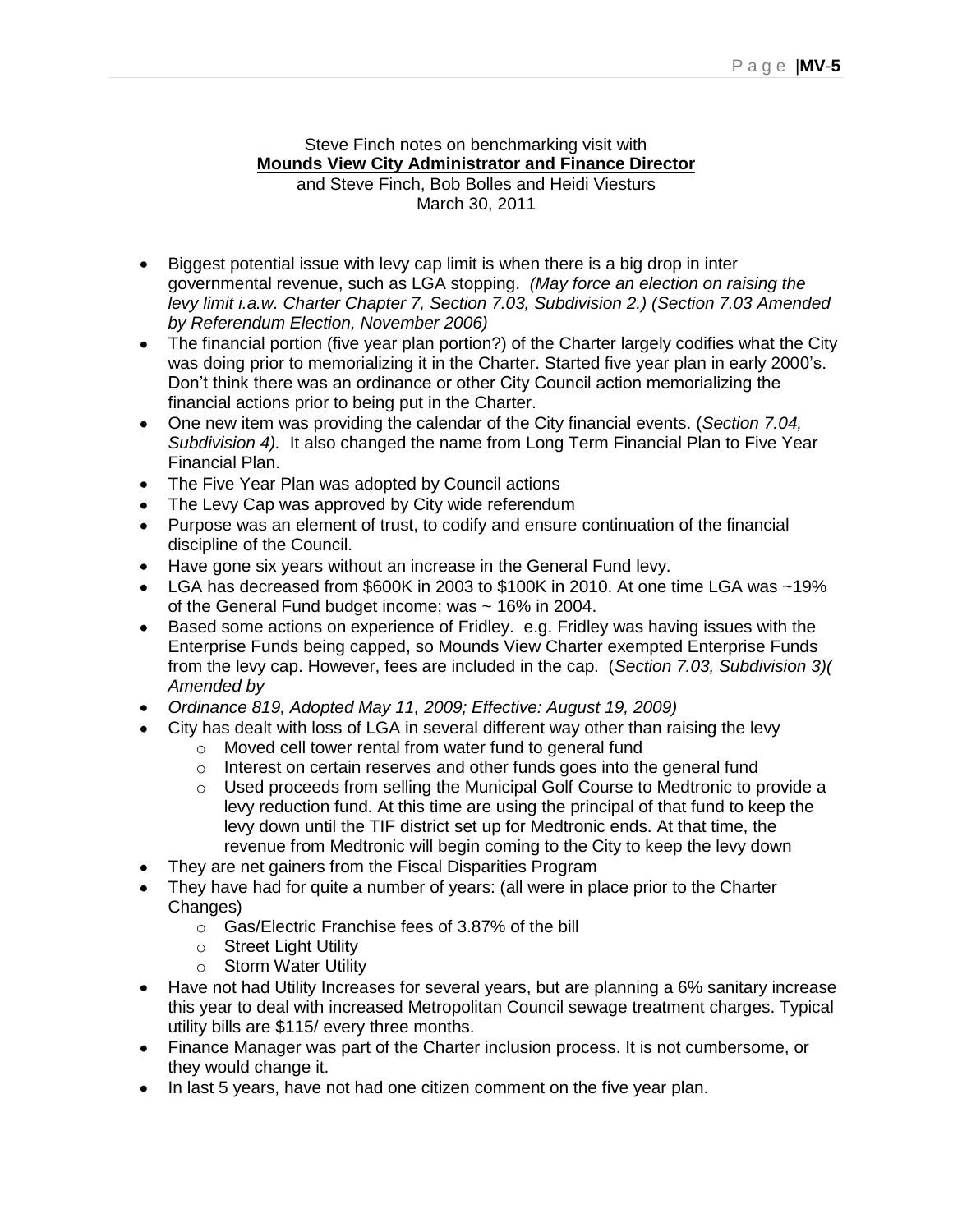- 5 year plan contemplates a 3% annual spending increase and a 4% annual levy increase, but still shows a gap between expenses and revenue. Levy increases are limited to 2% plus inflation, or a max of 5%, whichever is less.
- Staff negotiated with the Charter Commission to limit reserves to 50% of fund balance. Charter Commission wanted lower limits, but staff proved why higher limit was needed. Current balances are at 49%.
- When asked if City Council Goals and Priorities (listed on the City"s website) were driven by the finances (as outlined in the 5 year plan), answer was that the two were not related.
- Staff view is that the Council needs to start increasing the levy now to deal with the shortfall in the 5 year plan. Council understands, but has not yet acted.
- Staff is looking hard at all services and level of services. Have done several things to save money.
	- o Left positions open when they become vacant
	- $\circ$  Eliminated Community Development Director position and laid off incumbent last week
- As for cost/benefits, the process was excessive, but now is neither cumbersome nor costly.
	- $\circ$  The Charter originally required them to approve the 5 year financial plan by Ordinance (Required two readings, public hearings, etc.).
	- o Was amended (*Amended by Ordinance 839, Adopted Dec 14, 2009; Published Dec 24, 2009)* to allow one public hearing and approval by resolution.
- Finance staff is 3.5 FTE"s
- Issues foreseen by staff:
	- $\circ$  Levy limit is OK now, but large variables might make it unrealistic. Such as loss of:
		- **-** LGA
		- **Homestead Credit**
		- Or Hyperinflation
- Have not had to use any **Emergency Financial Actions**
- Special Assessments:
	- o Charter allows 50% plus one (of the affected potentially assessed properties) signature on a petition to stop a project. City cannot bring it up again for 1 year.
	- $\circ$  Had two street projects ('05 & '07) defeated by petition
	- $\circ$  ~25% of project costs were to be assessed, ~\$3,200 over 10 years
	- o Petitioners had different reasons for being against the projects, e.g.:
		- Some wanted the streets, but not curb and gutters
			- Some were against centralized mail boxes, but wanted the streets
			- Some did not want the project at all
		- Etc.
	- $\circ$  Needed a process to repackage the project so that they could go forward
- Council determined to do something different
	- $\circ$  Engaged the public by organizing a Task Force of 30+/- citizens plus the Council
	- o Broke into two groups
		- One focused on street standards for the City
		- One focused on financing
	- o Determined to increase levy and do a street improvement fund
		- $\blacksquare$  Included ~ 60% of streets
		- City is in the  $3<sup>rd</sup>$  year of the program, still have to follow MN 429 procedures
		- Since they are fully developed are using rain gardens to meet runoff requirements from the state
- Bonding, Anticipation Certificates, Emergency Debt: Have never used those provisions in the charter.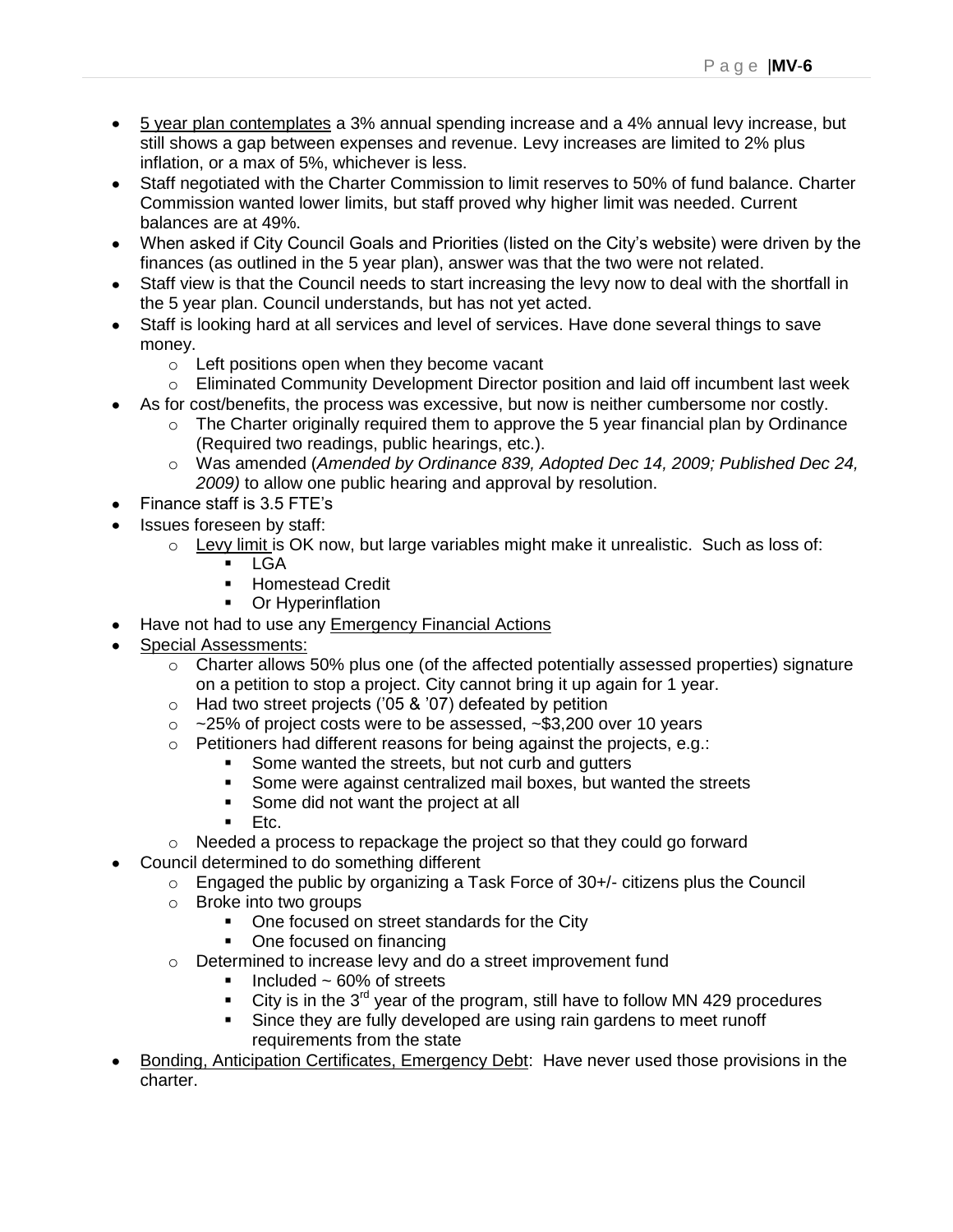- Sold City Golf Course to Medtronic in 2005 to build their HQ building. Use of golf course was declining, and it didn"t make sense to continue it as a golf course. Medtronic generates about 4,500 people trips a day to their facility.
- City Manager was the City Planner for several years. He served as Interim City Manager in 2003 before becoming City Manager.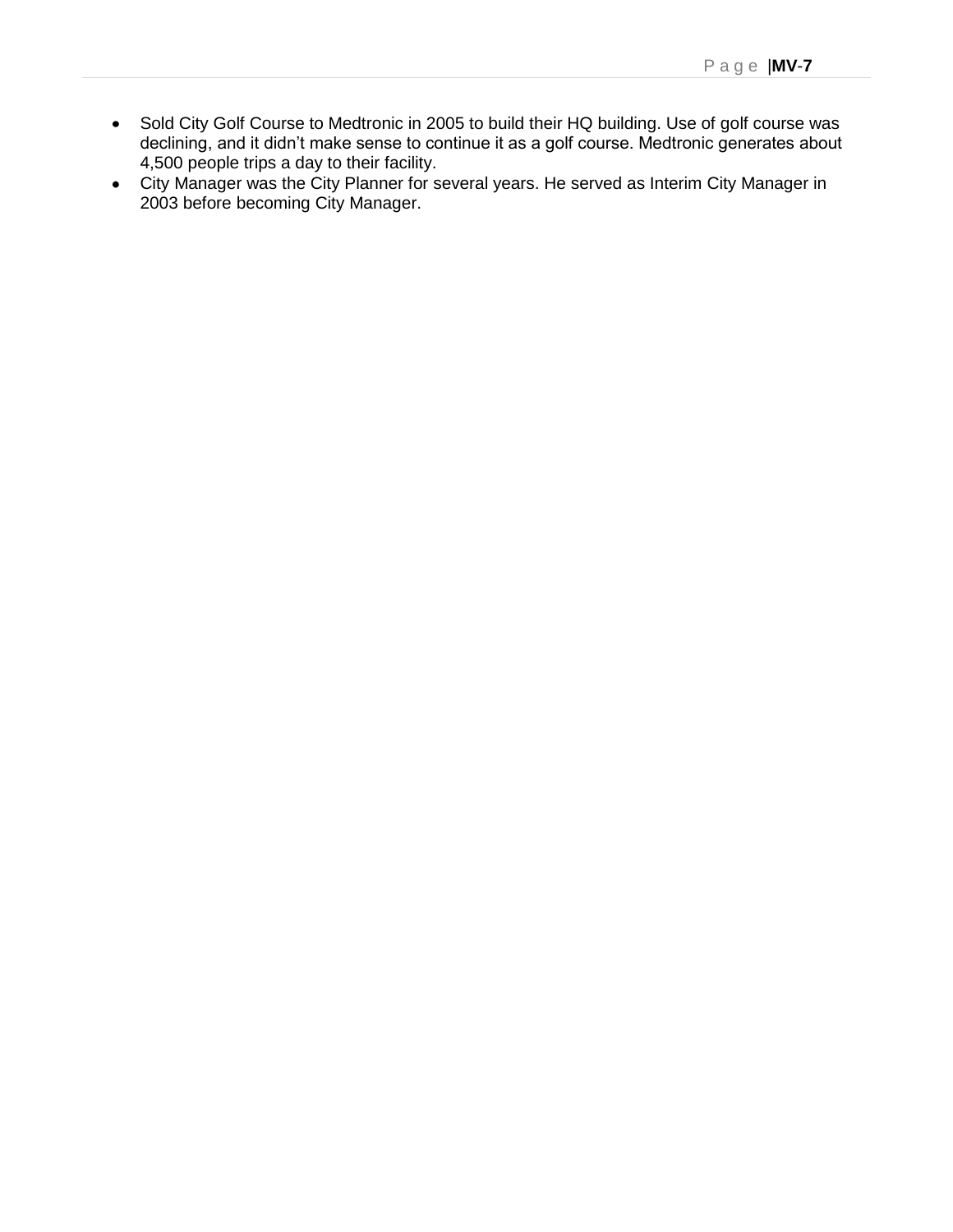#### Steve Finch notes on benchmarking visit with **Mounds View City Leaders** Jon Thomas, Charter Commission Chair Barb Thomas, Charter Commission Secretary Joe Flaherty, Mayor Jim Ericson, City Manager Mark Beer, Finance Director and Steve Finch & Heidi Viesturs & Bob Bolles April 6, 2011

Took three years to get the financial portions of the Charter enacted

CC

- o Charter provides an avenue to protect the people & allow challenges to spending.
- $\circ$  Staff, Council, Charter Commission all worked together to get it done right
- o Purpose is to let citizens know their financial protections
- o Purpose is to let Council know what processes they have to work with and what they can do relative to City Finances
- o Was an iterative process to get where they are now
- Why were these put into the City Charter
	- $\circ$  In early '00's had double digit levy increases for several years
	- o Some citizens decided to get some citizen protection in the Charter
	- o Residents did not know when or how to speak up
	- $\circ$  Calendar was put into the Charter to clarify for Citizens when they could/should speak up
- Limit is on the City Council, is not prohibitive, but have to engage the citizens for certain things prior to passing them.
	- o Only did Chapter 7, referendum on limiting pieces, such as increased taxes, 703, subd
	- o Rest of Charter changes were done by the City Council & Charter Commission versus Citizen Referendum
	- $\circ$  Arrived at CPI + 2%, with a 5% cap figure with Finance Director's help. Started with 0 on one side and 8% + 3% from another person. Negotiated to 5%. Had to be unanimous, so negotiations took a while.
	- $\circ$  Also had knowledge of surrounding communities and their levy limits. 5% becomes a magic number.
- Goal was to provide communications and set expectations
- Was seen as correcting ambiguities versus council restrictions
- What did the original Chapter 7 have in it? CC can/will get us a copy of that
- Seems to CC that it will be easier for Excelsior to start with a clean sheet versus arguing over the meaning of existing words.
- On the utility funds, purpose was to ensure they were not raided for any other uses.

M

- Charter limits are OK  $\bullet$
- Have levy limits, not spending limits
- What is the cost of voting (referendum)? \$8K-\$10K, if is special election. If regular election, almost nothing.
- Goal is that less than once every 10 years will things to a referendum.
- Finance Director did a history of % increases of surrounding Cities to put their issues in perspective. Fridley has had huge problems dealing with their financial issues.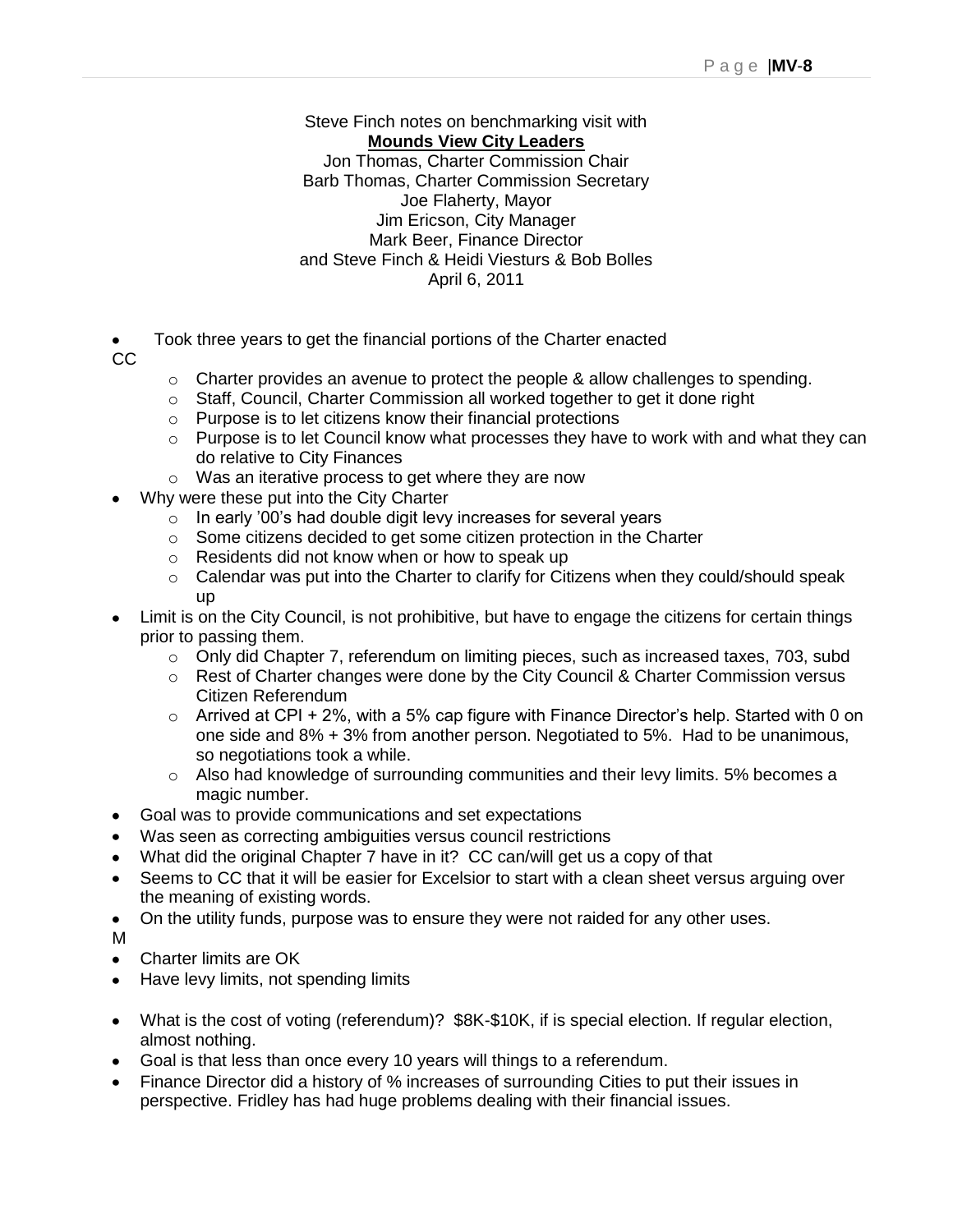- Are constrained in some costs by their joint powers Fire Department
- Similar situation as Excelsior"s relative to controlling costs, etc.
- Considered going to Ramsey County for services, but people did not want to do that
	- o Blaine
	- o Spring Lake Park
	- o Mounds View
- ~ 7 years ago went to a referendum concerning adding 2 more police officers and increasing taxes to cover their costs. Referendum passed.
- If possible, should do any/all referendum issues on regularly scheduled election. Costs  $\sim$  \$1-\$2K, for printing, legal review, etc.

#### M

- $\bullet$  Was on council for  $2^{nd}$  street project
- Became aware of the Charter provisions and the power of the people
- The big contentions were:
	- o funding and
	- o complexity of design issues
	- o such things as sidewalks/curbs & gutters/central mail delivery area, etc. being included
- No one wanted to pay for us by being assessed
- Determined to get a Task Force together
	- $\circ$  30+ citizens
		- o Divided into two groups
			- One dealt with financing alternatives
			- One dealt with design issues
		- o Wanted to get a common design for all streets in the City
		- o Had some interaction with the City Council along the way
- Came up with combination of funding sources
	- o TIF \$"s
	- o Street Utility Charges
	- o Franchise Fees
	- o Construction \$"s from state
	- o Special levy
		- \$100/year
		- 10 years
		- **Per homeowner**
	- o Did a special levy to pay as you go.
	- o Went to referendum & passed
	- $\circ$  Intent was to automatically sunset when streets were done, did not put that into language. Is a mistake.
- Had some scheduling issues
- Received a great amount of support
- Is a very positive process, is proceeding ahead of schedule without a single person protesting.
- Chapter 8 of the Charter assessments is still an issue being worked on
	- Stopped projects with its provisions
	- Are using only about 23% of tax capacity
		- $\circ$  Single Family is  $\sim$  66% 67% of housing units.
		- $\circ$  Multi Family ~ 20%
	- Current bonding limits were originally in the Charter
	- Levy limits, along with 50% fund balance were put in by referendum
	- Charter (7.10, subd 1, allows debt to be issued without a referendum)

M – listen to the people & act on what they are saying.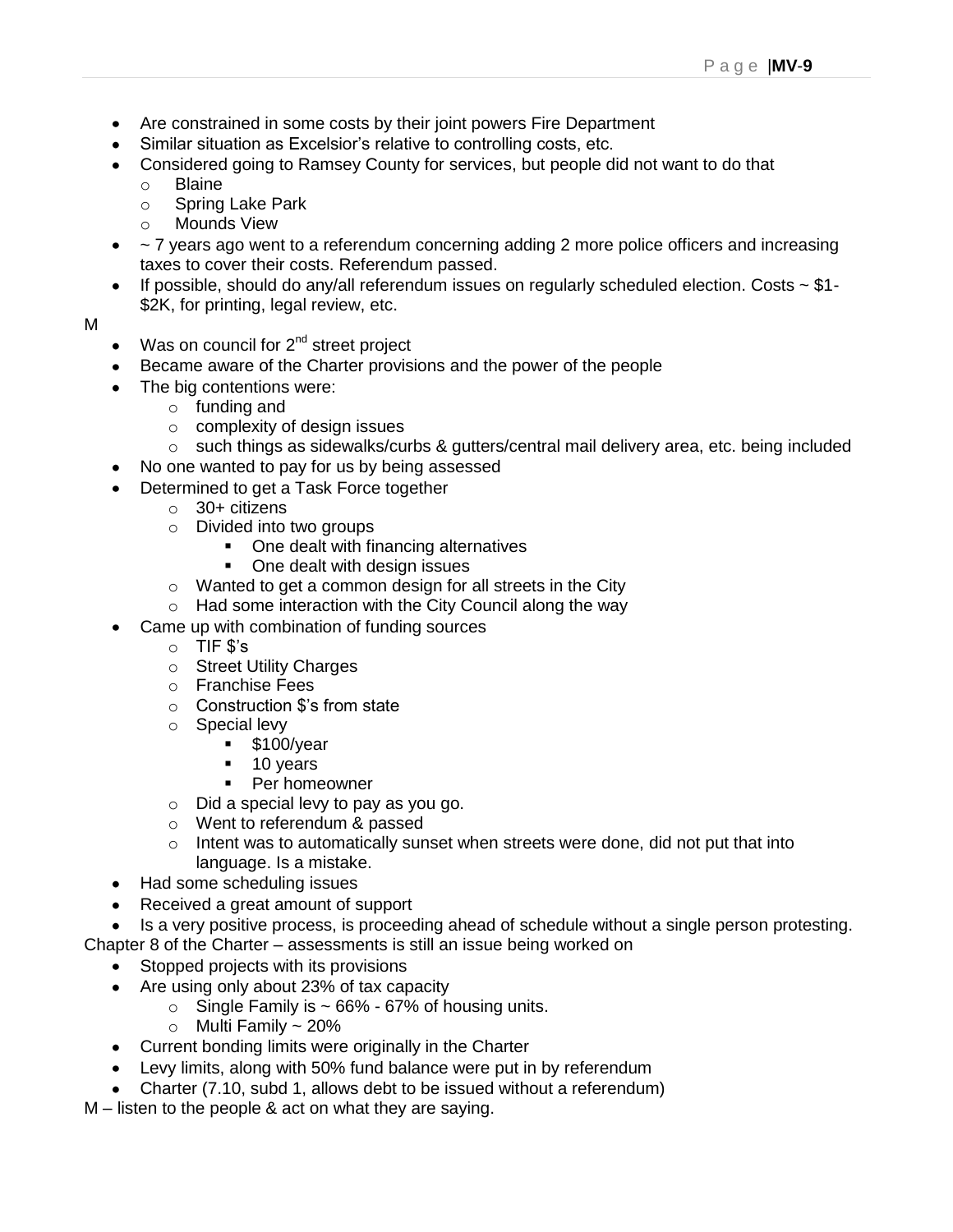- Had number of 3+ hour council meetings. People were telling them that they were not happy
- Respect the knowledge of the staff & Commissions. Ask for the opinion of the Charter Commission. There is lots of knowledge there to help the Council manage the city, should use it.
- Constantly attempting to clarify issues, seeks Charter Chair"s opinion often.
- ATTITUDE IS CRITICAL. THE CHARTER IS AN IMPORTANT DOCUMENT, AND THE CHARTER COMMISSION IS A PARALLEL IMPORTANCE.

CS

Embrace the conflicts. This is the time to have the discussions and hear the different perspectives. Will not get consensus without disagreements and discussions. Remember it is a long term process to get it right. Otherwise will not be good.

CC

- Been involved in Govt 40 years, CC 10 years.
	- o Must be careful to listen broadly to people & not just special interest people who show up at every meeting.
	- o Need to seek the extremes, listen lot, and get lot of perspectives.
	- o Have to manage expectations.
	- $\circ$  Is a slow process to get all of it right
	- o Have had huge positive public support
- Is a big production to prevent petitions going on the ballot, and must work diligently to get good language into the Charter by getting trust from the people.
- Seek input from LMC see what other cities are recently addressing
- See what's going on in other cities and states
- Include staff and council in proceedings  $\bullet$
- Need to work hard to define terms so all understand them and their implications
- He talked to Lino Lakes and Fridley people, they had onerous processes
- Council is very frugal & staff does a good job managing the city
- Long soliloquy on the process
- Need to approach the work together with City Council & staff to overcome possible perceptions that the Charter Commission is a Shadow Council.
	- o Actively seek areas of agreement
- A key is to ask the right questions of the Attorney
	- $\circ$  City Attorney relationship is a key, must represent whole City, not one body of the City
	- $\circ$  City originally provided outside counsel & separate attorney set up conflicts.
- Share resources when possible, City Council approves a budget for Charter Commission.  $\bullet$
- Send copy of language through the staff to the Attorney so all can see it.

CM

Engage the City Staff & Council during the idea stage. Provides a much better product.

FD

- Run up against issues and staff goes to Charter Commission and asks for their input and views  $\bullet$ on them.
- Last 6 years, except for 2011, have had a 0% levy increase.
- From Budget Documents on line:
	- $\circ$  "The City Council passed a property tax levy increase of 2% (\$81,988) which will go entirely to the General Fund. The General Fund has not had a levy increase in 5 years.
	- o General Fund expenditures will decrease by .28% for 2011
	- o This consists of a … 3.83% decrease in current or operating expenditures
	- o The City keep[s]ing spending low, ranking 208th out of 225 cities over 2500 in population in total expenditures per capita"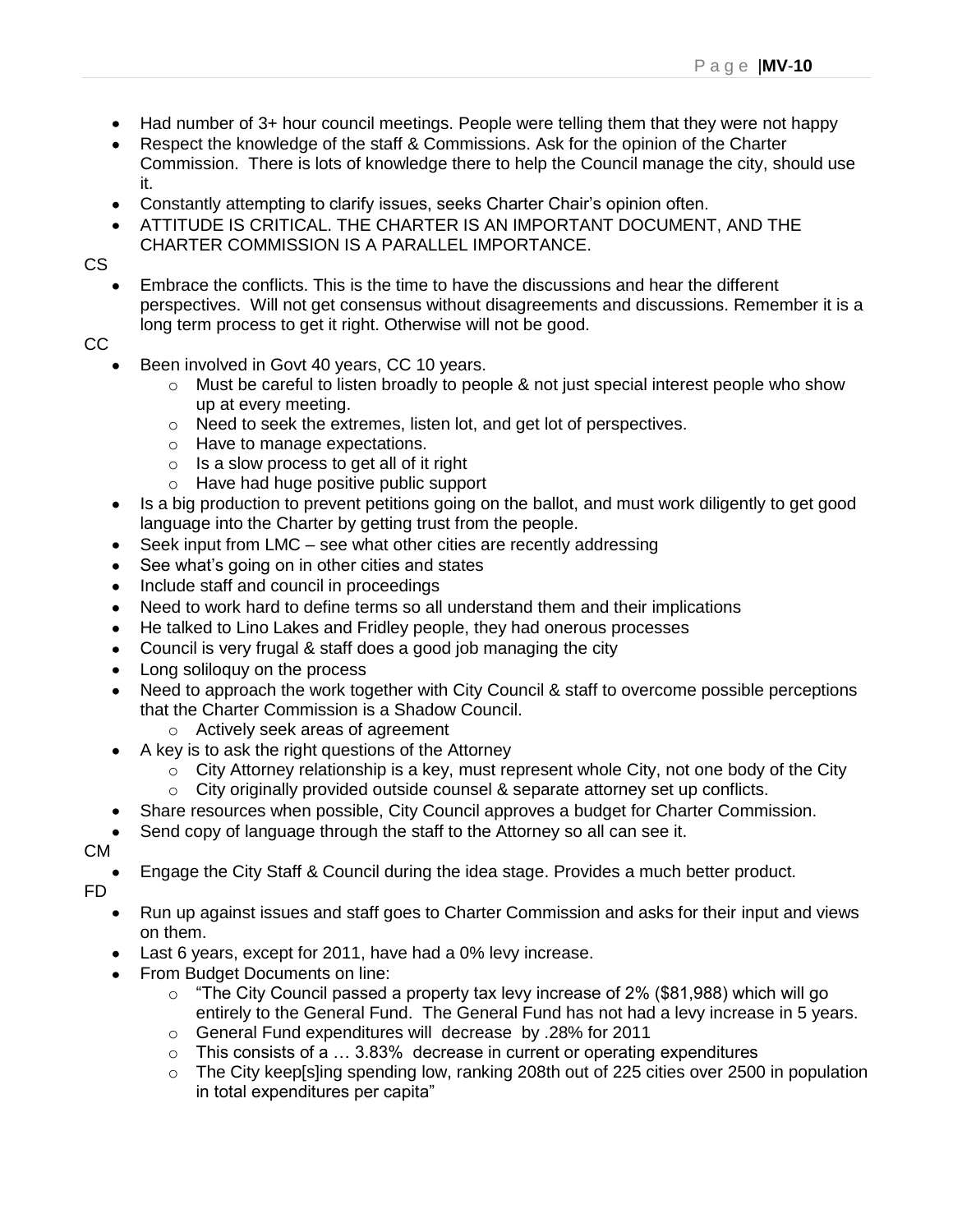## **Excelsior Charter Commission**

## **FRIDLEY**

## **Benchmarking Exercise Information**

**Page No.**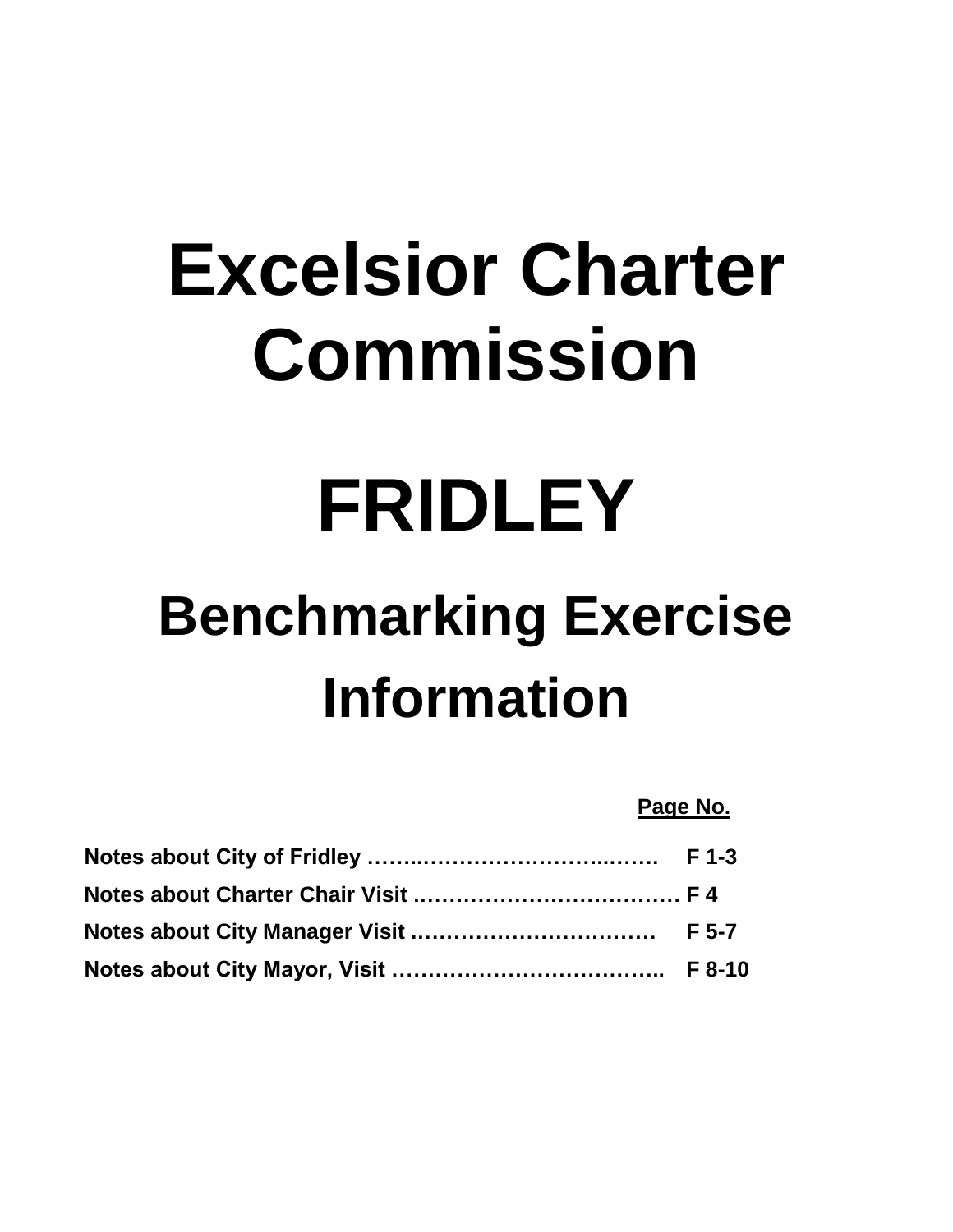#### **ABOUT FRIDLEY:**

City website was not as detailed as Mounds View, got information from several sources: City website, Wikipedia, City Comprehensive Plan, City Newsletter.

6431 University Ave NE, Minneapolis - (763) 572-3500

**Fridley** is a city in [Anoka County,](http://en.wikipedia.org/wiki/Anoka_County,_Minnesota) [Minnesota,](http://en.wikipedia.org/wiki/Minnesota) [United States.](http://en.wikipedia.org/wiki/United_States) The population was 27,449 at the [2000](http://en.wikipedia.org/wiki/United_States_Census_2000)  [census.](http://en.wikipedia.org/wiki/United_States_Census_2000) It was incorporated in 1949 as a village and became a city in 1957. It is part of the [Twin](http://en.wikipedia.org/wiki/Minneapolis-Saint_Paul)  [Cities](http://en.wikipedia.org/wiki/Minneapolis-Saint_Paul) Metropolitan Area. Fridley is a "first ring" or "inner ring" suburb in the Northern part of the Twin Cities. It borders [Minneapolis](http://en.wikipedia.org/wiki/Minneapolis) at its southern border. Neighboring first ring suburbs are [Columbia](http://en.wikipedia.org/wiki/Columbia_Heights,_Minnesota)  [Heights](http://en.wikipedia.org/wiki/Columbia_Heights,_Minnesota) and [Brooklyn Center.](http://en.wikipedia.org/wiki/Brooklyn_Center,_Minnesota)

Historical Population

|  |  |  |  |  | 1880 1900 1930 1940 1950 1960 1970 1980 1990 2000 Est. Projected         |
|--|--|--|--|--|--------------------------------------------------------------------------|
|  |  |  |  |  | 257 483 693 1,392 3,798 15,182 29,233 30,228 28,335 27,449 26,603 27,000 |

Fridley has [one of the first six stations](http://en.wikipedia.org/wiki/Fridley_Station) of the [Northstar Commuter Rail](http://en.wikipedia.org/wiki/Northstar_Commuter_Rail) line connecting the northwest suburbs and downtown [Minneapolis;](http://en.wikipedia.org/wiki/Minneapolis,_Minnesota) the line opened in November 2009.<sup>[\[4\]](http://en.wikipedia.org/wiki/Fridley,_Minnesota#cite_note-ST121107-3)</sup>

The city has a total area of 10.9 square miles of which, 10.2 square miles of it is land and 0.7 square miles of it (6.70%) is water. City lakes include East Moore Lake, West Moore Lake, and Locke Lake. [Rice Creek](http://en.wikipedia.org/wiki/Rice_Creek_(Minnesota)) flows through the central part of the City,<sup>[\[5\]](http://en.wikipedia.org/wiki/Fridley,_Minnesota#cite_note-4)</sup> Springbrook Creek flows through the northwest section, and the [Mississippi River](http://en.wikipedia.org/wiki/Mississippi_River) borders Fridley to the west. It borders the cities of [Coon](http://en.wikipedia.org/wiki/Coon_Rapids,_Minnesota)  [Rapids](http://en.wikipedia.org/wiki/Coon_Rapids,_Minnesota) and [Blaine](http://en.wikipedia.org/wiki/Blaine,_Minnesota) to the north; [Spring Lake Park](http://en.wikipedia.org/wiki/Spring_Lake_Park,_Minnesota) to the northeast; [Mounds View](http://en.wikipedia.org/wiki/Mounds_View,_Minnesota) and [New Brighton](http://en.wikipedia.org/wiki/New_Brighton,_Minnesota) to the east; [Columbia Heights](http://en.wikipedia.org/wiki/Columbia_Heights,_Minnesota) to the southeast; [Minneapolis](http://en.wikipedia.org/wiki/Minneapolis,_Minnesota) to the southwest; and [Brooklyn](http://en.wikipedia.org/wiki/Brooklyn_Park,_Minnesota)  [Park](http://en.wikipedia.org/wiki/Brooklyn_Park,_Minnesota) and [Brooklyn Center](http://en.wikipedia.org/wiki/Brooklyn_Center,_Minnesota) to the west.

As of the [census](http://en.wikipedia.org/wiki/Census)<sup>[\[1\]](http://en.wikipedia.org/wiki/Census)</sup> of 2000, there were 27,449 people, 11,328 households, and 7,317 families residing in the city. The [population density](http://en.wikipedia.org/wiki/Population_density) was 2,701.3 people per square mile (1,043.1/km²). There were 11,504 housing units at an average density of 1,132.1/sq mi (437.2/km²). The average household size was 2.40 and the average family size was 2.91. The median income for a household in the city was \$48,372, and the median income for a family was \$55,381. Males had a median income of \$38,100 versus \$29,997 for females. The [per capita income](http://en.wikipedia.org/wiki/Per_capita_income) for the city was \$23,022.

Fridley is home to the 127-acre (0.51 km<sup>2</sup>) [Springbrook Nature Center](http://en.wikipedia.org/wiki/Springbrook_Nature_Center) park and nature reserve. Fridley is home to The World Headquarters of [Medtronic Inc.,](http://en.wikipedia.org/wiki/Medtronic) and its major employers include [BAE](http://en.wikipedia.org/wiki/BAE_Systems)  [Systems](http://en.wikipedia.org/wiki/BAE_Systems) (formerl[yUnited Defense\)](http://en.wikipedia.org/wiki/United_Defense); [Cummins;](http://en.wikipedia.org/wiki/Cummins) Unity Medical Center, part of the Allina Healthcare system; [Minco Products, Inc;](http://en.wikipedia.org/wiki/Minco_Products,_Inc) Kurt Manufacturing Company; and Park Construction Company. [Magnum](http://en.wikipedia.org/wiki/Magnum_Research)  [Research,](http://en.wikipedia.org/wiki/Magnum_Research) the company that produces the [Desert Eagle](http://en.wikipedia.org/wiki/Desert_Eagle) firearm, is also located in Fridley.

#### **FINANCIAL**

#### City Tax Base

The City of Fridley has a large commercial and industrial tax base. As a result, Fridley is the only city in Anoka County that must contribute to fiscal disparities. Fridley was a \$1.5 million net contributor to the fiscal disparities pool in 2007. Fiscal disparity is a law that was established as a means to allow local governments to share in the resources generated by regional growth and to increase the likelihood of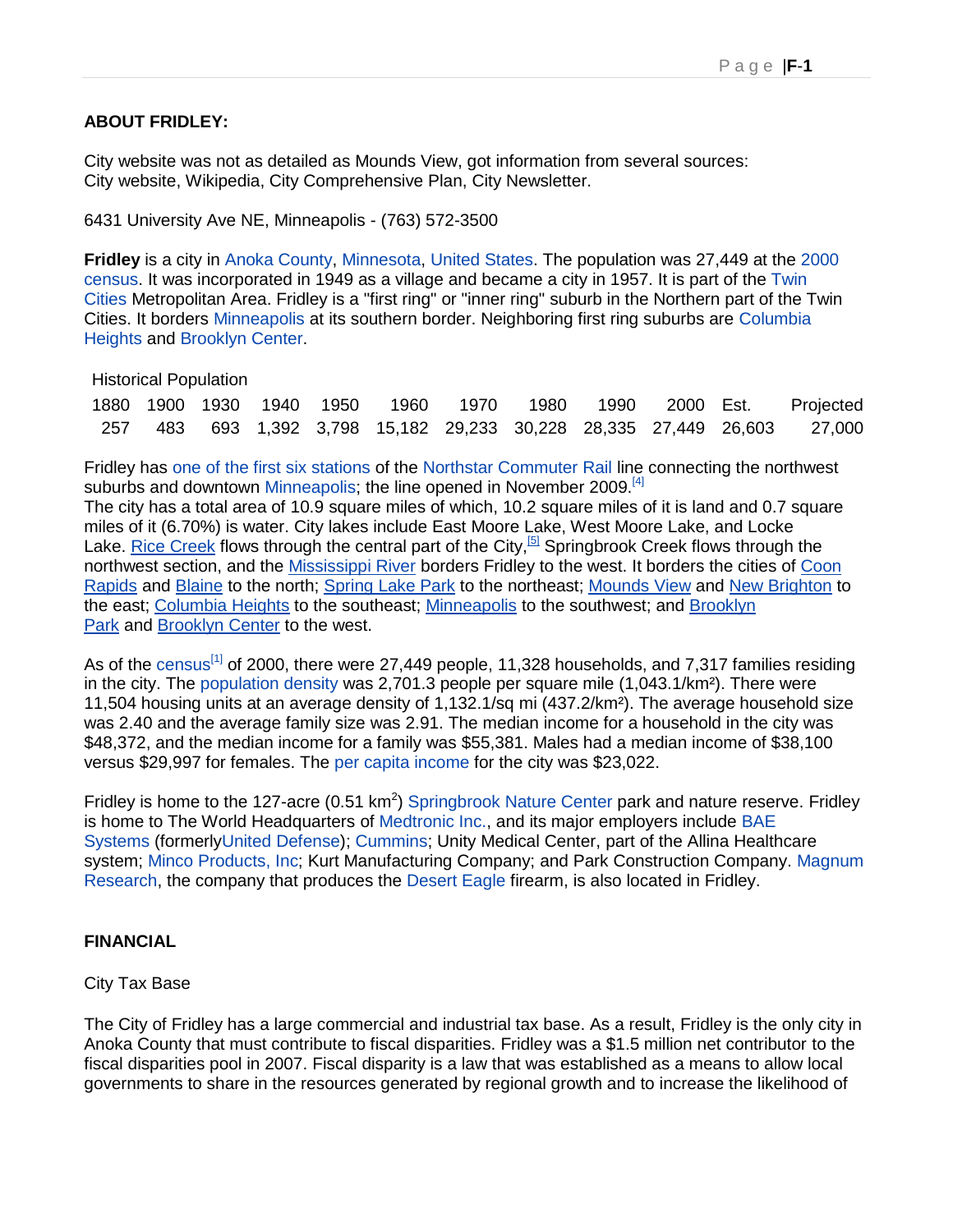orderly urban growth. The following figures represent 2007 tax base compositions for the City of Fridley compared to the Metropolitan Area.

**2011 Budget REPORT** – The preparation of the 2011 budget was once again an exercise in fiscal restraint. For the second year in a row, budget work sessions focused on budget cuts and revenue adjustments that included the continued freezing of employee salaries, the maintenance of five full-time employee vacancies, the elimination of employee leave sellback, and the suspension of IT depreciation charges. Budget discussions also led to the issuance of equipment certificates (bonds) for the purchase of City equipment. While there were plans to levy back \$1.2 million in lost state aid, a last minute reversal by the Minnesota Department of Revenue restricted the amount to be levied back to \$305,785. The budget that emerged from these discussions provides for the expenditure of \$15,872,445 for all funds (not including Enterprise Funds) and \$13,940,049 in General Fund expenditures. Both of these amounts are less than those budgeted for 2010 and 2009. Enterprise Fund budgets, which include the Water, Sewer, Storm Water, and Liquor Funds amount to \$13,414,919, or 3.6% more than we budgeted for 2010. We have provided many of the details for these changes in the full budget message. The budgets, including changes in the property tax levy, will not cause an increase in the City"s portion of property taxes on an average value home. Water, sewer, and storm water rates will rise by 5% and will cost the average water user about \$5.22 more per quarter.

While these numbers are somewhat comforting, the reader should realize that many of the revenue and expenditure adjustments that have enabled the City to survive the current economic crisis are temporary. Wage freezes, the suspension of IT depreciation charges, elimination of most travel and conference expenses, the freezing of employee vacancies (including three police officer vacancies), and the suspension of mowing the 5.1 mile University Avenue corridor are all adjustments that are subject to change as the City moves forward. Additionally, there are other uncertainties such as those concerning the future availability of state aid, the cost of employee health insurance, mandated costs for employee pension programs, and future wage and benefit contracts with employee bargaining units that could have future negative impacts on the City"s cash balance and cash flow projections

Finally, it is important to point out that while we are projecting solvency over the next few years, we are also projecting dwindling cash balances that will be very difficult to recover. Unless we protect these cash balances, we may be forced to make major cuts in City services, and our ability to invest in capital improvements for buildings, streets, and parks will be compromised. Additionally, we should point out that the current economic circumstances, along with City Charter restrictions on property tax levies and fees, forced the City to begin borrowing for vehicles and other major equipment purchases in 2010. Dwindling cash balances will also, at some point, force the City to borrow money to meet cash flow needs for all City operations. Although the City"s financial picture is less than rosy, those involved in the budgeting process believe they have done their very best to maintain both high quality and affordable local government services in Fridley. **COUNCIL:**

**Mayor – Scott J. Lund Councilmember-at-Large – Robert L. Barnette Councilmember 1st Ward – James T. Saefke Councilmember 2nd Ward – Dolores M.Varichak Councilmember 3rd Ward – Ann R. Bolkcom**

The City Council consists of five members: a Mayor, a Councilmember-at-Large and three Council members representing each of Fridley's three wards. Each member of the Council serves a four-year term.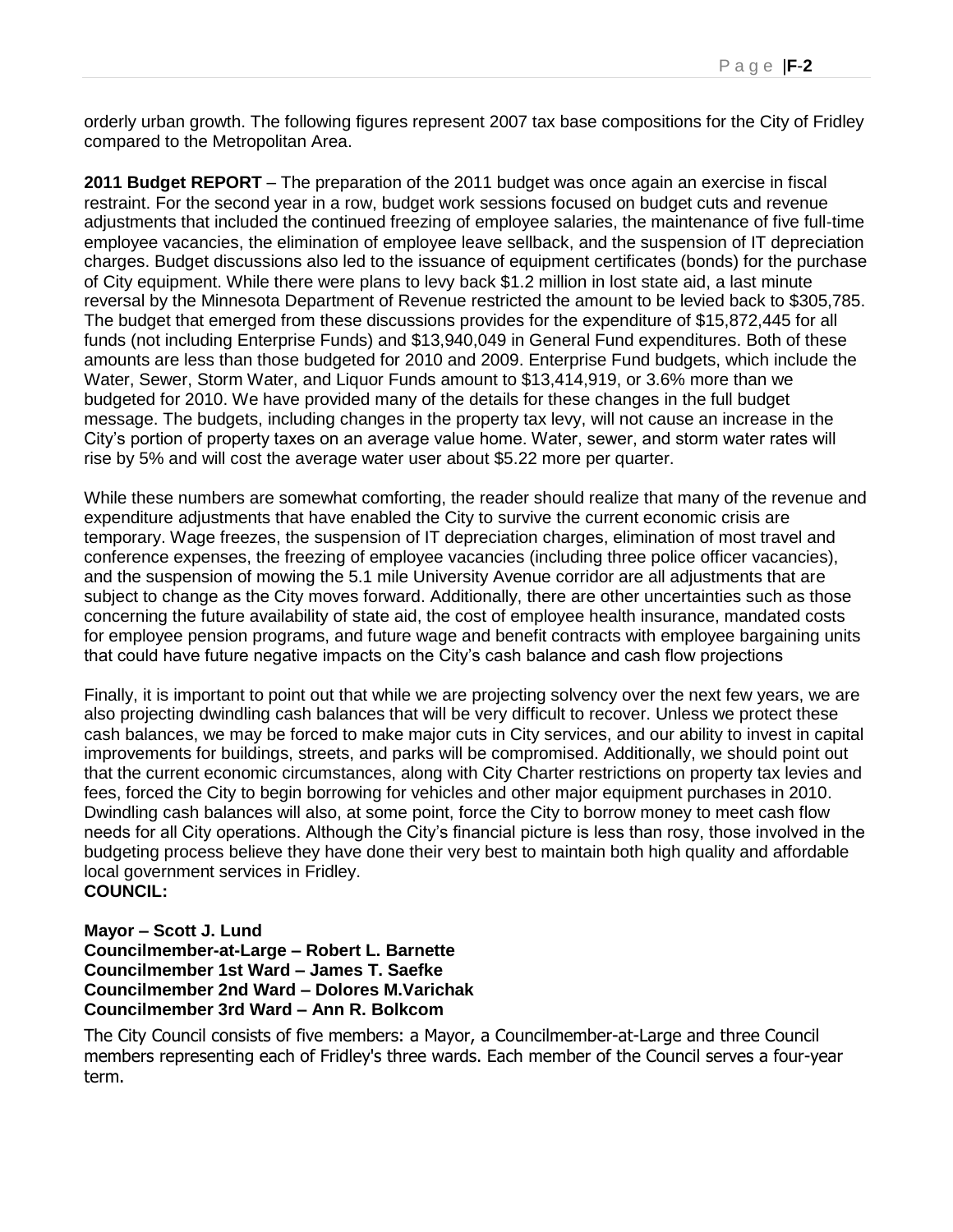The Mayor and Council members are elected in even-numbered years. The Mayor and Council memberat-Large are elected the same year that the United States President is elected. Ward Council members are elected the same year that Minnesota's Governor is elected.

#### **CHARTER COMMISSION:**

Could not find information about members, etc

#### **CITY STAFF:**

City Manager – William W. Burns Darin Nelson, Finance Director began work on November 15, 2010

Fridley City Manager, Dr. William Burns, received one the of state's most prestigious awards on June 24, 2009 at the opening session of the League of Minnesota Cities Annual Conference at the River Centre in St. Paul, MN.

Dr. Burns received the 2009 Leadership Award, which is considered to be the League's highest honor and recognizes recipients for their significant contributions to Minnesota city government. During his 20 year-plus tenure in Fridley, Burns has played significant roles in several major projects. Burns' professional involvement beyond his city duties is extensive as well. He is a former member and President of the Board of Directors for Metro Cities, and currently serves as a member of the League's Fiscal Futures Committee. This is the most exciting recognition I have received in my 33 year career as a city manager," said Burns. He went on to praise the City Council and those who "have been very responsive and supportive of City staff and in keeping the trust of their constituents. They question us closely on our policy proposals and constantly impress upon staff the importance of getting answers to their constituents." The mayor went on to say that he felt that "this award is well deserved and long overdue."

#### **Salary Notice**

Minnesota State Law, Chapter 156 of the Session Laws of 2005, requires that "a city or county with a population of more than 15,000 must annually notify its residents of the positions and base salaries of its three highest-paid employees." For the City of Fridley, titles and salaries as of January 1, 2011, are: City Manager - \$124,363; Public Safety Director and Community Development Director (tie) - \$111,696.

#### **FINANCIAL ITEMS IN THE CHARTER & LEVEL OF DETAILED REQURIEMENTS**

**Levy limits: Sect 7.02, Subd 1"inflationary index or 5%, whichever is least". Can overcome with a specified procedure leading to a general vote of the people. Fee limits: Seem to be the same.** 

**Bonding limit: Section 7:15, seems to require a general vote of people for all. Nothing on Long Term Plan, Spending Limits, Special Assessments (Except Chapter 8), Emergency Financial actions: Chapter 7.15 & 7.16**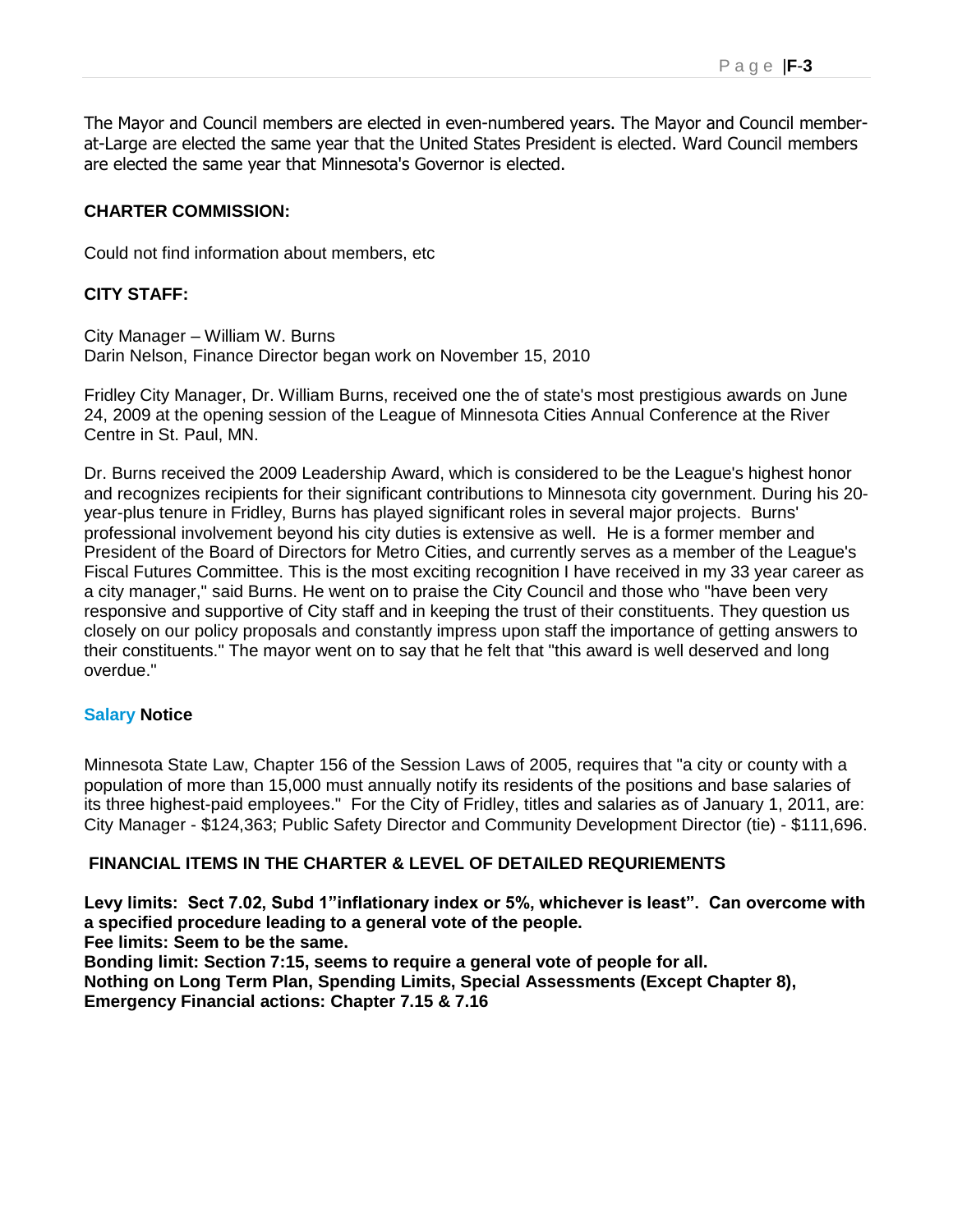#### Steve Finch notes on benchmarking telephone visit with **Fridley Charter Commission Chari Bill Holm** & Steve Finch,

#### April 11, 2011

- Bill was willing to meet, but thought he couldn"t add much to the discussion.  $\bullet$
- His views are in tune with the views of the City Manager and Mayor
- Sees the Charter as a protection for the people sort of like a contract with the people
- Says we should talk to Pam Reynolds on the Charter Commission.
	- $\circ$  She has different, and strong views on what is going on in Fridley
	- $\circ$  She is a thorn in the side of the Mayor (City officials?)
- Did not think it worth while to meet in person, but would be willing if I have other questions.  $\bullet$

Did some on line research & found:

- He was an Officer of the group to vote yes to change the charter & and allow water & sanitation fees to be removed from the levy limits – Vote Yes Campaign in 2009.
- Pam Reynolds has run for Council & has run for Mayor
- She is an activist on City issues on several fronts & has filed a complaint with the courts that the Council was improperly promoting an issue.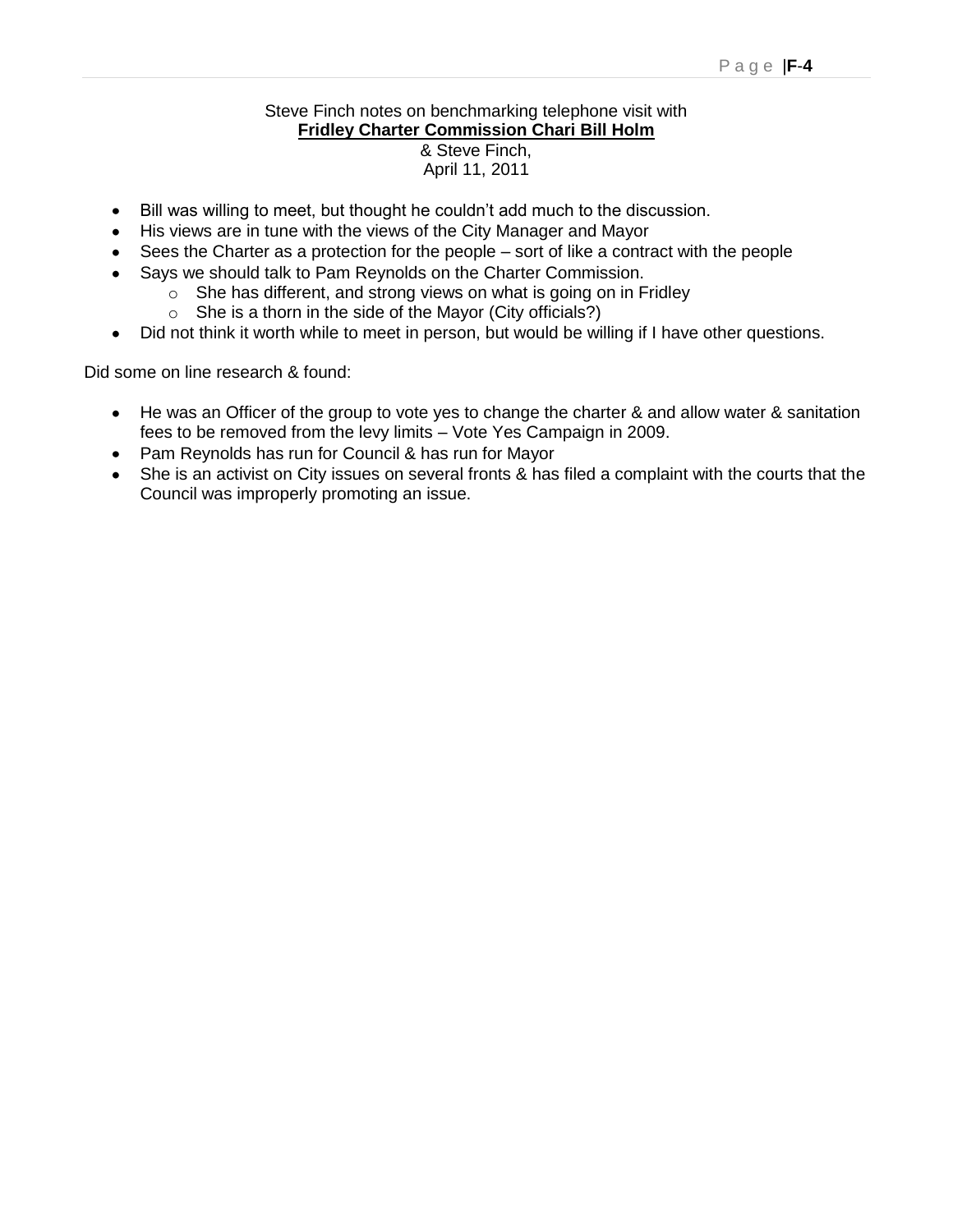#### Steve Finch notes on benchmarking visit with **Fridley City Manager Bill Burns** and Steve Finch & Heidi Viesturs April 8, 2011

- Communication is his biggest issue. He gave us copies of his City Newsletter in which he tries to communicate as much as possible.
- Been in Fridley 23 years. Fridley has a reputation for the lowest taxes in the state
- Charter issue started in the late '90's when the City decided to put a franchise fee on Xcel/Centerpoint Energy. Considered the additional revenue would be sort of like an additional sales tax. Ordinance was passed by the City Council.
- In '99 a petition was put together to rescind the ordinance, and it went to special election in December 1999. The Ordinance was repealed.
- A group formed in 2000 to put limit(s) in the charter by petition. Petition said, "the amount of taxes levied against real and personal property within the City for general City purposes shall not exceed in dollars, a tax levy that is greater than the prior year tax levy increased by an inflationary index, or  $5\%$ , whichever is least  $&$  limiting fees" Petition passed.
- Have been several subsequent changes to the charter relative to fees. Using Newsletters and pictures of the rusted water tower storage tank, got the water fees removed from the charter limitations.
- At current time, all City wide fees are covered by the Charter. There seems to be some localized fees that are not covered by the Charter fee provision.
- The initial opposition to the charging of franchise fees was from Republican leaders, but the group has morphed into something else. A prime group mover is a former Honeywell union activist.
- Charter Commission has waffled on these issues. Have taken a year to study things. It has 15 members and meets regularly.
- He does a council/commissioner survey annually looking for City Council policy level issues.
	- o Has 26 questions, goes to all Council Members, all Commission Members and all Staff.
	- o Uses Survey Monkey to organize the survey and responses.
	- o Charts responses to the surveys.
- Has some issues with the Charter Commission. Thinks the language re: filling vacancies needs input other than the judge. Needs to have input from the community.
- He does not attend the Charter Commission meetings.
- He thinks that there is no reason for the fiscal Charter provisions. He showed a chart that depicted Fridley income per household compared to surrounding Cities. Was a big chart, could not get a copy. Fridley was either lowest or next to lowest. Thinks the Charter provisions are silly.
- Thinks a 5 year plan is almost a waste of time.
	- $\circ$  He does a cash flow projection for the next 10-15 years annually to ensure that there are sufficient reserves to keep the City cash positive. Shows that to the Council each April.
	- o There are too many variables in his city to do a long term plan.
		- Legislative issues such as: LGA, Levy Limits, PERA requirements, Police & Fire Pension issues, Tree removal from storms, Homestead Credits, etc.
		- **Has been in contact with Gary Carlson, League of MN Cities about** LGA/Homestead legislation. Thinks LGA is politically driven to provide money to the state"s biggest cities.
		- Will provide a copy of a letter he wrote to Representative Ruenbeck about LGA proposed changes.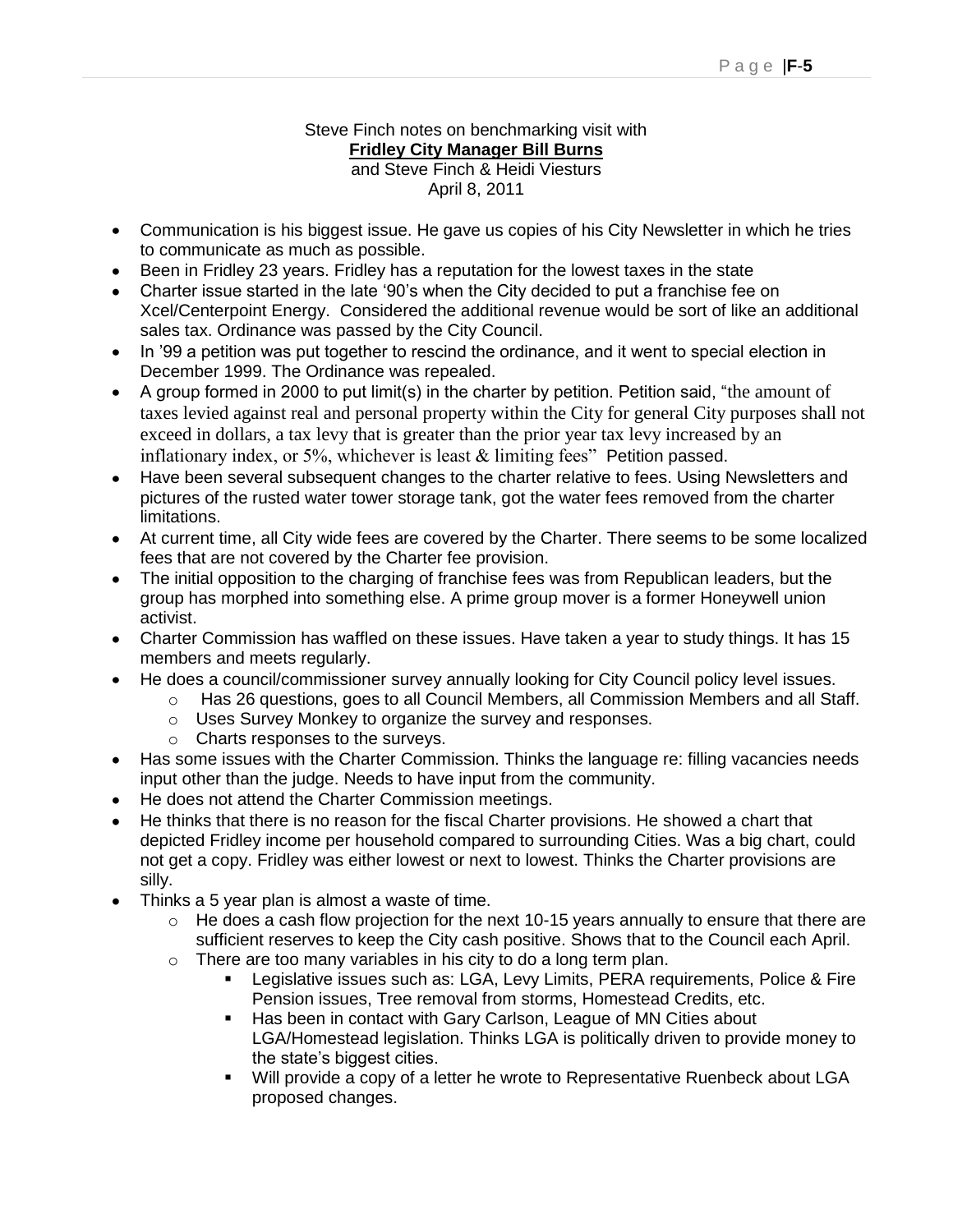- They have borrowed money to buy capital equipment. Can do so without charter issues, and did so in 2010.
	- o There is no bonding limit in the Charter
	- o City has moved from paying for Capital Equipment with cash to debt
- City Council is unhappy with the Charter Restrictions on finances.
- STATE LEVY LIMITS ARE MORE RESTRICTIVE TO FRIDLEY THAN THE CHARTER LIMITS

#### **In answer to why City costs go up faster than inflation, he cited:**

- o 74% of City budget is personnel costs
- o Personnel costs have gone up faster than inflation
- o Health insurance premiums have far exceeded inflation
- o Fuel costs are predicted to average over \$3.50/gallon in "11
- o Legal & Professional services have exceeded inflationary costs
- o Labor mediation/ arbitration
- $\circ$  Police Costs wanting/needing to specialize police functions.
- Have their own Police and Fire Department
	- $\circ$  Fire is Paid on Call except for 7 full time fire fighters
	- o Police specialization is costly
		- Canine Unit
			- **•** Pawn Detective
			- School Resources officer (s)<br>Drug Task force (2 officers)
			- Drug Task force (2 officers)
			- DEA (1 officer)
			- Drug use is a big issue in Fridley, have had heroin and methadone fatalities in the last few years. Are glad to get DEA & Drug Task force help, but is costly to provide personnel to them.
- Actions he has taken to keep costs in line with revenues include:
	- o Has eliminated all travel & conferences for the City (\$55K)
	- o Hasn"t had to lay off anyone or cut services yet
	- o Has 7 vacant positions that he is holding off filling.
	- o Stopped IT depreciation.
- Issues he is concerned about:
	- o Police & Fire depts. are union, upcoming contract negotiations
	- o Pension issues? Adequate funding?
	- $\circ$  GASB new standards for 2012/2013 will required pension funds to have 80% of required pension amounts on hand.
	- $\circ$  Thinks Fire dept pensions are good, he doesn't know because the retirement funds are managed by the Foundation.
- He recommends no financial limitations in the charter because of unpredictability of future events.
- He's a strong believer in the City Manager communicating the unvarnished truth. e.g.
	- $\circ$  Target Corporation is working to lower their property evaluation by 50%
	- $\circ$  Are  $\sim$  6 Minneapolis law firms that are specializing in helping major corporations lower their property evaluations.
	- $\circ$  There's a need for Cities to jointly address this issue, not individual cities.
- He sees no upsides to the financial provisions in the Charter. However, due to the State levy limits, Fridley has not done any levy elections.
- Charter requires a 51% positive vote of votes cast in the election, NOT 51% of the votes cast on this particular issue (for levy election issues)
- He will send us a copy of the history of the referendums relative to Charter changes dealing with the financial issues. There have been several changes done without referendums to clarify and make the changes livable.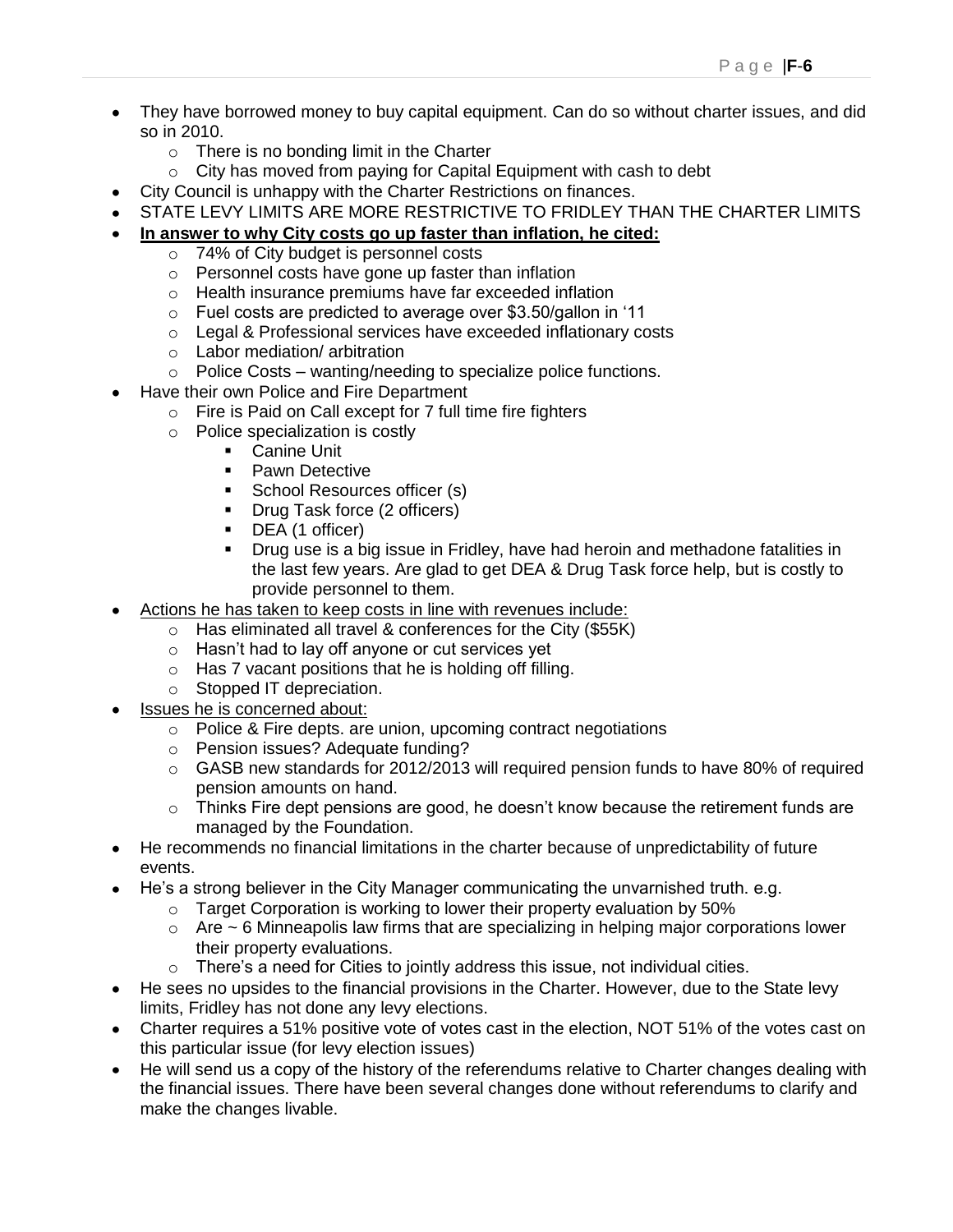- Mayor is best Council Member to talk to. (612) 860-3235
- Bill Holm on Charter Commission (Chair), former Federal Reserve employee, (763) 784-7052 home
- Thinks the Charter provisions (Charter Commission?) are against representative democracy
- Why has Council not amended Charter? Has tried, but failed on referendum.
- He is a LGA rabble rouser
	- o Sent letter to Linda Runbeck (State Senator or Representative) about LGA
	- o Suburbs get hosed, core cities collude to get the money they want
	- o In 2003 State redid formula to recap money (Measure Need) from excess payments
	- $\circ$  Should base need on per capita income/ household income/ property value
	- $\circ$  Prior to '03 were getting \$2M in LGA, subsequently went to ), now  $\sim$  \$750K
- Is increasing reserves
- Is using ~ \$350K/year in liquor store profits to help City"s General Fund  $\bullet$
- Predecessor was doing some arbitrage which he does not continue, but the City still has \$10 million from that operation. \$6 million cash is reserved for the General Fund.
- General Fund spending for '11 is \$13.94 million
- Spec Revenue & Capital Fund spending is \$15.87
- Total City spending is  $\sim$  \$30 million
- Levying for Street project is not city wide, so they can get around the Charter limits
- Uses state gas funds + assessments to get it done.  $\bullet$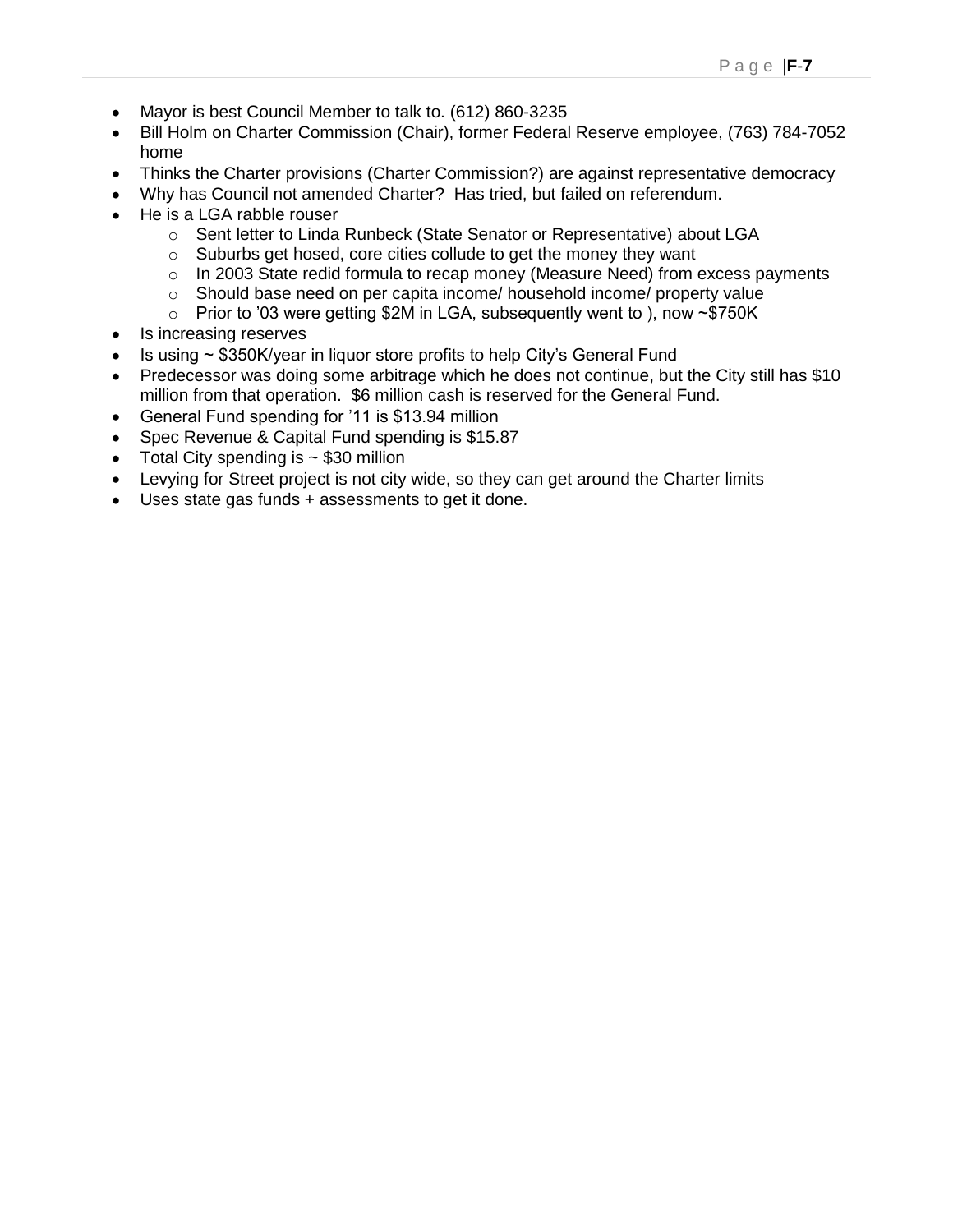#### Steve Finch notes on benchmarking visit with **Fridley Mayor Scott J. Lund**

#### and Steve Finch, Heidi Viesturs, Bob Bolles & Lucille Crow April 12, 2011

- Mayor's office is a 4 year term. Scott has been Mayor since 2000, when the financial provisions were first put into the Charter.
- He adamantly opposes them and asks, "Why tie the hands of the City Council?"
- City has been frugal for many years with strong reserves
	- o e.g. Shares an elementary school for the Senior Center, etc.
- History of Charter financial provisions:
	- o City Council could not raise water & sewer fees, so proposed another income source (fees) by passing an ordinance
	- o Was an ad hoc group pushing the petition: attorneys, etc.
	- o Group of citizens petitioned to overturn the ordinance and succeeded
	- o Then, the group went for a Charter Amendment to limit revenue increases (2% to 5%). Limitations are on broad based fees or taxes
	- o Legislature limits increases to 2% vs. Charter 5% limit
	- o Council got limits on water & sewer (fees) removed in order to be able to maintain infrastructure.
	- $\circ$  73% of sewer income goes to the Metropolitan Council for their charges.
- Charter Commission is now a fear mongering group.
	- o It contains an expelled Mayor
	- o (Has?) had a 75 year old cross dresser
	- o One Commissioner does a lot of internet research, is an internet junkie
	- $\circ$  Mayor wants to remove her from Charter Commission, but has not been able to do so
	- o She has opposed the Mayor in elections
	- o Says she is there to produce chaos, not solve problems.
- Getting limit on water & sewer increases took three attempts before it was successful
	- o Mayor had to campaign to make the case the last attempt
	- o Took pictures of rust on outside of water tower & told folks it was worse inside. Without an increase in fees City would have to cease using it with a resulting deterioration of water service.
- He's irked with the situation because Fridley is not a high spending City.
- Financial limit in the Charter is on all broad based fees.
	- o Individual fees can be raised. (Building Permits, etc.)
		- $\circ$  Did a full study to include staff time & justified new increased fees
- Went to the state legislature 2 times over a three year period to get relief from state mandated levy limits. The CPI issue has been a limiter.
- There is a general distrust of government that is reflected in these limits.
- Fridley is struggling to maintain its service level.
	- o For example, University Avenue is a State Highway and is a main thoroughfare through the City. About 4 miles of it is in Fridley. MNDot maintains it poorly, so the City mows it.
	- $\circ$  Takes ~ 3½ days/week to mow it. (Median, ditches, fence line trimming, etc.)
	- $\circ$  Public Works director said the trade off is to mow parks less. Is equivalent to mowing 15 parks, which cannot be done if City mows the highway.
	- o Mayor got volunteers to do it,(Adopt a highway), but City Staff objected on liability grounds
	- $\circ$  City went to MND ot director, but got answer that they were focused on maintaining bridges over mowing highways. So no help there.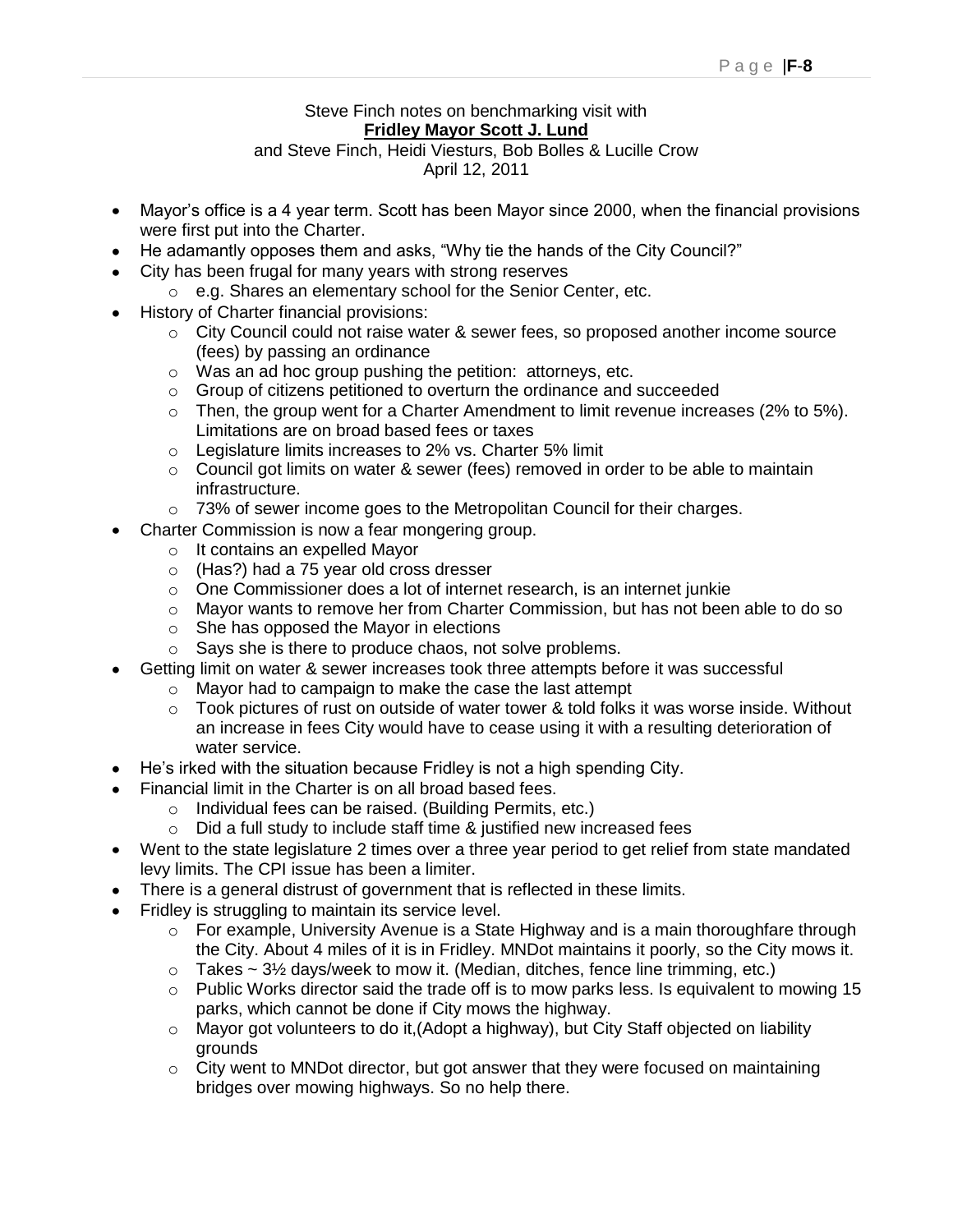- $\circ$  City now has 6 Full Time jobs open. 3 Police jobs, Fire Marshall job is now done by Ass"t Chief
- o City had to raise salaries on directors to meet median levels
- o Employees are paying more for health care
- Is a reality now with our economic climate
	- o Property taxes have skyrocketed, have to educate people.
	- o Visuals are important.
		- **Have set up timers to turn lights off on tennis courts when not in use**
		- Have made City maintenance workers come into the City barn for all their breaks. They have to put away all their tools & leave the job site so that people do not see them on break and think City employees are goofing off.
	- o 2 Commercial property owners are protesting their evaluations
	- o People are struggling and complain
- Answers are mostly political and perceptions
- Water & Sewer fees were foolish
	- $\circ$  Was OK to have the Ordinance overturned, people did not have to push the Charter Change. Was vindictive.
- Now Fridley tries to have fees that are not broad based, so that they are excluded from the Charter limitations.
- Are now borrowing to purchase equipment to get around buying with cash they don"t have the ability to tax for.
- Rarely borrowed in the past.
- General Fund has 50% (6 months of money) reserves by Ordinance.
	- o Spending needs exceed inflation because of
	- o Fuel increases
	- o Medical insurance increases
- Have lots of apartment dwellers who are transient
	- o 70/30 mix of single family/apartment housing units is optimum
	- $\circ$  Fridley has grown beyond that and is now 65/35
	- $\circ$  That quickens the pace of degradation in the community & adds to needs for services
- Have 39 sworn police officers for population of 26,900 with three open positions.
	- o Have 1 officer dedicated to the school.
	- $\circ$  School paid  $\frac{1}{2}$  of that cost for 9 months
	- o Reduced from 2 officers to one, scrambling between schools
	- o New school Superintendent started last fall and wanted two officers assigned there.
	- $\circ$  Police Chief said #1 priority is new patrol officers on the street
	- $\circ$  Was a question about the increased need and when it began, Long discussion on safety camp for kids and using police in that role to lower need for policing followed.
- City is leaning toward a greater use of Fee for Services to pay for its services
- Street Assessments question:
	- $\circ$  Were on a 20 year plan to replace the streets, but accelerated it to a 5 year plan.
	- $\circ$  Did not assess for the streets, but +
	- o Did assess 100% for the concrete curbs associated with new streets.
	- o Now are doing a mill & overlay operation and are assessing for that.
		- Have a different formula for commercial/industrial and apartments
			- For single family dwelling units, the fee is a flat \$1,600, financed for 10 years at 6%.
			- Justification is maintaining property values, despite falling property valuations
			- Had no pushback from people whose property values are falling
			- Do have pushback to hold fire for 1 or 2 years because of double dip year to year increases.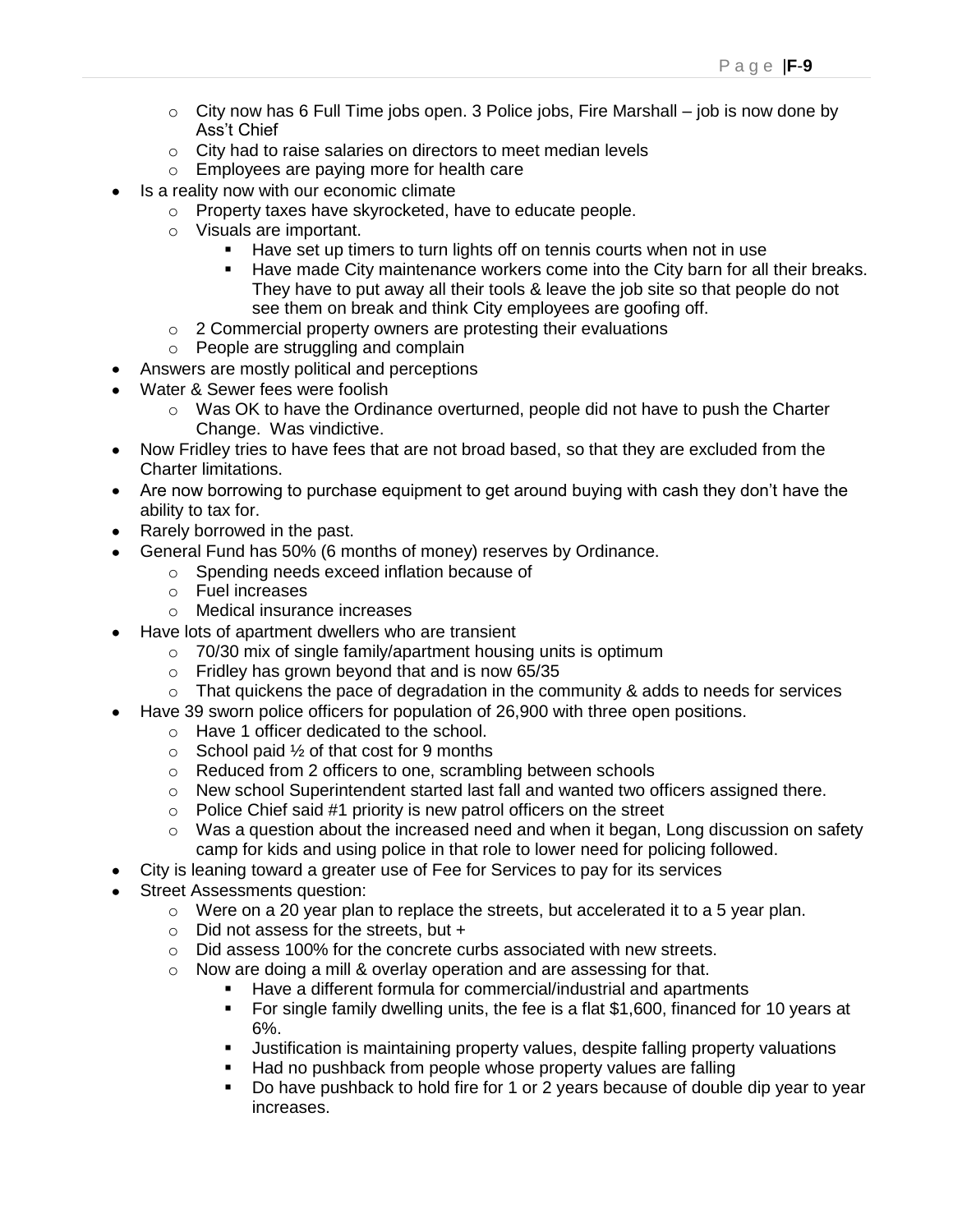- Fridley gets \$600K/year from Municipal State Aid, which is put in the street fund & used for water/sewer fix ups in the street program.
- STATE LEVY LIMITS question
	- o In 2003 was and issue when LGA & Homestead credits were lowered.
	- o Pawlenty said LGA is welfare to Cities, but he disagrees strongly
	- o Fridley is a loser under Fiscal Disparities.
	- o Surrounding Cities are gainers under Fiscal Disparities program
	- Fees on gas/electric were removed by referendum after being put in by Ordinance.
		- $\circ$  Putting the language in the Charter was due to an ill conceived/retaliatory reaction of the alarmed citizens
		- $\circ$  Discussion about Churches not paying for City services because they don't pay taxes.
		- $\circ$  Mayor gets calls from Pastors asking him to fix up playground, parking, etc. used by Church, even though they pay no taxes
		- $\circ$  Mayor has routinely contacted church Pastors asking them to help with park clean up, etc.
- DISTRUST IS A BIG HURDLE in the financial area. Charter provision is ill conceived and inflexible.
- Is Charter Commission a shadow council? NO.
	- o Does have a city staffer (City Clerk) as a Charter Commission liaison.
	- o Charter Commission is word smithing ad nasueum.
		- Are now looking at restricting City Council appointees being prohibited from running for Council at the next election.
	- o Mayor has recruited 4 Charter members over the last few years
	- $\circ$  Does not want the Nut Case on the Charter Commission it has disgruntled people on it
	- $\circ$  He is tempted to send a letter to the Appointing Judge to try and weed out the crack pots.
- What about the cost to the City for having to deal with the Charter issues? (elections, etc.)
	- o None, except for special elections over the water & sewer issue
	- o City would rather have City issues on special elections rather than on general elections.
	- $\circ$  Thinks cost for a special election is  $\sim$  \$12K, is much less than a general election which  $costs$  ~\$30K.
	- $\circ$  General elections with multi precincts and multi issues and candidates don't allow enough attention to City issues. Printing City issues on county ballots for the general elections is costly.
	- $\circ$  Really need to do education about issues for elections. Very difficult to do in general elections
- Mayor had never held office before this one. Ran against candidate who had run for state office in prior election and who thought race for Mayor would be easy. Is a tenacious campaigner.
	- o Owned a business servicing Mobile Homes (transporting & installing) when elected
	- $\circ$  Wife said had to do one (Mayor) or other, could not continue with two full time jobs, so he sold business about 4 years ago.
	- o Now is Full Time Mayor.
	- o Mayor"s job pays \$10K \$12K per year.

#### Anoka County Political Buzz Examiner, January 15, 2011

*The City Council and City Staff has gone out of their way for a long time to block information to Pam Reynolds who was one of the leaders of a petition which defeated a charter amendment in 2009. This reckless behavior by City Staff when they violate state law, is exposing the Fridley taxpayers to a lawsuit.*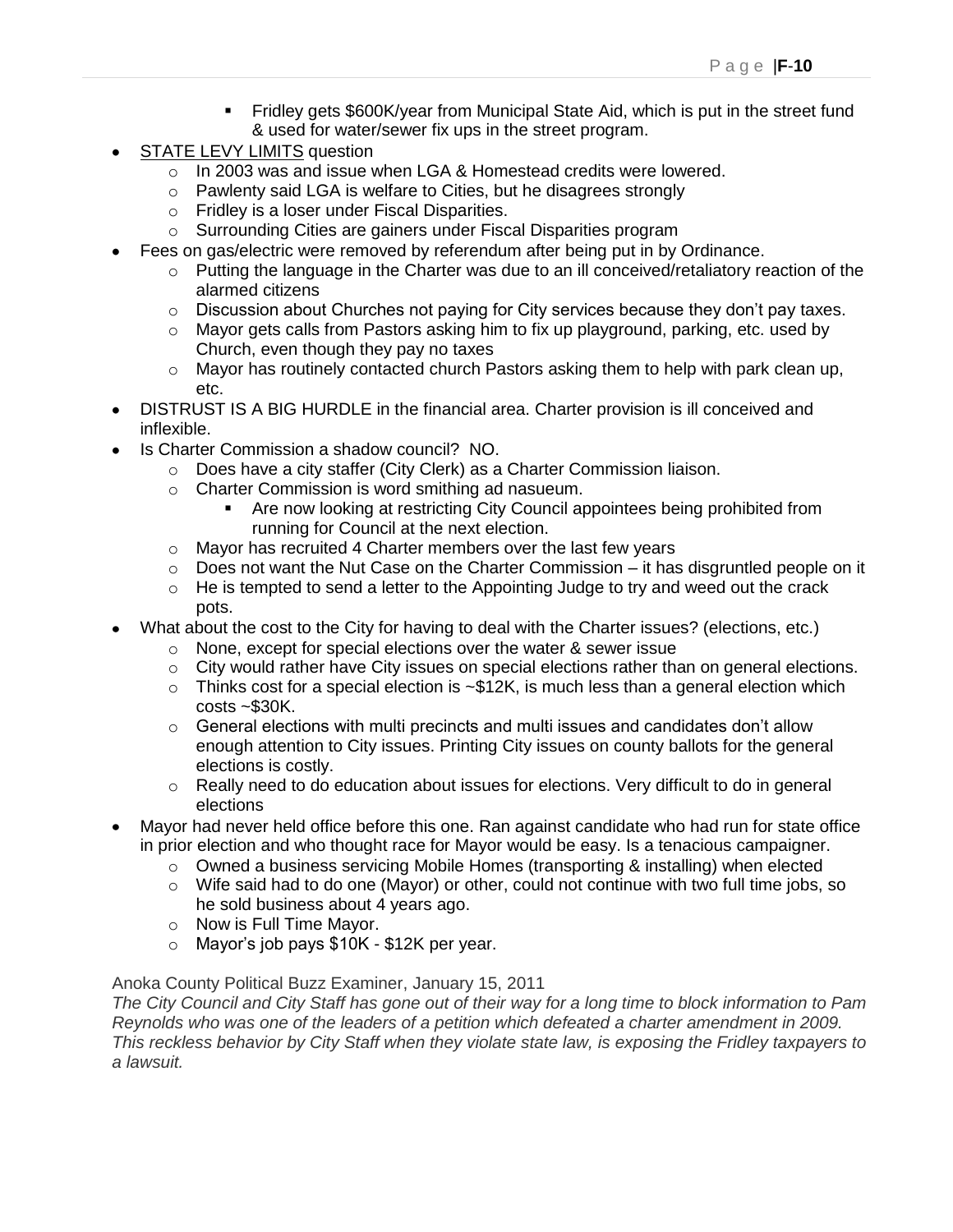# **Excelsior Charter Commission**

# **LINO LAKES**

## **Benchmarking Exercise Information**

#### **Page No.**

| Notes about Mayor, City Manager |  |
|---------------------------------|--|
|                                 |  |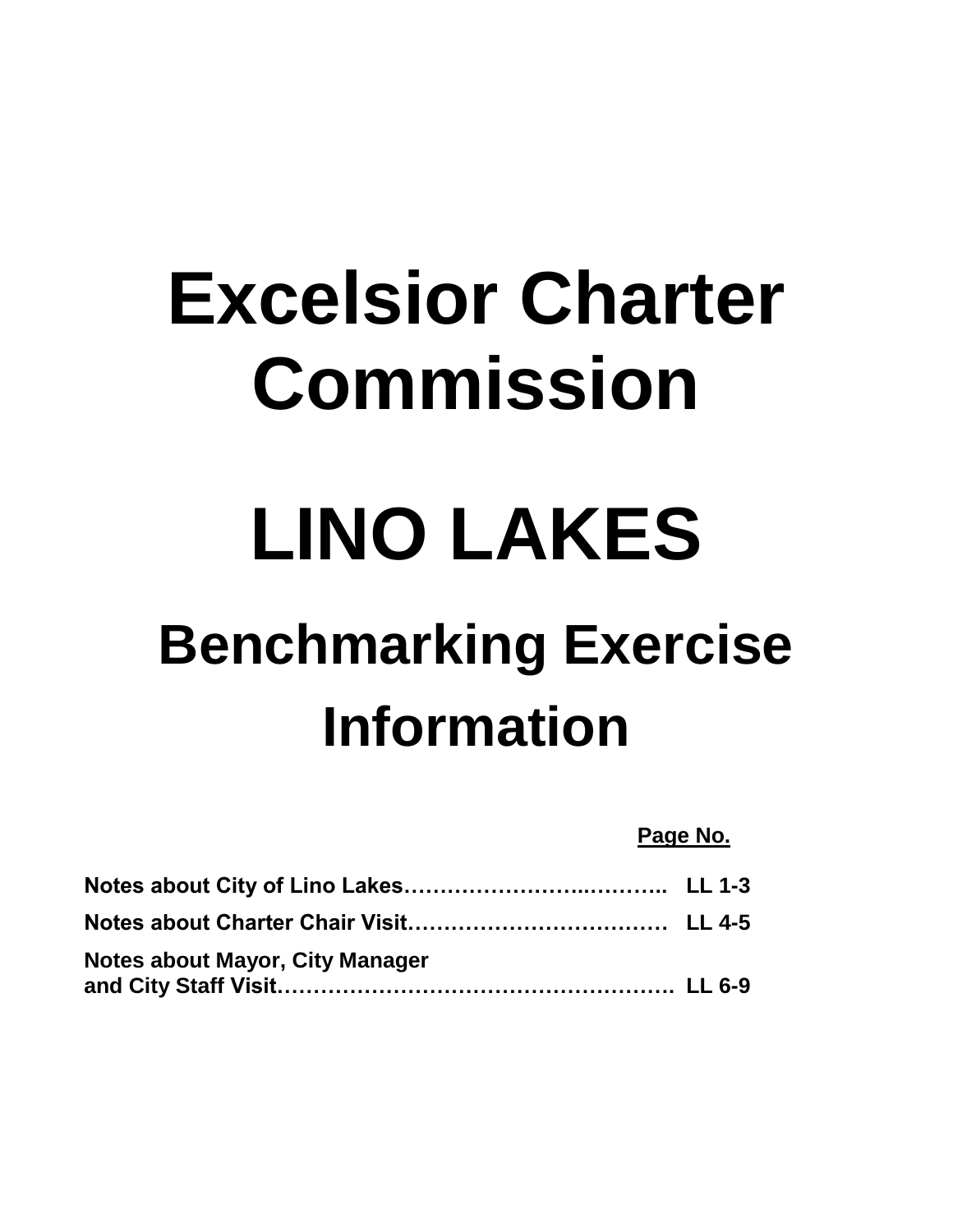#### **ABOUT LINO LAKES:**

The City of Lino Lakes covers an area of 33 square miles on the north side of the Twin Cities in Anoka County. The pristine 2,700-acre Rice Creek Chain of Lakes Regional Park Reserve is situated within the heart of the city, guaranteeing that the area will maintain its natural settings and wildlife habitats for years to come. While residents are attracted to the city because of its natural amenities, including 13 lakes and several seasonal wetlands, Interstate I-35E and I-35W make it just a 20-minute drive to either downtown Minneapolis or St. Paul. The city's population as of May 25, 2006 was estimated to be 19,736 (per Metropolitan Council Research).

600 Town Center Parkway, Lino Lakes, 55014 Tel. 651.982.2400

Coming from 35W northbound: Exit on County Road 23 / Lake Drive (exit number 36). Turn right at the top of the exit and go about one block. Holiday Gas Station is on your right, Patriot Bank on your left. Turn left on Town Center Parkway. The Civic Complex is at the end of the street.

#### **FINANCIAL REPORT – excerpts from website. Did not find 5 year plan on website**

Profile of the Government

The City of Lino Lakes, incorporated in 1955, is a growing community in the southeast corner of the County of Anoka. It covers an area of 33 square miles and has a population of approximately 20,000. The population has more than doubled from the 1990 census figure of 8,807 and has grown by 19% since 2000. Within the City"s borders lies the 2,550 acre Rice Creek Chain of Lakes Regional Park. Access to St. Paul and Minneapolis is provided by I-35W and I-35E.

The City Charter, as amended, establishes a mayor-council form of government and grants the city council full policy-making and legislative authority to the mayor and four council members. The city council is responsible, among other things, for passing ordinances, adopting the budget, appointing committees, and hiring a city administrator. The city administrator has the responsibility of carrying out the policies and ordinances of the city council, for overseeing the day-to-day operation of the city. The city council is elected at-large on a non-partisan basis, with council members serving four-year terms and the mayor serving a two-year term. Elections are held every two years with two council seats and the mayor being up for election each election cycle.

The City provides a full range of municipal services. These services include: general government, public safety (police & fire), public works (streets & fleet), parks and recreation, conservation of natural resources (environmental & solid waste abatement), public improvements, providing and maintaining sanitary and storm sewer, water infrastructure, and two enterprise funds, the water and sewer funds.

The annual budget is the foundation for the City of Lino Lakes" financial planning and control. All divisions are required to submit appropriations requests to the city administrator for review and consolidation into a proposed budget. The city administrator is responsible for submitting the proposed annual budget to the City Council in August of each year. The city council is required to hold a public hearing on the proposed budget and to adopt by resolution a final budget and certify it no later than December 28. The budget amounts cannot increase beyond the estimated receipts except to the extent those actual receipts exceed the estimate. Division directors may make transfers of appropriations within a department, but transfers of appropriations between departments require council approval. Budget-to-actual comparisons for the general fund and the recreation program fund, the only funds for which an annual budget has been adopted, are provided in this report beginning on pages 58 and 79, respectively.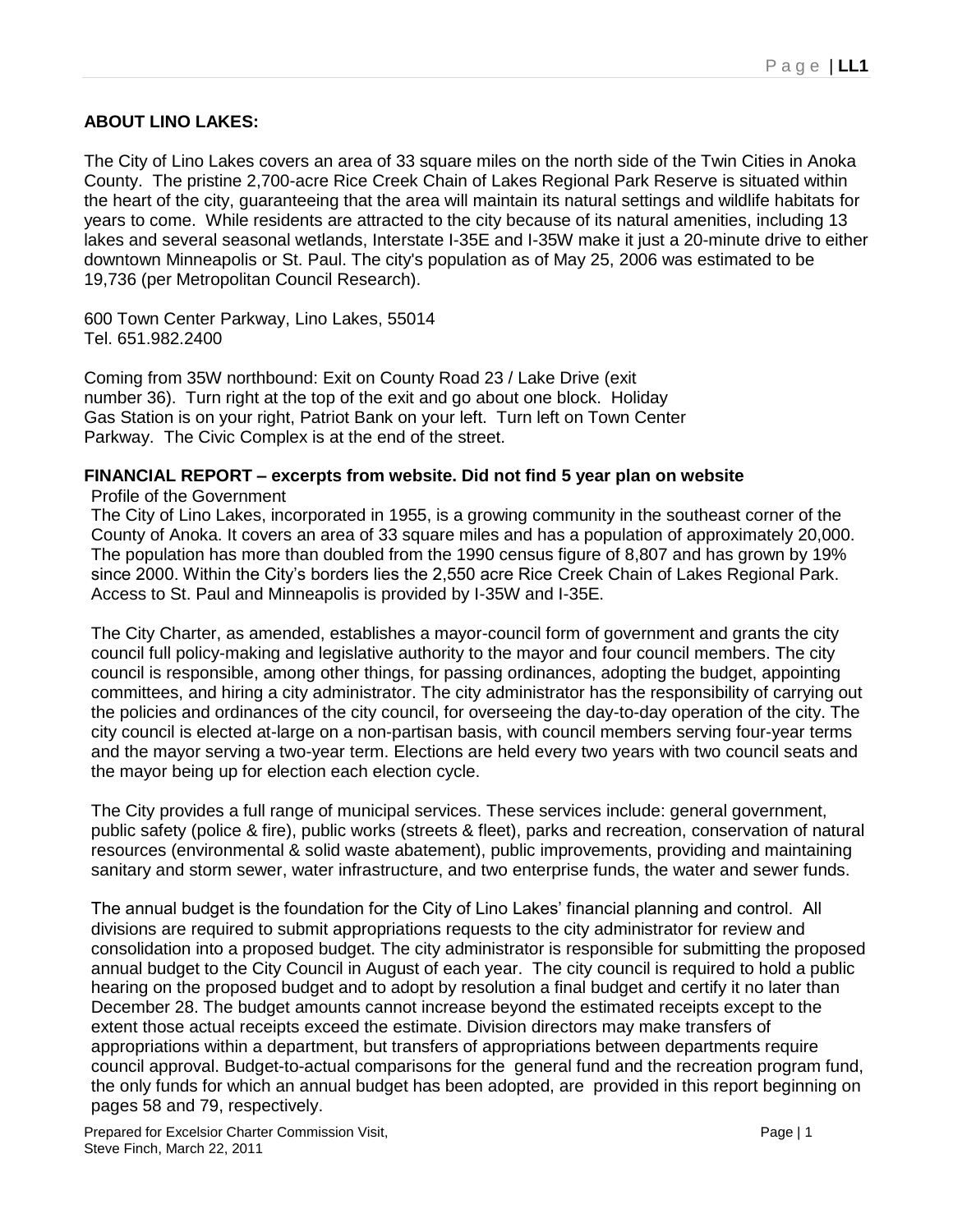**…** The city"s current five-year financial plan, adopted in January, 2008, identifies street and utility improvements totaling \$23,287,990 over the period of 2008 through 2012. These improvements are anticipated to be funded through a number of funding sources, including special assessments, municipal state aid road funds, the area and unit trunk fund, the storm water management fund and voter-approved tax levies. Also included in the final year of the plan is a feasibility study for a new public works facility. Scheduled capital equipment and office equipment needs and the financing for those needs are also included in the plan. The five-year plan also includes funding projections for operations and operating impacts for the period of 2008-2012.

#### DEMOGRAPHIC AND ECONOMIC **STATISTICS**

| Fiscal |            | Personal            |              |             |             |             | School     | Unemployment |
|--------|------------|---------------------|--------------|-------------|-------------|-------------|------------|--------------|
| Year   | Population | Income              | Income       | Operating   | Debt        | Total       | Enrollment | Rate         |
|        |            | (thousands dollars) | (Per Capita) | Тах         | Levy        | Tax         |            |              |
| 2000   | 16,791     | \$516,659           | \$30,770     | \$3,611,498 | \$960,390   | \$4,571,888 | 6,845      | 2.60%        |
| 2001   | 17,386     | \$540,531           | \$31,090     | \$4,105,048 | \$993,561   | \$5,098,609 | 6,911      | 4.10%        |
| 2002   | 17,942     | \$572,099           | \$31,886     | \$4,885,509 | \$1,016,649 | \$5,902,158 | 6,985      | 4.30%        |
| 2003   | 18,368     | \$600,266           | \$32,680     | \$5,180,932 | \$943,689   | \$6,124,621 | 6,992      | 5%           |
| 2004   | 18,725     | \$640,170           | \$34,188     | \$5,623,542 | \$927,078   | \$6,550,620 | 6,956      | 4.60%        |
| 2005   | 19,698     | \$686,968           | \$34,875     | \$6,342,211 | \$927,091   | \$7,269,302 | 6,934      | 3.80%        |
| 2006   | 19,736     | \$703,983           | \$35,670     | \$7,042,626 | \$934,281   | \$7,976,907 | 6,986      | 4.10%        |
| 2007   | 19,851     | \$745,901           | \$37,575     | \$7,558,995 | \$897,333   | \$8,456,328 | 6,874      | 4.80%        |
| 2008   | 19,987     | \$774,376           | \$38,744     | \$7,973,236 | \$893,720   | \$8,866,956 | 6,754      | 6.90%        |
| 2009   | 20,305     | N/A                 | N/A          | \$8,295,172 | \$949,166   | \$9,244,338 | 6,722      | 7.80%        |

#### **COUNCIL:**

- 1. Jeff Reinert, Mayor, 651-982-2491, [jeff.reinert@ci.lion-lakes.mn.us](mailto:jeff.reinert@ci.lion-lakes.mn.us)
- 2. Kathi Gallup, Council, 651-982-2490. [Kathi.gallup@ci.lino-lakes.mn.us](mailto:Kathi.gallup@ci.lino-lakes.mn.us)
- 3. Jeff O"Donnell, Council, 651-982-2494, [jeff.odonnell@ci.lino-lakes.mn.us](mailto:jeff.odonnell@ci.lino-lakes.mn.us)
- 4. Dave Roeser, Council, 651-982-2493, [dave.roeser@ci.lino-lakes.mn.us](mailto:dave.roeser@ci.lino-lakes.mn.us)
- 5. Rob Rafferty, Council, 651-982-2492, [rob.rafferty@ci.lino-lakes.mn.us](mailto:rob.rafferty@ci.lino-lakes.mn.us)

#### **CHARTER COMMISSION:**

- 1. Caroline Dahl, Chair;
- 2. Christopher Lyden, Vice Chair ;
- 3. Kelly Gunderson, Secretary

The Lino Lakes Charter Commission is a 15-member body appointed by a District Judge to oversee the City Charter. Established in 1981, this volunteer commission does not fall under the authority of the City Council. The commission"s charge is to serve as custodians of the City Charter in accordance with State laws, the charter by-laws and rules of the Charter Commission. The commission may propose amendments to the City Charter, as can the City Council.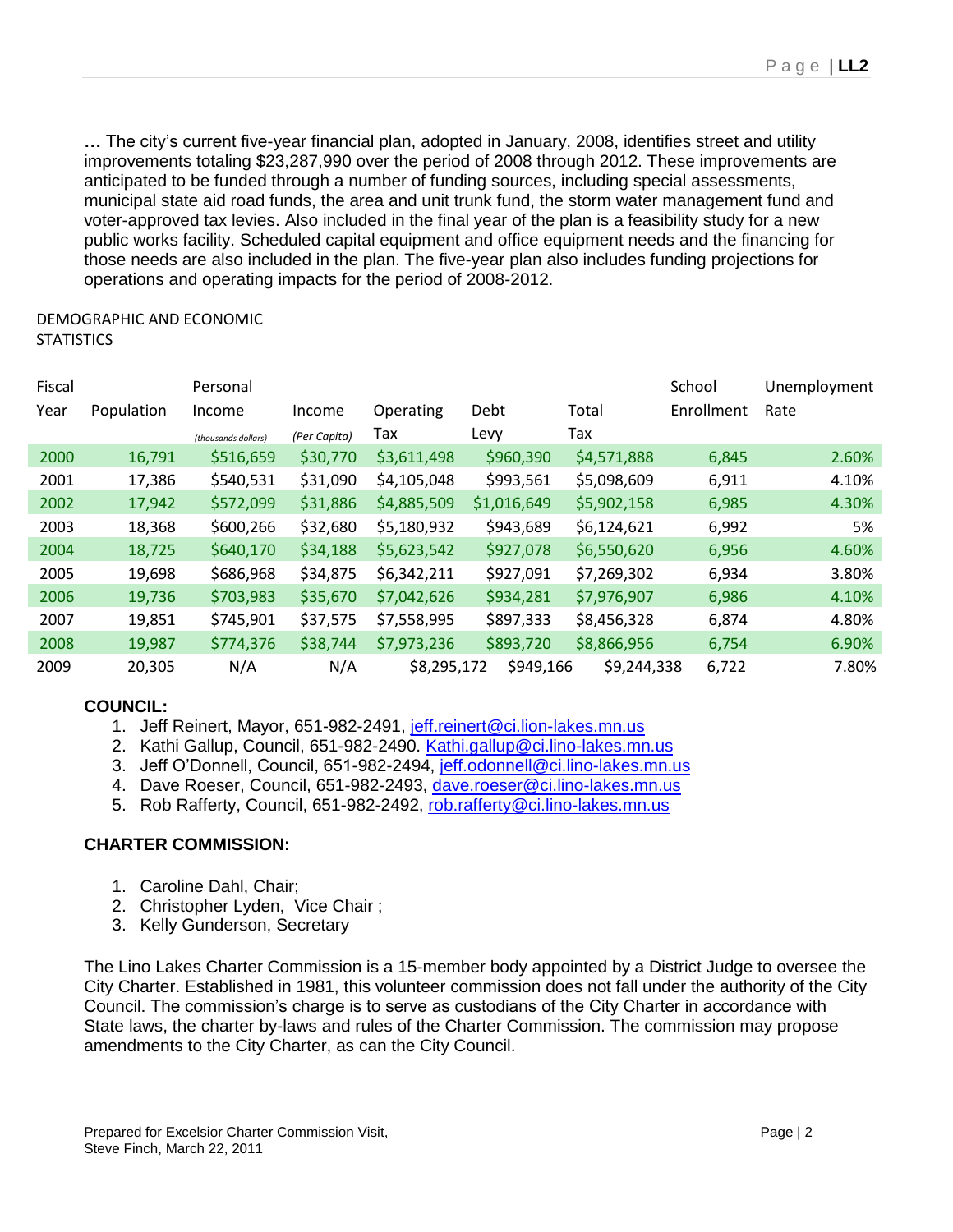#### **MEETINGS:**

The Charter Commission meets quarterly, on the second Thursday of the month, at 6:30 p.m. Meeting notices are available under "**[Community](http://www.ci.lino-lakes.mn.us/index.asp?Type=B_EV&SEC=%7b7C1F86E0-7D0B-463C-B5FC-8CC73B271462%7d) Events**."

#### **STAFF CONTACT:**

Julie Bartell, City Clerk, 600 Town Center Parkway, Lino Lakes, MN 55014 Phone: 651-982-2406

**MINUTES ON WEB:** Discussion in 6.30.10 meeting about levy limits on fall ballot

#### **CITY STAFF:**

**Jeff Karlson, City Administrator Phone:** 651-982-2401 **E-Mail: [jeff.karlson@ci.lino-lakes.mn.us](mailto:jeff.karlson@ci.lino-lakes.mn.us)**

**Dan Tesch, Director of Administration Phone:** 651-982-2404 **E-Mail: [dan.tesch@ci.lino-lakes.mn.us](mailto:dan.tesch@ci.lino-lakes.mn.us)**

**Julie Bartell, City Clerk Phone:** 651-982-2406 **E-Mail: [julie.bartell@ci.lino-lakes.mn.us](mailto:julie.bartell@ci.lino-lakes.mn.us)**

**Jean Viger, Deputy Clerk Phone:** 651-982-2402 **E-Mail: [jean.viger@ci.lino-lakes.mn.us](mailto:jean.viger@ci.lino-lakes.mn.us)**

#### **FINANCIAL ITEMS IN THE CHARTER & LEVEL OF DETAILED REQURIEMENTS**

- **Annual Budget:** Submission by Administrator to Council Detailed relative to what items are included in the annual budget.
- **Five-Year Financial Plan:** Council shall have one prepared, hold public hearing and adopt it annually. Must include sections on:
	- o **Public Service Program –** health, safety & welfare, requires measurements
	- o **Capital Improvement Program –** all projects & facilities, requires detailed requirements & how to finance
	- o **A Revenue Program –** requires a revenue policy to finance the city
	- o **The Capital Budget –** summary of money needed, prioritization of projects
- **Annual budget process –** detailed instructions for the Council to follow, including scheduled  $\bullet$ public hearing(s)
- **Budget Enforcement –** on one can exceed the approved budget
- **Budget Alterations –** Council cannot increase, can decrease budget
- **Funds –** City can set up different funds
- **City Debt –** requires a city election to incur debt
- **Anticipation Certificates –** city may borrow against upcoming taxes & aid from state
- **Emergency Debt Certificates –** city may (by 4/5 vote) issue debt, in a declared emergency. City must levy taxes to pay the debt within 3 years when it is issued.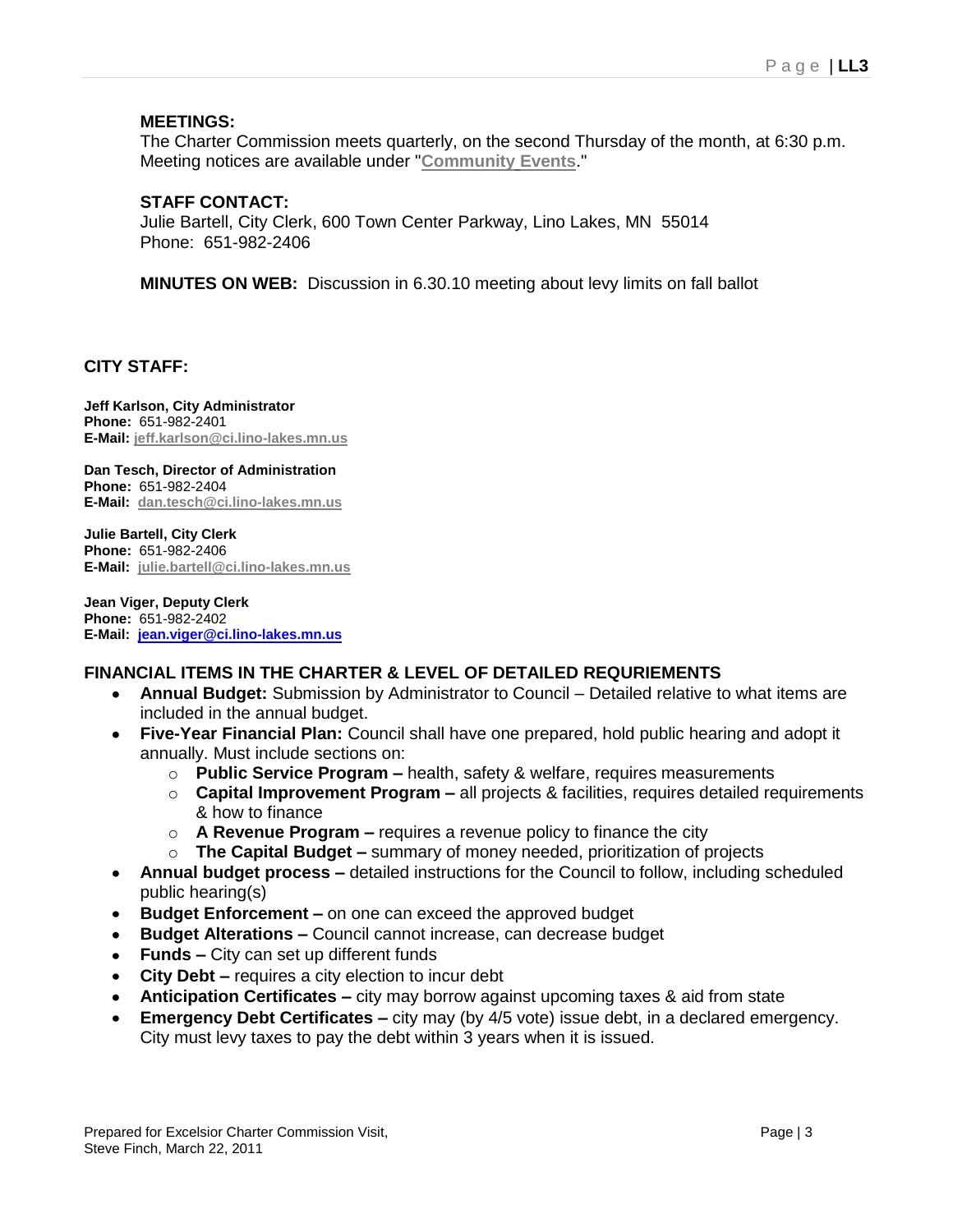#### Steve Finch notes on benchmarking telephone visit with Lino Lakes, **Charter Commission Chair Caroline Dahl** & Steve Finch April 13, 2011

- She is very active as the Charter Commission Chair
- Maintains a network of emails among home rule charter commissions
- Charter Commissioner Mike Trehus does lots of work for the Commission & is very knowledgeable.
- Have worked on moving elections into regular election cycles (even years) versus current practice of having elections in odd years.
	- o Decided to leave it alone because city elections do not get lost in general elections
	- $\circ$  Are some \$ amounts for conduct of elections in minutes of Jan 13<sup>th</sup> meeting, line 236.
- Has put in a Code of Conduct and Conflict of Interest policy in last couple of years.
	- o Sent emails to Cities asking for their policies, got lots of feedback
	- o Did not put those in the charter, but got the City Council to adopt them.
	- o Got lots of responses requesting copies of what Fridley had done relative to these areas
- Charter Commission meets monthly 8 months of the year
- Are working on making changes to the Charter to eliminate special elections upon vacancies on Council or Mayor
- $\bullet$  Had a meeting with Mounds View Charter Commission  $\sim$  5 years ago. Got them all to come.
- Spoke to someone from Excelsior late last year and gave information about their charter issues relative to levy limits. Was surprised to hear from me, never heard from other person again, even after sending information to them.
- They are now working on putting a tax cap into their charter.
	- o Do not have a petition of citizens, but doing it as Charter Commission
	- o Have been under state levy limits for several years
	- o Concern is that State Levy Limits will sunset
	- o Proposal is to put language of state levy limits in Charter.
	- $\circ$  Are meeting on April 14<sup>th</sup> to consider moving forward
	- $\circ$  Sent me the meeting packet with the language & background of the proposed change to the charter
- Despite Charter Requirement for a 5 year plan the City has not produced one for several years. The Charter Commission is trying to get them to follow the charter, but so far have not been successful in this effort.
- Have a Charter (thinks it is State Statue requirement) that cannot be on both the City Council and Charter Commission.
- Chapter 8, dealing with Assessments has been the biggest issue financially in a while
	- $\circ$  Had a road program that was voted down due to provisions in Chapter 8
	- o City spent \$30K for consultants to determine how to amend Chapter 8
	- $\circ$  Their recommendations did not please the city Council, so the Council threw it out.
	- o Council (?) recommended removing Chapter 8 from the Charter,
		- **Voted down by 2/3 majority**
	- o Citizens came up with a petition also
	- o Charter Commission had their own web site
	- $\circ$  Asked City to pay for it, and they said yes but there was a problem getting the City to pay for it.
- City hired outside attorney (in response to a petition) to audit the Charter Commission
	- o Report said they were doing some things wrong
	- o e.g. Did not designate a data practices officer on the Charter Commission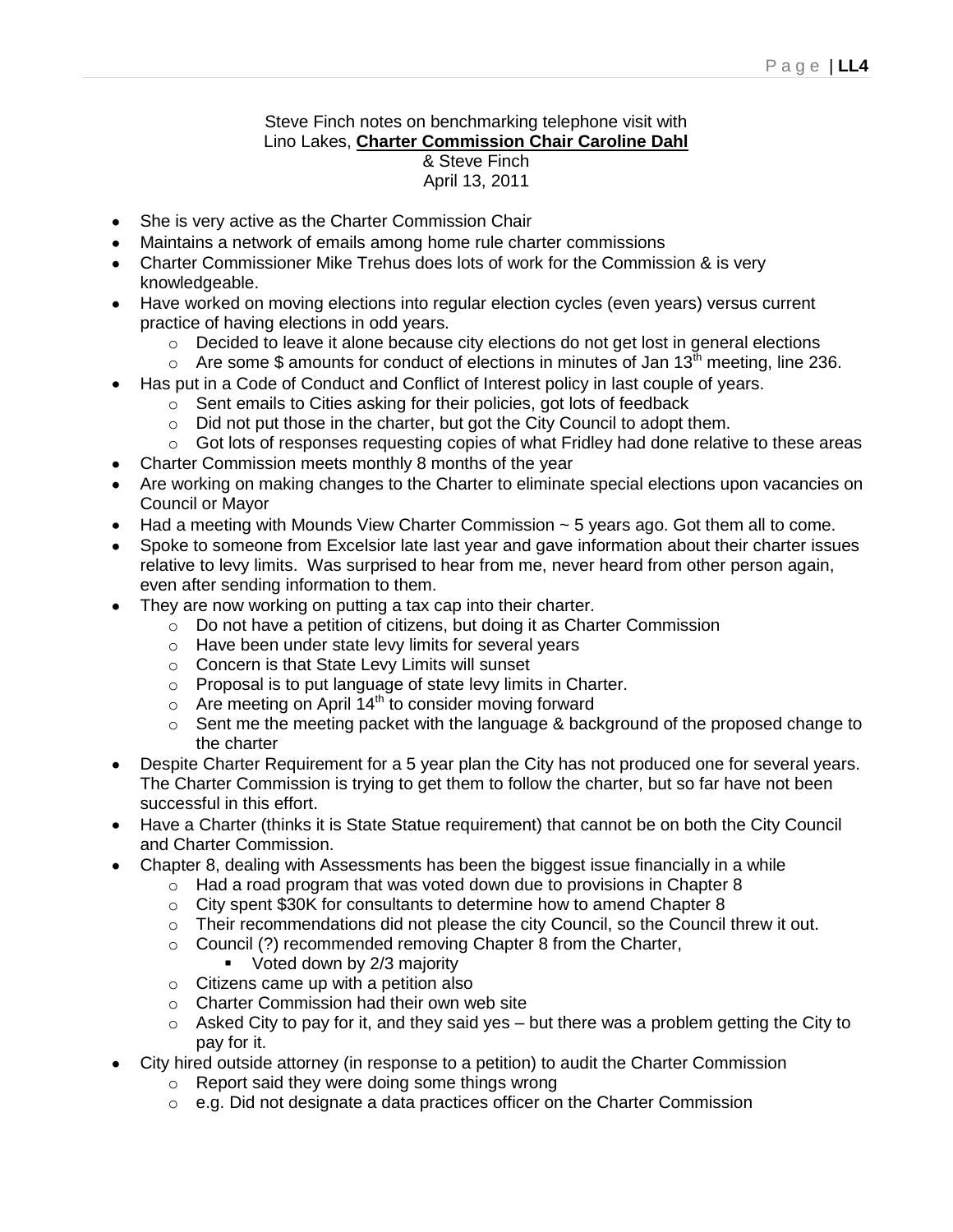- o Got own attorney to examine findings, after getting approval from City Manager to pay for that
- o Attorney said findings were faulty
- o City Council will not pay for the Charter Commission attorney
	- Something about not being allowed to pay more than \$1,500.
- Still a good bit of bad blood between the Charter Commission and the City Council.
- Sees Charter Commission as representative of the Citizens to put correct boundaries on the council.

#### *Star Tribune, Nov 1, 2008*

*Under the charter, any Lino Lakes road proposals that require a special tax assessment on homeowners must be subject to a public referendum. This is unique in Minnesota, said Ed Cadman, staff attorney for the Minnesota League of Cities. (Mounds View, though, requires the city to halt a project if the majority of affected homeowners petition against it.)*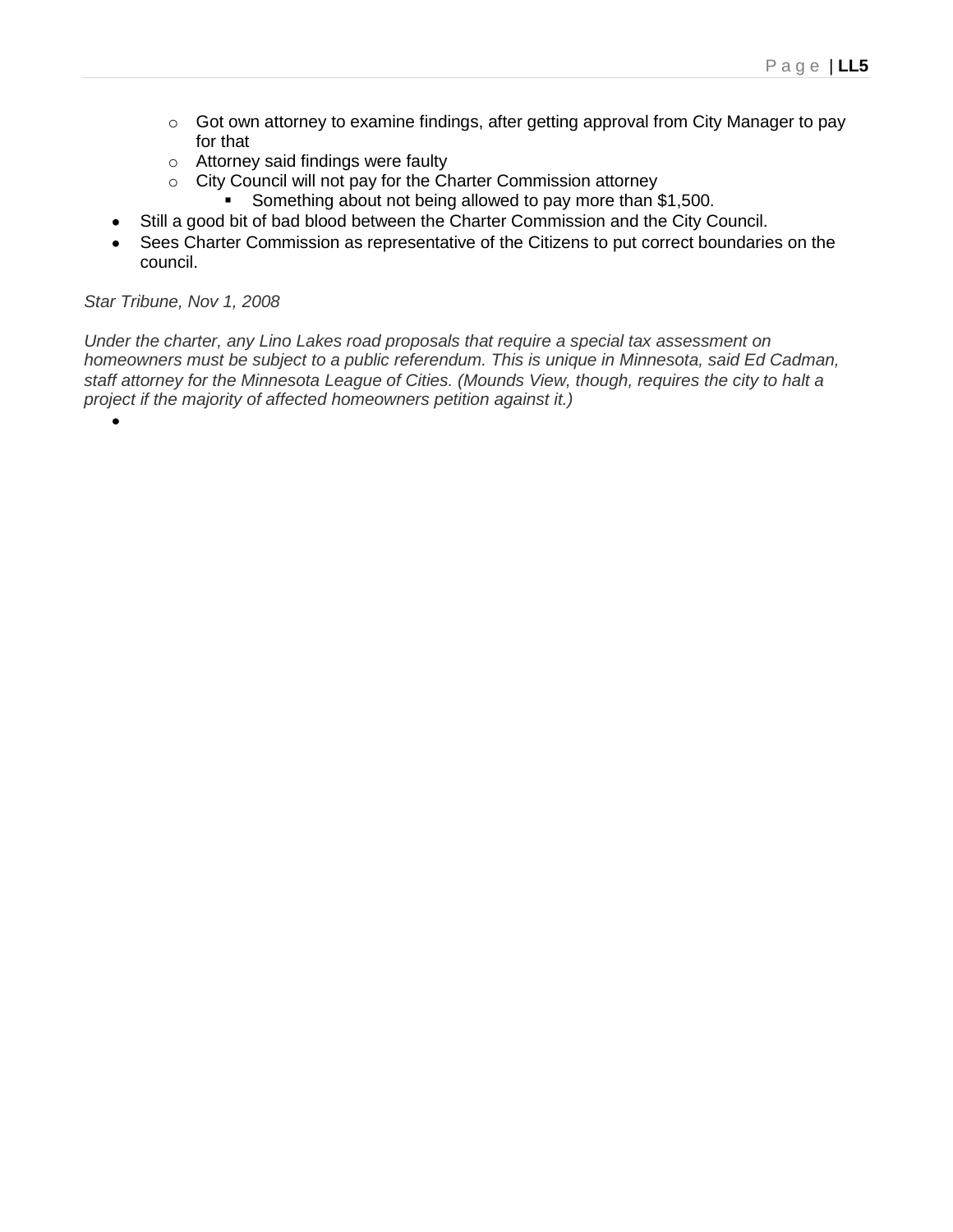#### Steve Finch notes on benchmarking visit with **Lino Lakes Mayor Jeff Reinert, City Administrator Jeff Karlson,**

Community Development Director Michael Grochala & Steve Finch, Heidi Viesturs, and Bob Bolles April 13, 2011

Spoke to Jeff Karlson on phone to set up the meeting.

- He is a strong local control advocate.
- Hasn't been at Lino Lakes long
- Been in City Management for 20 years, this is  $5<sup>th</sup>$  City
	- $\circ$  Never seen such controversy & complication in local governance
- Charter Commission seems to think they are the watchdog for the City
	- o They exceed what they should be doing
	- o Campaigned against the City Council on the last Charter referendum
	- o Hampered road assessments & caused problems starting the project
	- o Want to be able to recall resolutions as well as ordinances
	- $\circ$  Chair wants to know everything that goes on in the City
	- $\circ$  Wants to be the #1 watchdog of the city
	- o Have sat in on hundreds of City meetings, Charter meeting is wackiest he has ever sat in on
- Has always used State Chapter 429 procedures when assessing properties, should be good enough for all Cities.
- Lives in St Michaels
- Really positive for City Services
- Is on soap box about state mandates
	- o State setting levy limits is infringement on good government
	- o Should not be setting governing authority
	- o Testified before legislature & told them not to tell cities what to do
	- $\circ$  Should not have the ability to limit City's levies

The only major financial issue Excelsior reps found in reading the Charter related to the requirement for a 5 year plan. We found no levy limit language. We asked about that as a start to our meeting. Found out that there are bigger issues for Lino Lakes relative to approving improvement projects such as roads, etc.

There is a big issue with their Bond Counsel relative to issuance of bonds and the interaction between the City, citizens & Charter Commission

- Chapter 8, Public Improvements, has ambiguities in it
	- $\circ$  1 year prohibition on any action after it is disapproved
	- o Several ways to disapprove
		- **Disallowment** 
			- Council Action
			- Majority of Property Owners petition
	- o Chapter 429 provisions talk about benefitted and frontage properties
	- $\circ$  Charter says there's a 60 day wait
		- Property owners can petition against (1 signature is allowed per person regardless of the number of properties or amount of footage abutting an improvement)
		- Property owners can petition for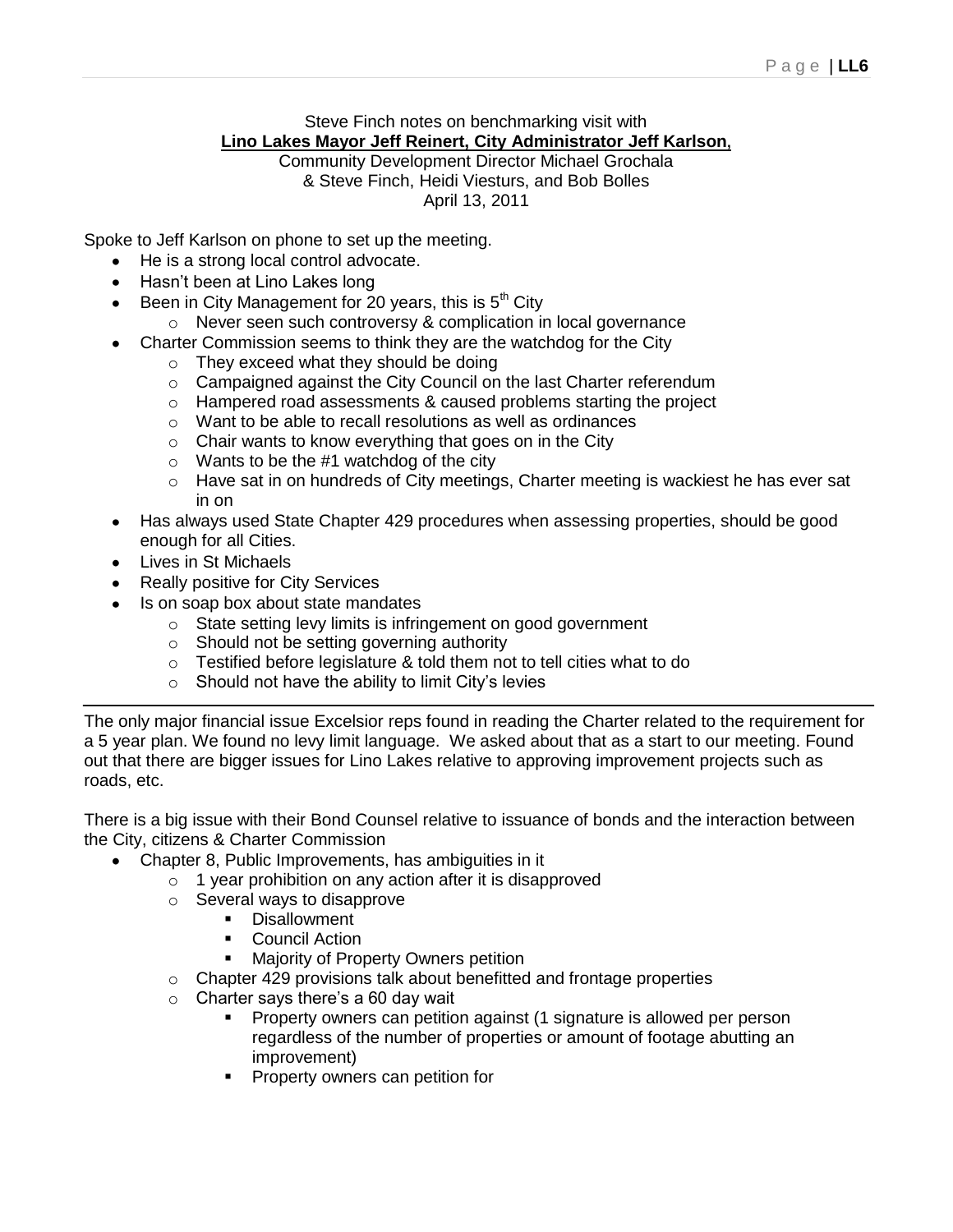- Once the petitions are verified & taken to the Council, the ability to assess is taken away
- $\circ$  If the improvement is paid for by any money other than 100% assessment money, then it must go to an election.
- o Any use of general fund dollars requires a referendum.
- In "98 a street reconstruction project was approved
- Subsequently have had 3 fail at referendum
- Have done several without any assessments
- In last election a project was approved that was 100% paid for by General Funds
- Cost to City for referendum failures is ~\$80K.
	- o Could do cheaper with fewer details, but
	- o Charter requires that the referendum (assessments) must cover 100% of the costs.
	- $\circ$  Therefore projects must go to pre final design to get good cost estimates prior to proceeding to either City Council or referendum requests.
	- $\circ$  Had to update studies for second time, so saved some of those dollars, but had to update them at some additional cost.

What started the issue?

 $\bullet$ 

- City is still a developing city.
	- $\circ$  Had ~ 2K people 20+ years ago when the Charter was written.
	- $\circ$  Now has  $\sim$ 21K people.
- $\bullet$  ~ 40 years ago developers were leapfrogging farm lands, developing rural properties that were not contiguous to other places where City services such as water & sewer were available.
	- $\circ$  The farms in between the place where services existed, and the new development, were being assessed for running the lines along the roads in front of their farms.
	- $\circ$  They often were not able to stop it, but were charged for the improvements based on the amount of frontage they had to the road.
	- o Often they did not want or use the improvements.
	- $\circ$  In short, were assessing farmlands to provide improvements for developers and developments.
	- $\circ$  Was determined that that, by policy, would skip utility assessments to farmlands.
- Now City is  $\sim$  1/3 developed;  $\sim$  1/3 water; with  $\sim$  1/3 yet to develop.
- City of Centerville is 3 square miles in the center of Lino Lakes.
- Road reconstruction is now an issue that the City is facing, but the Charter provisions, which were designed with something different in view, are causing big problems now.
- Section 7.10 of Charter, City Indebtedness, is unclear, but city generally follows state requirements.
- Majority of Charter says: Follow State law
- Mayor"s dad was influential in putting the Charter together. Was both council person and Mayor.
- Now, attitude seems to be that the Charter should not change, despite changed circumstances.
- TRUST is a big issue, for people to understand hypothetical situations is hard.

#### LONG TERM (5 year) PLAN

- Last few years have not done one
- 2008 was last one that was adopted by the Council
- Mayor opposed it because growth was in it, 6 police plus several \$'s to accommodate new homes.
- Did the 5 year plan because was required by Charter,
- Were not many complaints by citizens because it was not done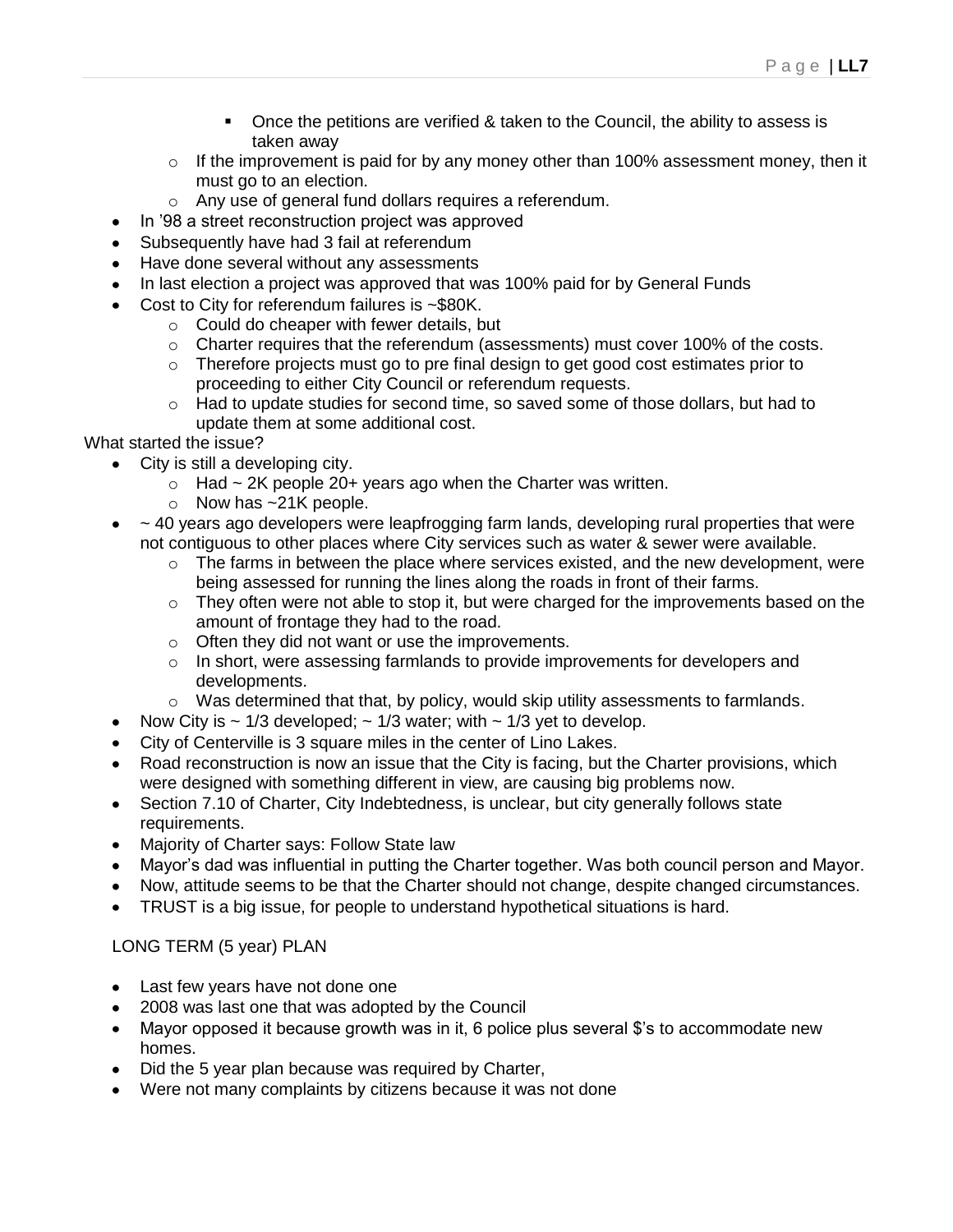- $\bullet$  Biggest issue was that the plans contemplated large continued growth of new homes,  $\sim$  130 +/from one developer. Development was held up by economy, but was not clear if it was cancelled or postponed. Therefore, could not plan.
- Are trying to put one together this year
- Staff has been challenged to right size for City now, still be able to accommodate developing undeveloped property, and meet current obligations. Have downsized staff considerably, may need to continue to downsize.

CHARTER COMMISSION RELATIONSHIPS/ Spending issues

- City is under state levy limits now
	- o Been lowering taxes for 5 years
- Charter Commission feels that there are too many loopholes in the state levy limit
- City Manager believes the Charter Commission is trying to supersede the City Council
	- o Has members on it who were Council candidates, but who were not voted in
	- o Trying to be a shadow Council
	- o Are proposing levy limits now to go in the charter
	- o Very difficult to live with levy limits because 2/3 of City is not developed & need to be able to accommodate that growth.
	- o Foresees growing City government from growing population of City
	- $\circ$  Currently are in a world of hurt
- Mayor
- o Must bring level of resources in line with current situation
- $\circ$  Are down  $\sim$  8 people,  $\sim$  10% of City staff
- $\circ$  May be a solution without a problem to put the levy limits in the charter
- o Had a surplus last year, so are making a road reconstruction fund
- o Have lots of new roads
- o Enterprise funds are accumulating cash to equal depreciation, so some cash is set apart in those funds.
- $\circ$  Levy limit impetus:  $\sim$  5 years ago were talking about a 5% (levy) limit on the General Fund & there seems to be some momentum building
- $\circ$  TRUST with Charter Commission is an issue will not be able to develop a relationship with some of them.
- $\circ$  Meets with every citizen group and advisory group annually to discuss common issues
- o Is a small, tyrannical group on Charter Commission that causes issues
- $\circ$  Would like to have fresh blood and needs to really work with Charter Commission to make Charter work better.

What would do differently?

- Should be less restrictive in charter provisions
- Had a Citizen task force that worked 1+ years with the Charter Commission to deal with some of the Charter issues
	- o Invested ~\$20K
	- o Really drilled down into issues
	- o Produced a Charter/ State 429 hybrid, giving power to neighborhoods & City Council to meet their needs versus having everything in the City covered by each issue
	- o Was getting City Council buy in
	- $\circ$  @ last minute group of citizens had an overreaching proposal (eliminating all Charter limits on the City council relative to levy & assessments)
	- $\circ$  City Council threw out the results of the Citizen Task Force & supported the overreaching proposal